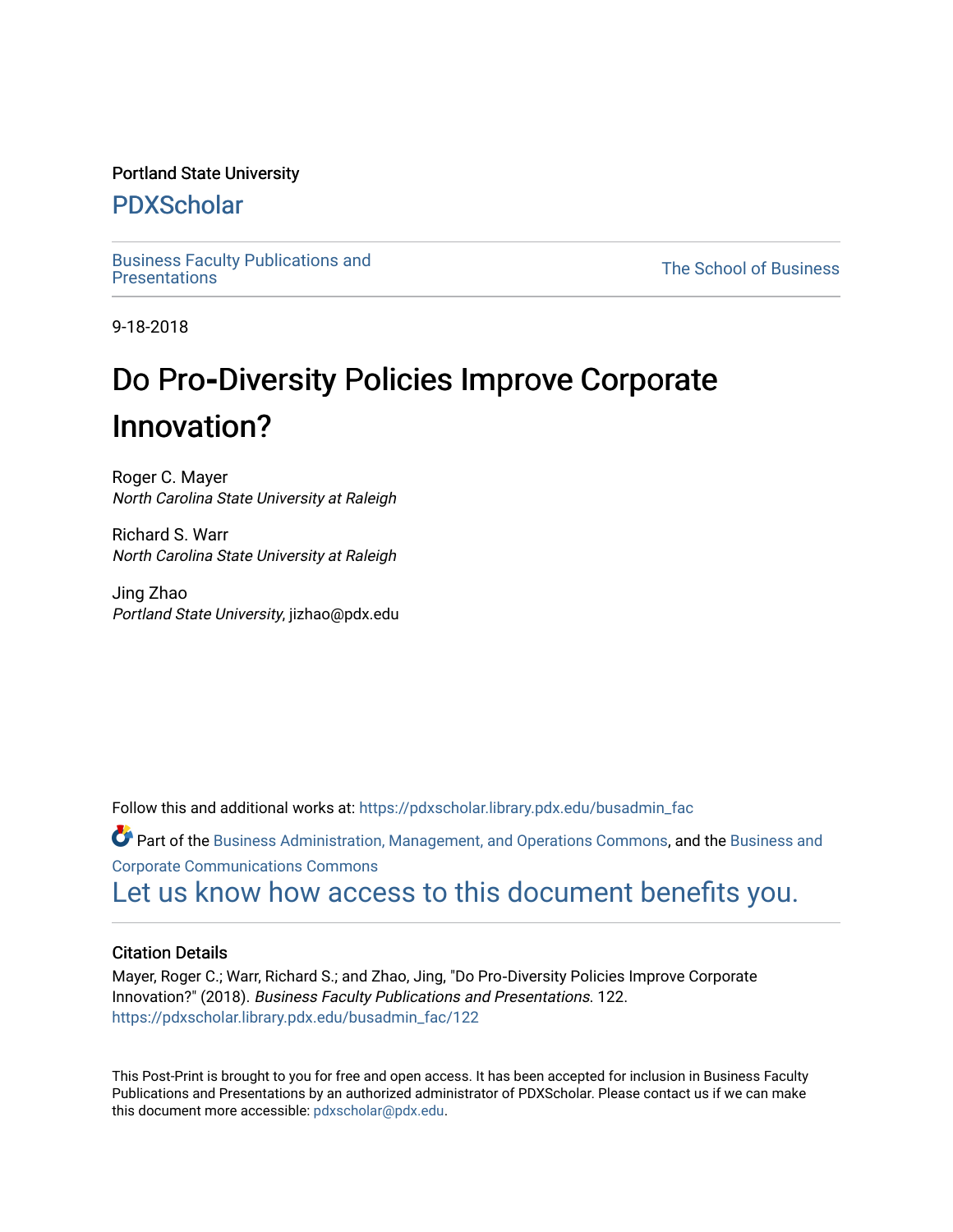# Do Pro-Diversity Policies Improve Corporate Innovation?†

<sup>†</sup> We wish to thank Raghu Rau (editor) and an anonymous referee, whose comments and suggestions have substantially improved this paper. We also thank Antje Berndt, Seong Byun (discussant), Jesse Ellis, Srini Krishnamurthy, Mark Walker, and participants at Eastern Finance Association Annual Meeting, Financial Management Association Annual Meeting, Southern Finance Association Annual Meeting, and North Carolina State University Brown Bag for helpful comments. Jing Zhao gratefully acknowledges financial support from the Cameron Research Fellowship in Finance at the School of Business, Portland State University.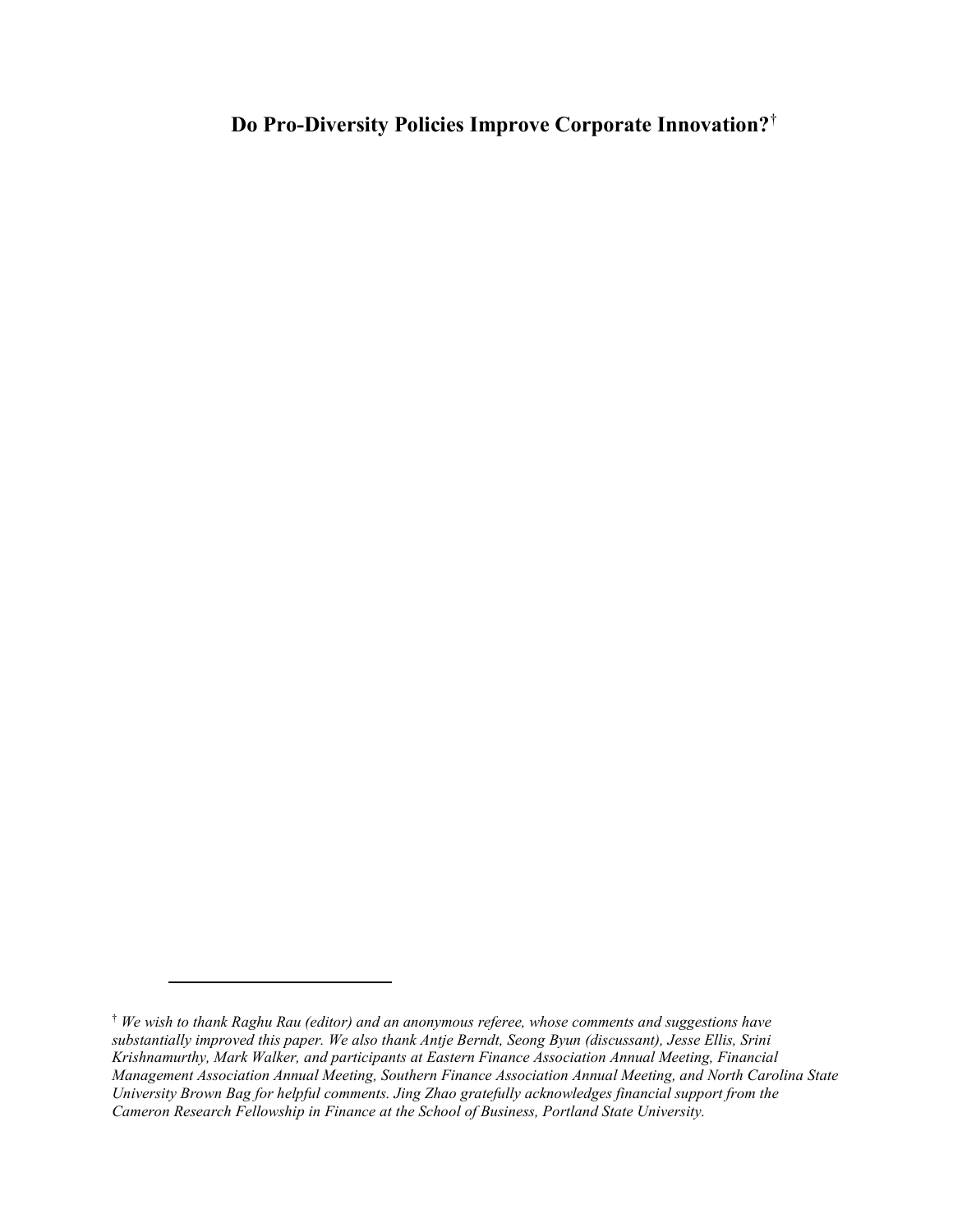# Roger C. Mayer, Richard S. Warr, and Jing Zhao

Using new product announcements, patents, and patent citations as measures of corporate innovation, we find that corporate policies that promote more pro-diversity cultures, specifically treatment of women and minorities, enhance future innovative efficiency. This positive effect is stronger during economic downturns and in firms that are more innovative, value intangibles and human capital more highly, have greater growth options, have higher cash flow, and have stronger governance. Pro-diversity policies also increase firm value via this stimulating effect on innovative efficiency. Our results suggest a channel through which workforce diversity may enhance firm value.

<sup>\*</sup> Roger C. Mayer is a Professor of Management, Innovation & Entrepreneurship in the Poole College of Management at North Carolina State University in Raleigh, NC. Richard S. Warr is a Professor of Finance in the Poole College of Management at North Carolina State University in Raleigh, NC. Jing Zhao is an Assistant Professor of Finance in the School of Business at Portland State University in Portland, OR.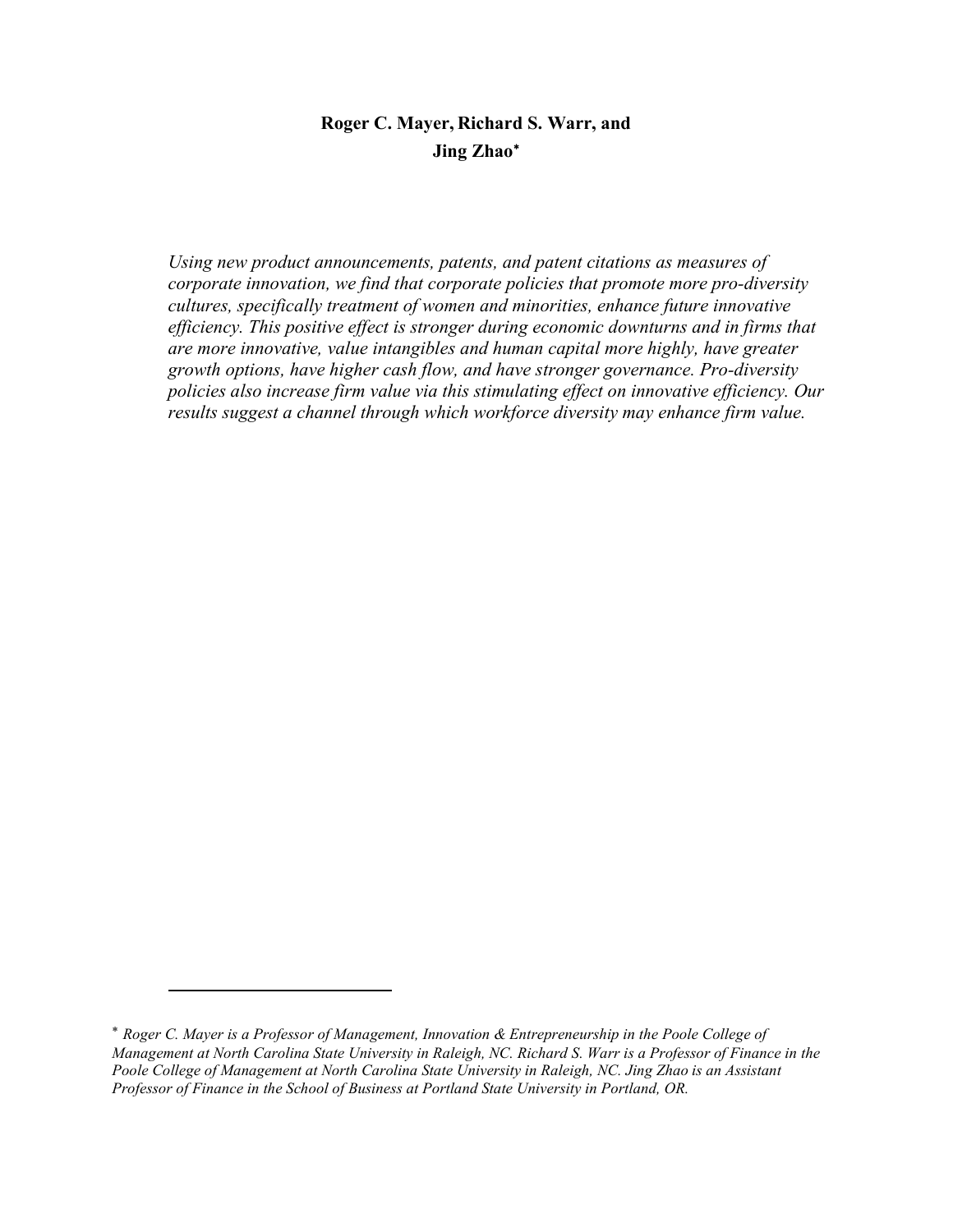Even though the mantra that firms "value diversity" is frequently heard both in business and academia, surprisingly little work exists in the academic literature that examines how diversity (defined as race, sex, and sexual orientation) impacts financial outcomes and firm value. In this paper, we explore whether firms that promote diversity within their organizations are rewarded with tangible outcomes in the form of new innovations and new product announcements, along with patents and citations on patents.

We hypothesize that firms that develop a diverse workforce and a culture of inclusion will have greater innovative efficiency, ultimately leading to greater innovation output. Prodiversity practices enhance innovative efficiency because a more diverse hiring policy increases the potential pool from which a firm is able to recruit talented and creative employees. In addition, a wider range of views, backgrounds, and expertise can help innovative problem solving, and a culture of inclusion may help attract and retain talent. We propose that through the channel of corporate innovation, pro-diversity policies can impact firm value. Our null hypothesis is that pro-diversity policies are merely designed to make the company look better to the outside world, or worse, that such policies are a managerial indulgence and predicts that investment in such policies will result in the destruction of shareholder value (Jensen, 1986).

Our exploration is motivated in part by Hirshleifer, Hsu, and Li (2013), who document a link between the ability of the firm to develop and create new technologies and the subsequent financial performance of the firm. They measure technological innovation as patents and citations generated per research and development (R&D) dollar. This measure of "innovative efficiency" is positively related to future stock returns. Our paper is also motivated by work in the management literature that shows that diverse teams and organizations tend to be more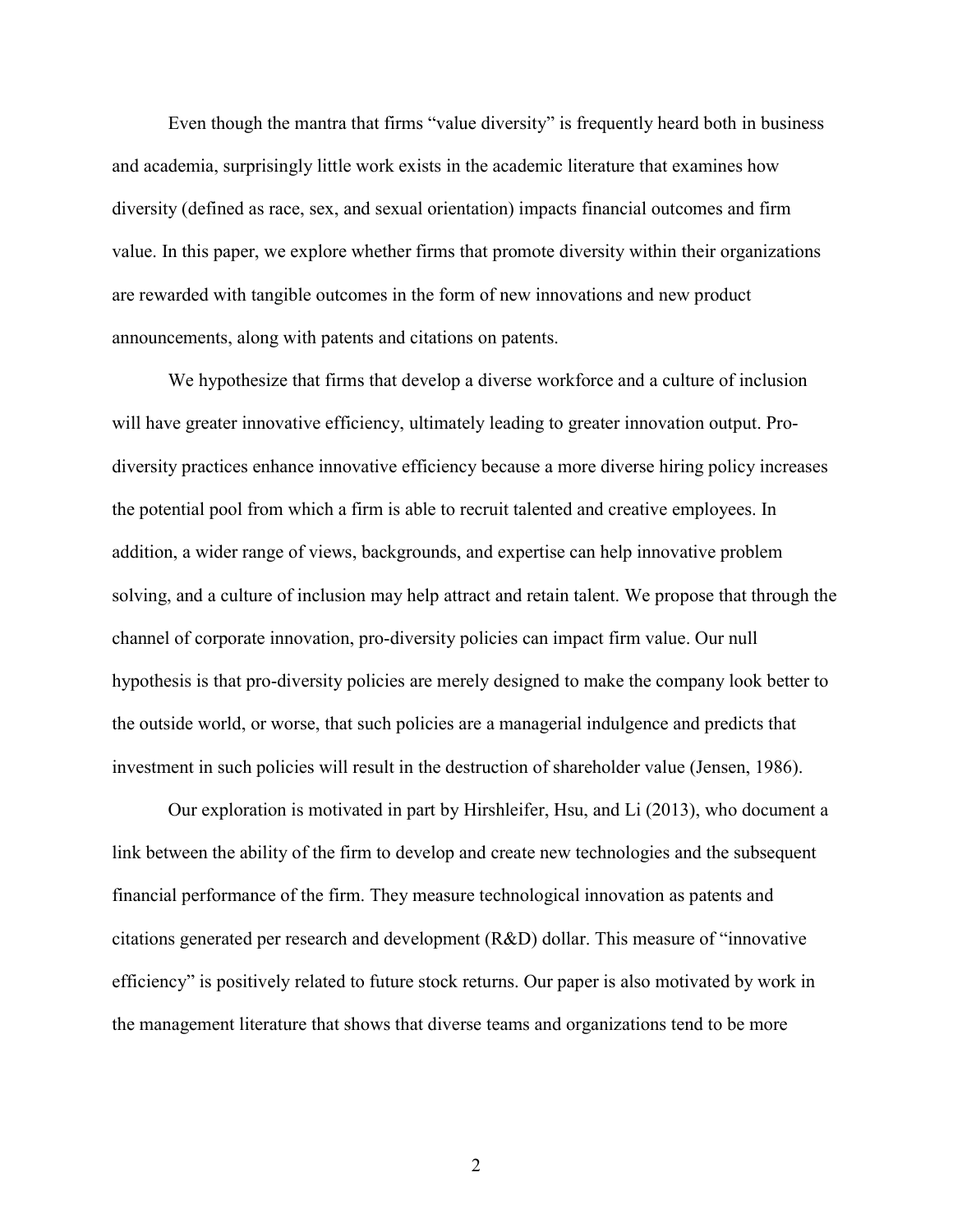innovative (see, e.g., Talke, Salomo, and Rost, 2010; Østergaard, Timmermans, and Kristinsson, 2011).

Our primary measure of innovation is new product announcements from the Capital IQ's Key Developments database, which capture innovation that does not necessarily lead to patents. Prior research links new product development to positive firm financial outcomes (see, e.g., Chaney, Devinney, and Winer, 1991, for an early study). As a robustness check, we also use the National Bureau of Economic Research (NBER) patent and citation database to create measures of innovative efficiency.<sup>1</sup> We scale the patent and citation measures by the time series of R&D expense and repeat our main tests. All of our tests are subject to extensive controls.

We use the MSCI ESG STATS database to create measures of a firm's pro-diversity policies. The MSCI ESG STATS data record whether firms have a range of policies and characteristics that are either "strengths" in diversity or "concerns." Such measures include whether the Chief Executive Officer (CEO) is a woman, whether women or minorities are promoted to key positions, whether minority groups and women are represented on the board, the presence of benefits aimed at work–life balance, hiring programs aimed at disabled workers, and whether the firm has progressive policies toward lesbian, gay, bisexual, and transgender (LGBT) employees.

We find that pro-diversity policies are positively related to the number of new product announcements per R&D dollar spent by a firm. Our results are robust to addressing endogeneity using Granger (1969) causality tests. More specifically, we find that lagged changes in diversity policies positively and significantly predict future changes in innovative efficiency but not the

<sup>&</sup>lt;sup>1</sup> Prior literature has documented a positive relation between patent innovation and firm value (Pakes 1985; Hall, Jaffe, and Trajtenberg, 2005).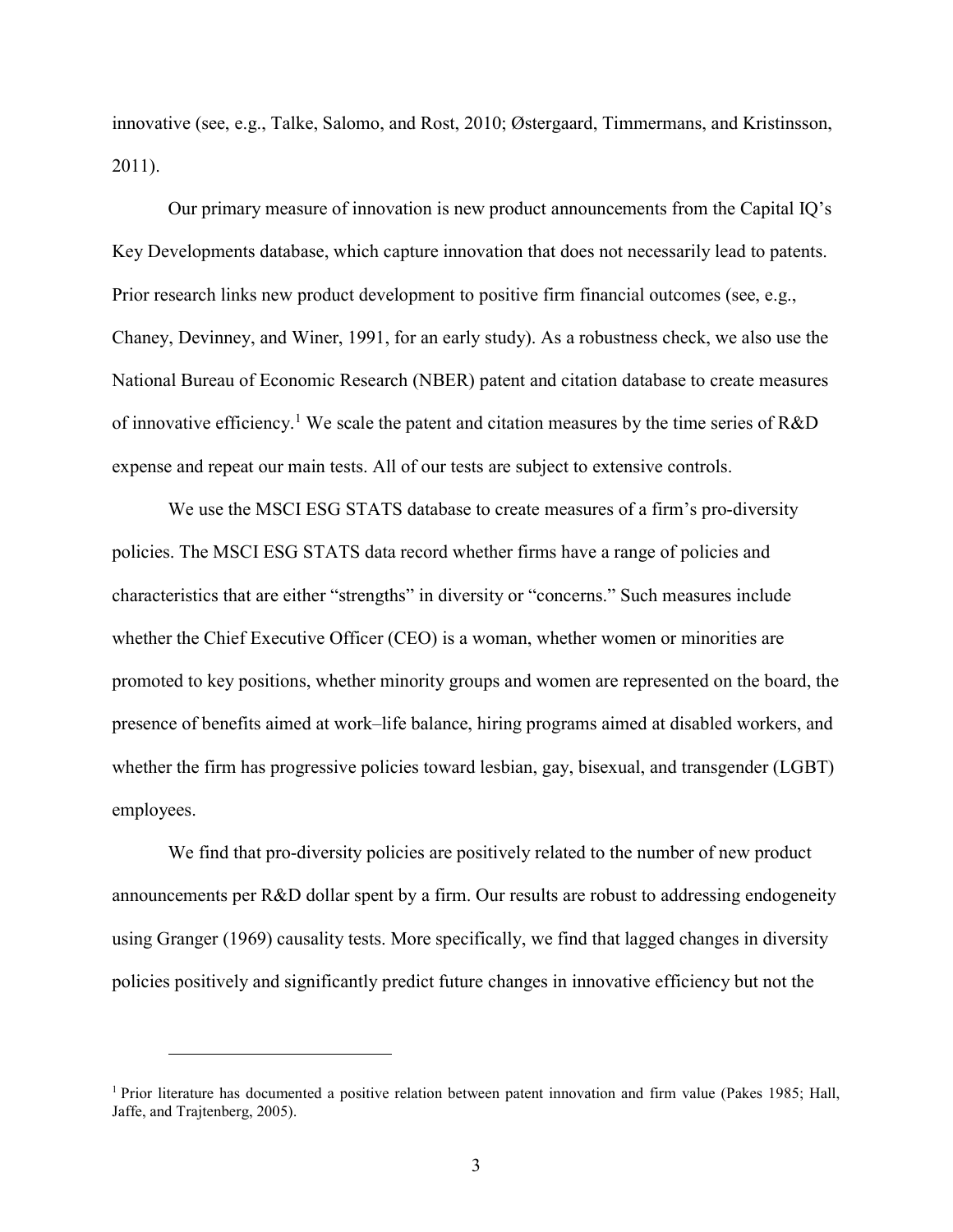other way around.<sup>2</sup> Further tests show that the positive effect of pro-diversity policies on innovative efficiency is stronger during recessions, including the 2008 financial crisis, suggesting that building a reputation of pro-diversity and a culture of inclusion pays off especially when investors and the economy at large suffer extraordinary uncertainty and risk and a severe crisis of trust and confidence, and when the reward for being trustworthy substantially increases.<sup>3</sup>

We address potential concerns that our results are a "Silicon Valley" effect by explicitly excluding California-based firms and still finding that our main results are qualitatively unaffected. The positive effect of pro-diversity policies is also more pronounced in more innovative firms; firms where intangibles including human capital and employees are more valuable; firms with greater growth options; firms in industries with fewer women in the labor force and thus have more to gain from attracting and retaining (talented) women and other minorities; firms with lower leverage, higher cash flow, and less financial constraints; and firms with stronger governance.

We find that pro-diversity policies enhance firm value (as measured by Tobin's Q) via their positive effect on innovative efficiency, in particular for a sample of firms that actively and frequently engage in new product innovation. Therefore, we suggest that the effect of diversity on innovation represents a channel through which such policies can create firm value. Our results are robust to alternative measures of innovative efficiency and to firm-, industry-, and year-fixed effects, and to various model specifications. In addition, when we replace the dependent variable, new product announcements, with innovative efficiency measures based on patents and citations, our major findings remain qualitatively unchanged. Our results provide an explanation for why

<sup>&</sup>lt;sup>2</sup> We thank the referee for suggesting this important test to control for endogeneity.

<sup>&</sup>lt;sup>3</sup> We thank the editor for suggesting this test.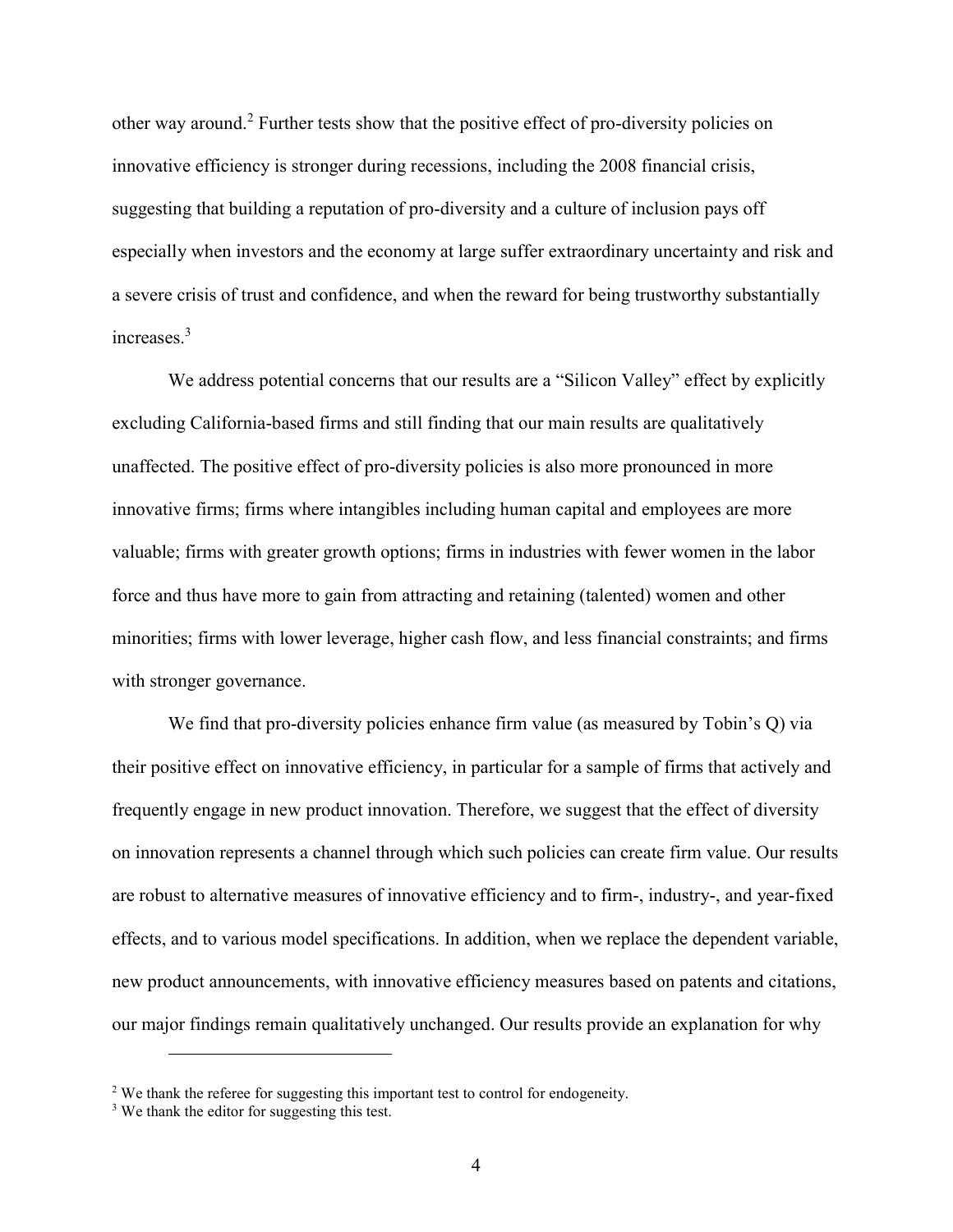promoting diverse workforces can result in greater productivity and innovative efficiency from those employees, which in turn leads to greater shareholder value.

Our study makes three major contributions. First, we document a positive effect of diversity-related policies on corporate innovation. Second, we show that more favorable diversity-related policies enhance the positive effect that innovation has on firm value.<sup>4</sup> Finally, we demonstrate the positive value of corporate diversity policies during a financial crisis period.

The remainder of our paper is organized as follows. In the next section, we review the literature on workforce diversity and corporate innovative efficiency and develop testable hypotheses. In Section II, we describe the data, variable construction, and research methods. Section III examines the effects of pro-diversity policies on a firm's innovative efficiency using the new product announcements, while Section IV summarizes our robustness tests using patent and citation data. We conclude in Section V.

#### I. Literature Review and Hypothesis Development

#### A. Diversity Policies

 $\overline{a}$ 

Evidence exists that diversity and pro-diversity policies may improve corporate performance. First, a more pro-diversity hiring policy increases the depth of the potential employee pool from which the firm can hire talent. Second, a wider range of views, backgrounds, and experiences may contribute directly to more innovative problem solving (Horwitz and Horwitz, 2007). Finally, by being more pro-diversity, a firm may attract and retain

<sup>&</sup>lt;sup>4</sup> Previous research has examined the relation between innovation or innovative efficiency and various factors, including aggregate stock returns (Hsu, 2009), market liquidity (Fang, Tian, and Tice, 2014), state anti-takeover laws (Atanassov, 2013), corporate governance (Chemmanur and Tian, 2014), corporate philanthropy (Bereskin, Campbell, and Hsu, 2014), analyst coverage (He and Tian, 2013), institutional ownership (Aghion, Van Reenen, and Zingales, 2013), hedge fund ownership and activism (Brav et al., 2015; Wang and Zhao, 2015 ), bank loan contracting (Francis et al., 2012), bank competition (Cornaggia et al., 2015), CEO overconfidence (Hirshleifer, Low, and Teoh, 2012), and board interlocks (Helmers, Patnam, and Rau, 2015), among others. See Chemmanur and Fulghieri (2014) for a comprehensive survey of this literature.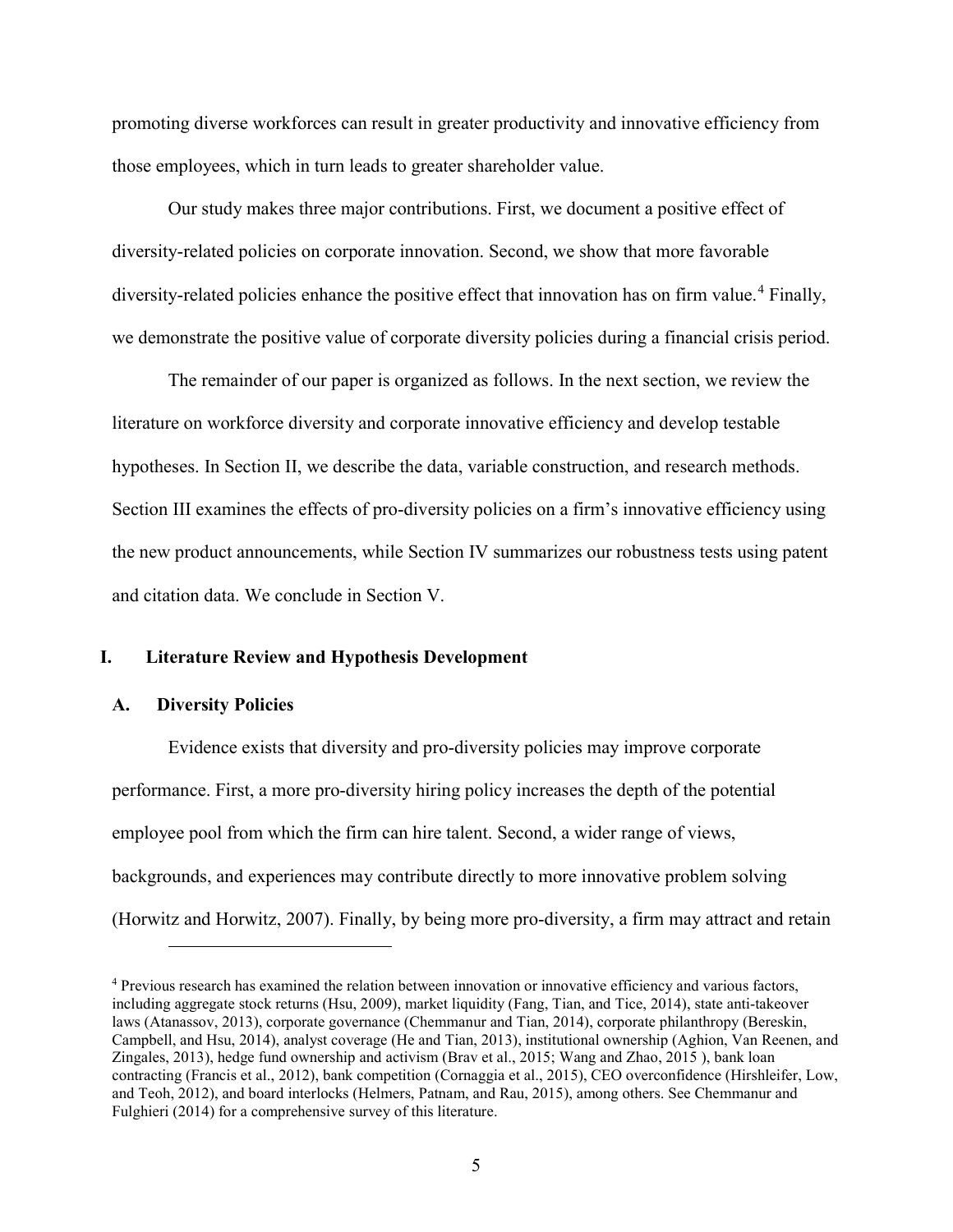talent even if this talent is not among the groups that are typically the focus of diversity policies. Being seen to be pro-diversity may create a halo effect for the firm and its brands.

Addressing the role of diversity in organizations, Richard (2000) finds that in a study of the banking industry, racial diversity appeared to add value as measured by productivity, return on equity, and market value. Blazovich et al. (2013) consider LGBT measures and corporate performance and find that LGBT-friendly policies lead to higher firm value and productivity, and furthermore, these relations are stronger for firms that demand more highly skilled labor.<sup>5</sup> In a recent working paper, Gao and Zhang (2015) find a significant increase in patent production for firms located in states that enact anti-discrimination laws. In a meta-analysis, Horwitz and Horwitz (2007) report that more diverse workforces are likely to result in more creative solutions to problems. This finding is supported by Talke et al. (2010) who find evidence that top management diversity increases firm performance by increasing the innovativeness of the new product portfolio. Østergaard et al. (2011) show, using survey data, a relation between employee diversity and innovation, while Bantel and Jackson (1989) show that more diverse top management teams lead to greater innovation in banks.

At the team level, Van der Vegt and Janssen (2003) show that more heterogeneous teams lead to greater levels of innovation. Hewlett, Marshall, and Sherbin (2013), using a combination of surveys and case studies, report a correlation between diversity and market share growth. Faems, Van Looy, and Debackere (2005) find that firms with diverse networks of interorganizational collaboration are better able to commercialize and improve products.

#### B. New Product Announcements

 $5$  The Blazovich et al. (2013) paper contains a very thorough review of other literature that examines the relation between LGBT policies and firm performance. Many of these previous studies rely on employee-level survey data.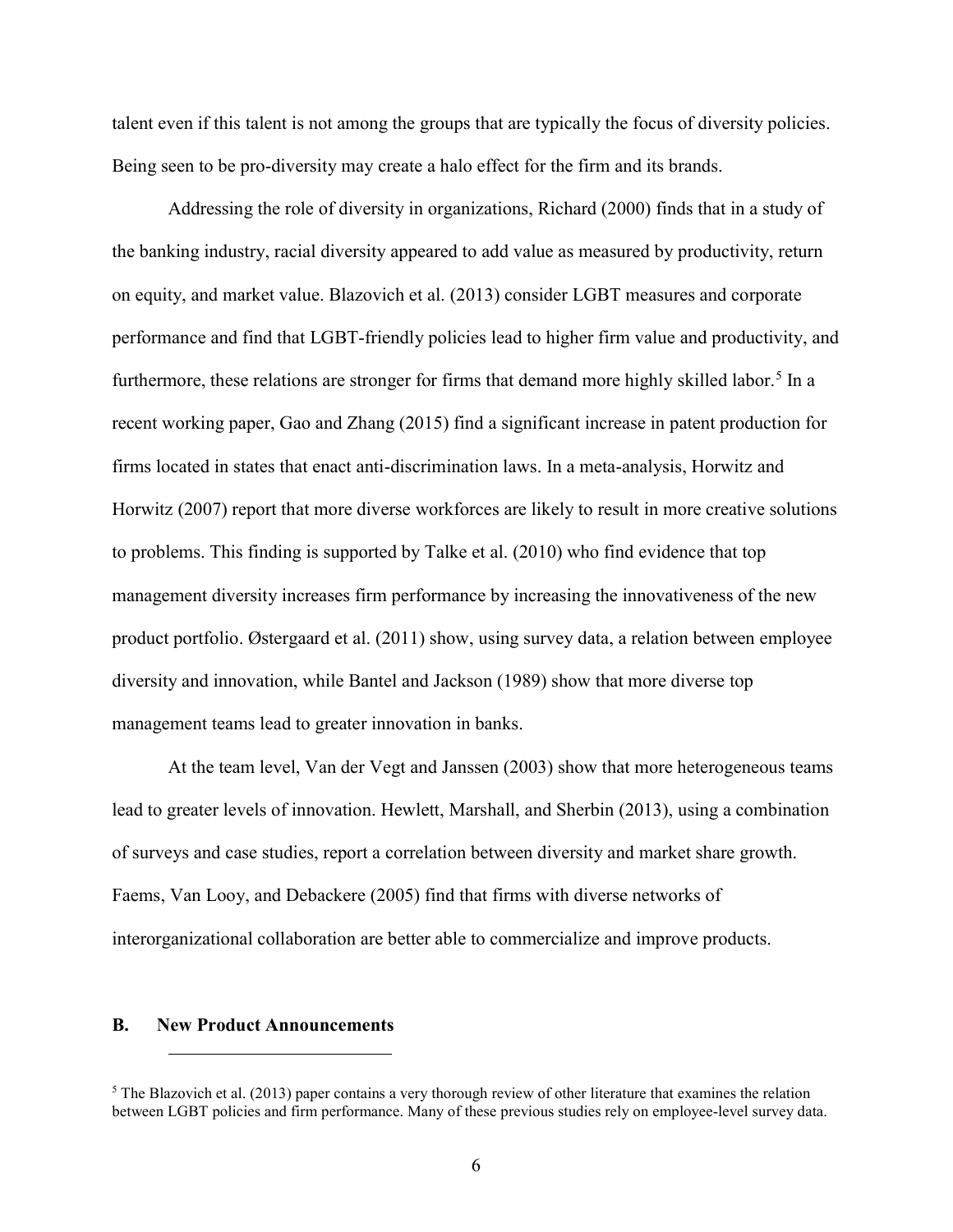The creation of new products has been found to be linked to firm value. In an early study, Chaney et al. (1991) find that a new product announcement is greeted with a 25 basis point abnormal announcement return. New product introductions have been found to have a positive impact on firm value (as measured by book to market) (Pauwels et al., 2004) and to increase profitability (Bayus, Erickson, and Jacobson, 2003). New product announcements are greeted by investors with a positive stock price reaction (Srinivasan et al., 2009) and lead to sustained stock market performance (measured using a four-factor model) (Sood and Tellis, 2009).

In our study, we use a relatively new data set, the Capital IQ Key Developments database, that reports numerous types of corporate events, one of which is new product announcements. A recent paper by Cohn, Gurun, and Moussawi (2016) uses the product announcements from Capital IQ to test whether managerial short termism impacts market responses to product announcements.

## C. Patents and Citations

Griliches, Pakes, and Hall (1988) document how patent activity is a measure of innovative activity, which can be used to measure "inventive output" and which provides a framework for relating firms' R&D activity to patent creation. Other authors have documented the relation between innovation and firm performance (Blundell, Griffith, and van Reenen, 1999; Hall, 1999). Hirshleifer et al. (2013) demonstrate a positive relation between innovative efficiency, stock returns, and investor attention. Several other studies also find a positive relation between patent activity and returns (Deng, Lev, and Narin, 1999; Lanjouw and Schankerman, 2004; Gu, 2005; Matolcsy and Wyatt, 2008; Pandit, Wasley, and Zach, 2011).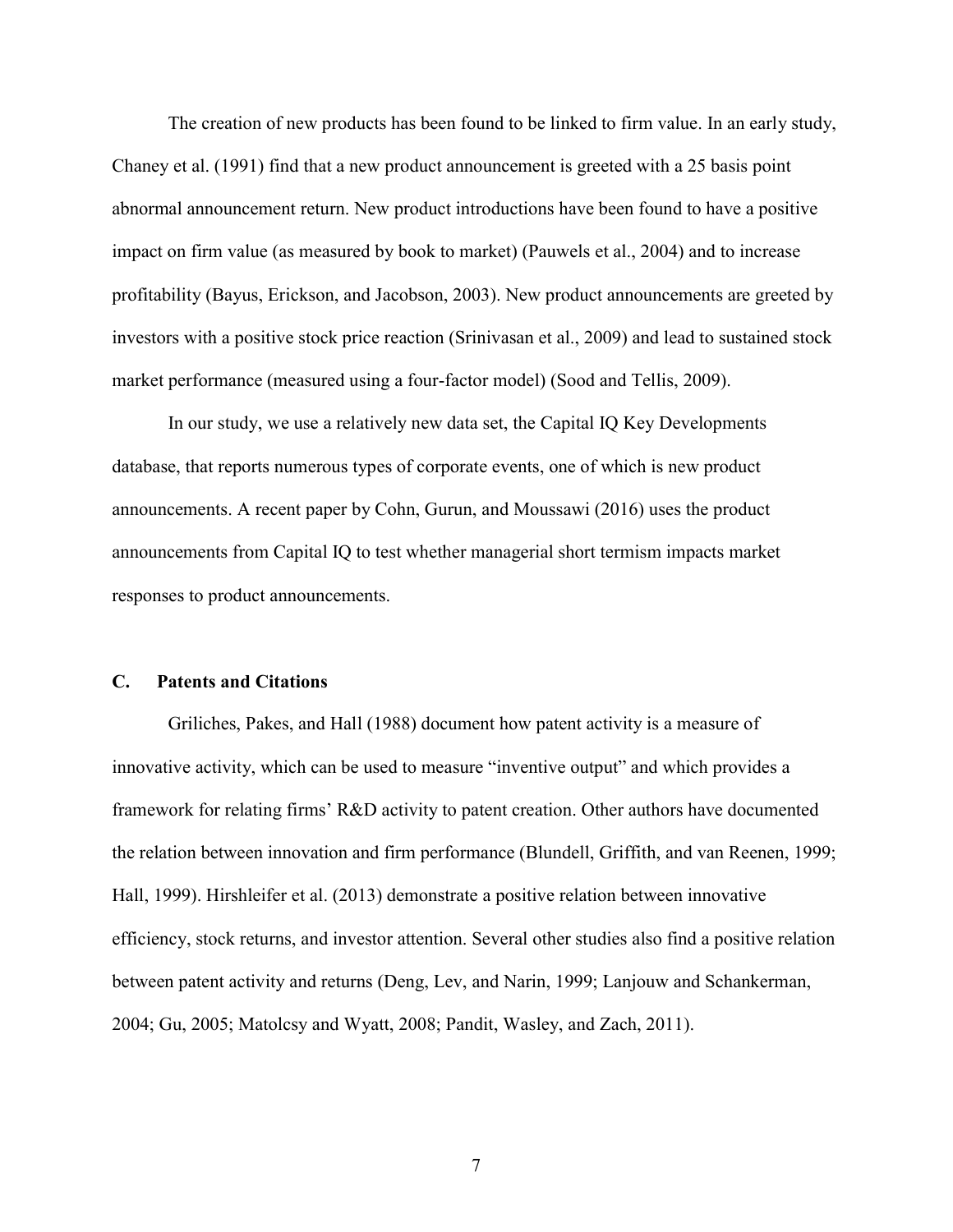#### D. Hypothesis Development

The goal of our paper is to examine how pro-diversity policies impact a firm's innovative efficiency and how these policies result in the value creation. We consider pro-diversity policies as being a broad range of activities that impact the diversity and the makeup of the workforce through the promotion and treatment of minorities, women, the disabled, and LGBT employees. These policies could foster greater innovation by garnering more diverse viewpoints resulting in creative solutions and innovations. Pro-diversity policies also enable the firm to attract and retain higher-quality talent and potentially create a halo effect for the firm with other employees and customers.

We define innovative efficiency as some measure of innovative output (such as new product announcements) that is then scaled by some measure of resource inputs (such as R&D). We hypothesize that to build greater innovative efficiency, a firm must look to create a culture and environment of diversity and inclusion. This focus on diversity will attract and recognize talent, regardless of whether that talent is from a minority group.

Therefore, our main hypothesis is

H1: Firms that promote a diverse and inclusive workforce will be rewarded with greater innovative efficiency.

Empirically, we will measure innovative efficiency using new product announcements as our primary tests. As a robustness test, we will also consider both patents and citations as alternative measures of innovative efficiency.

As discussed earlier, our null hypothesis is that pro-diversity measures have no effect on innovative efficiency, although they may serve some other goal of the firm. An alternative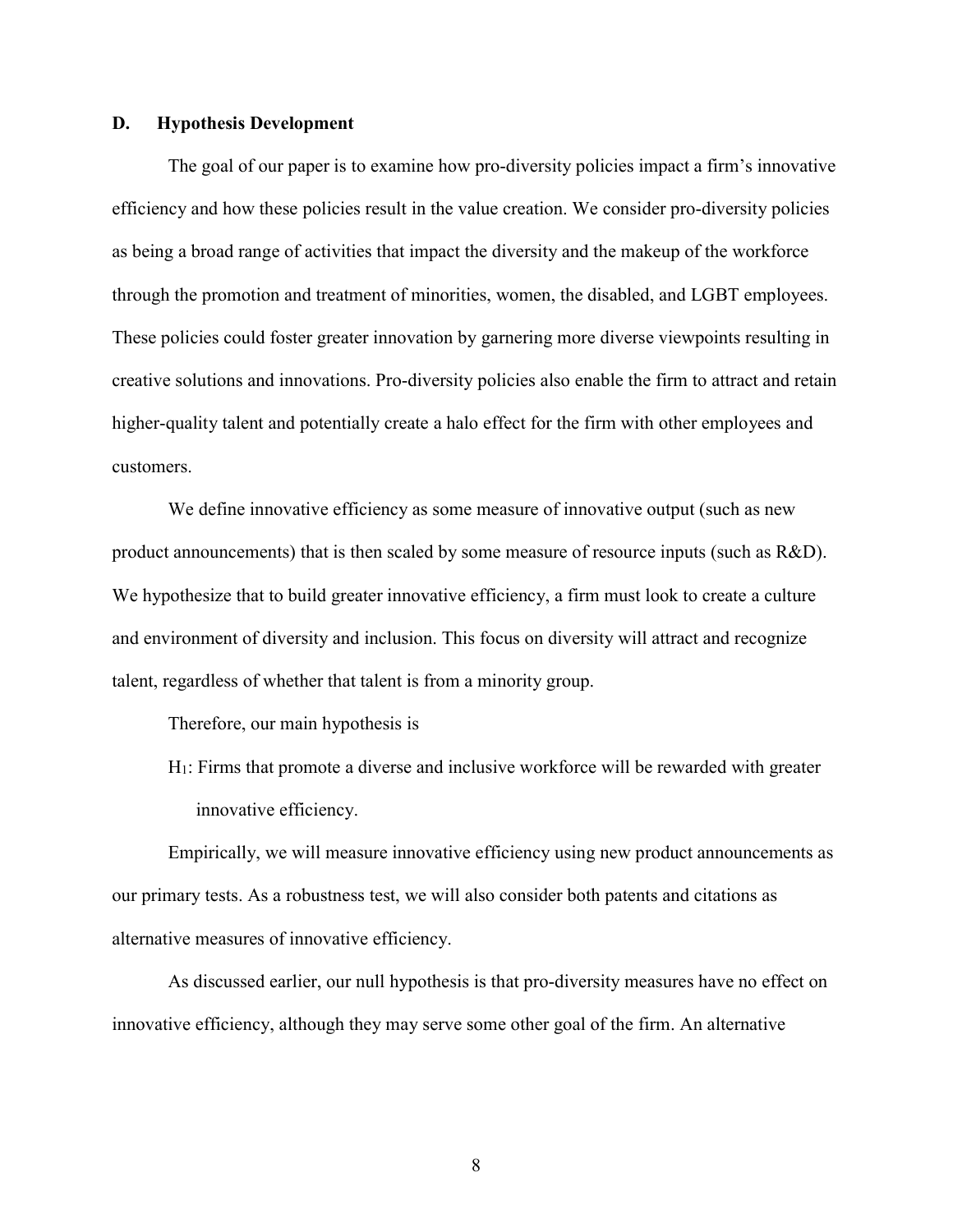hypothesis is that pro-diversity policies are an expensive managerial indulgence that serve to harm firm value.

#### II. Data and Method

#### A. Measuring Pro-Diversity Policies

To measure pro-diversity policies, we use the MSCI ESG STATS data set (described in detail by Landier, Nair, and Wulf, 2009). The MSCI ESG STATS database ranks U.S. publicly traded firms on eight broad categories, including environment, community, human rights, employee relations, diversity, customers, products, and corporate governance. Firms are rated on strengths and concerns on individual items within each category. Each firm is assigned a score of 0 or 1 for each strength or concern based on whether the firm meets the screen criteria. MSCI also screens firms based on their business involvement in controversial industries, such as alcohol, gambling, firearms, military, nuclear power, and tobacco.

The data can be used to measure employee-related policies, including diversity policies, in a variety of ways. For example, Blazovich et al. (2013) study LGBT policies and use just one variable (the presence of gay and lesbian policies) in the data set. Alternatively, for a broad measure of employee treatment, a simple index can be created by adding up the scores in a particular area or by adding scores across a selection of measures (Fisman, Nair, and Heal, 2005; Landier et al. 2009; Ertugrul, 2013). Bae, Kang, and Wang (2011) create a five-measure index using union relations, cash profit sharing, employee involvement, retirement benefits, and health and safety strength. Turban and Greening (1997) add up the scores in each major category and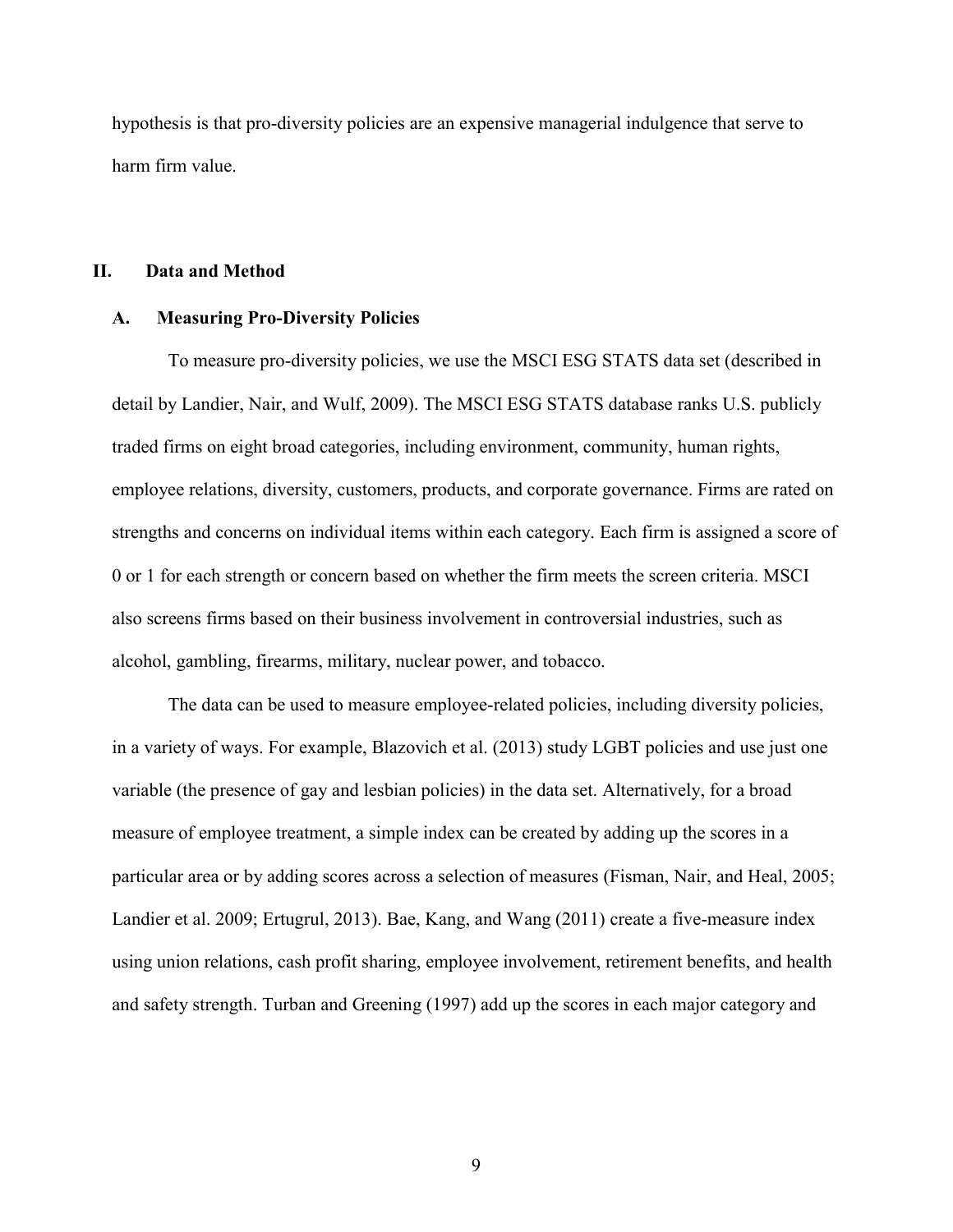produce five indices.<sup>6</sup> Finally, Chang, Fu, Low, and Zhang (2015) create a binary measure of whether the firm is above or below the Bae et al. (2011) employee treatment index.

The MCSI ESG measures that pertain to diversity are grouped into two broad categories—namely, Diversity Strengths and Diversity Concerns. Diversity strengths measure female and minority representation in key positions such as the CEO or the board. Also included are work–life benefits, contracting with women and minorities, employment of disabled and gay and lesbian workers. Diversity concerns cover controversies related to women and minorities and lack of women and minorities in leadership positions. In addition to these specific categories, each area has a generic "other" grouping. We calculate the net strengths of diversity as the difference between Diversity strengths and Diversity concerns ( $DIV = Diversity$  strengths – Diversity concerns). Full definitions of all these variables are provided in the Appendix.

Table I reports the summary statistics for the diversity measures. The highest mean strength score is for item B—Promotion of Minorities and Women—which has a mean of 0.199, indicating that 20% of firms score a 1 on this metric. Employment of Underrepresented Groups (item H) also has an average of about 20%, but this variable is much less frequently reported. Among the concerns, items B and C, nonrepresentation and Board of Directors composition, respectively, are the highest, indicating that 36% of firms have no women in senior positions, and 42% have no women on their boards. On average, the net diversity strengths equal 0.038  $(DIV)$ . It should be recognized that our net diversity measure,  $DIV$ , is merely an index and does not measure per se whether a firm is "pro-diversity"; it does, however, facilitate comparisons across firms and with firms.

<sup>&</sup>lt;sup>6</sup> These index approaches are similar to other indices used in corporate finance, such as those of Gompers, Ishii, and Metrick (2003) and Bebchuk, Cohen, and Ferrell (2009).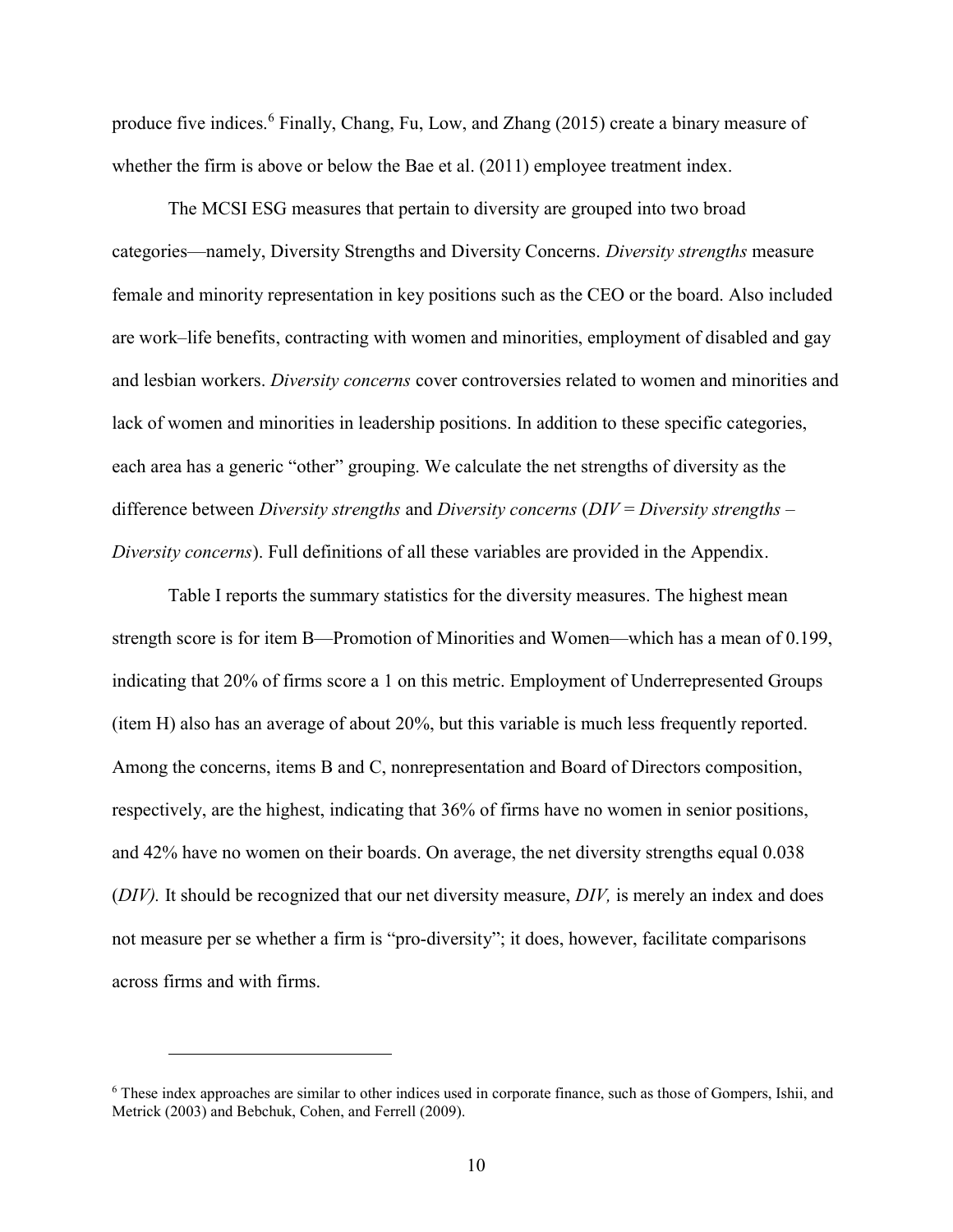#### B. Measuring Innovation

In measuring innovation, it is important to distinguish between innovative output—for example, a raw count industry-scaled new product announcements—and innovative efficiency for example, an industry scaled count of patents, citations, or new products that is also scaled by historic R&D expenses. A firm could generate more innovative output simply by being larger or by having more labor or R&D costs, but innovative efficiency takes into consideration R&D inputs and thus is a measure of how well or efficiently the firm applies its R&D resources. In our method, we measure raw innovative output as number of product announcements and innovative efficiency as number of product announcements scaled by R&D expense. As a robustness check, we use patents and citations of patents in place of new product announcements and construct these variables in line with the methods used by prior researchers.

#### 1. New Product Announcements

We identify new product information from Capital IQ's Key Development database on new product announcements over 2001–2014. The Key Development database consists of information regarding new product development collected from more than 20,000 public news sources, company press releases, regulatory filings, call transcripts, investor presentations, stock exchanges, regulatory websites, and company websites. These data are then examined and filtered by Capital IQ's analysts to eliminate duplicate and extraneous information, identify the companies involved, and then categorize the data based on the type and nature of the event. Event categories include new product announcements, new client announcements, executive changes, mergers and acquisitions rumors, changes in corporate guidance, delayed filings, and U.S. Securities and Exchange Commission inquiries. We obtain only the new product announcements as these announcements pertain directly to specific project or product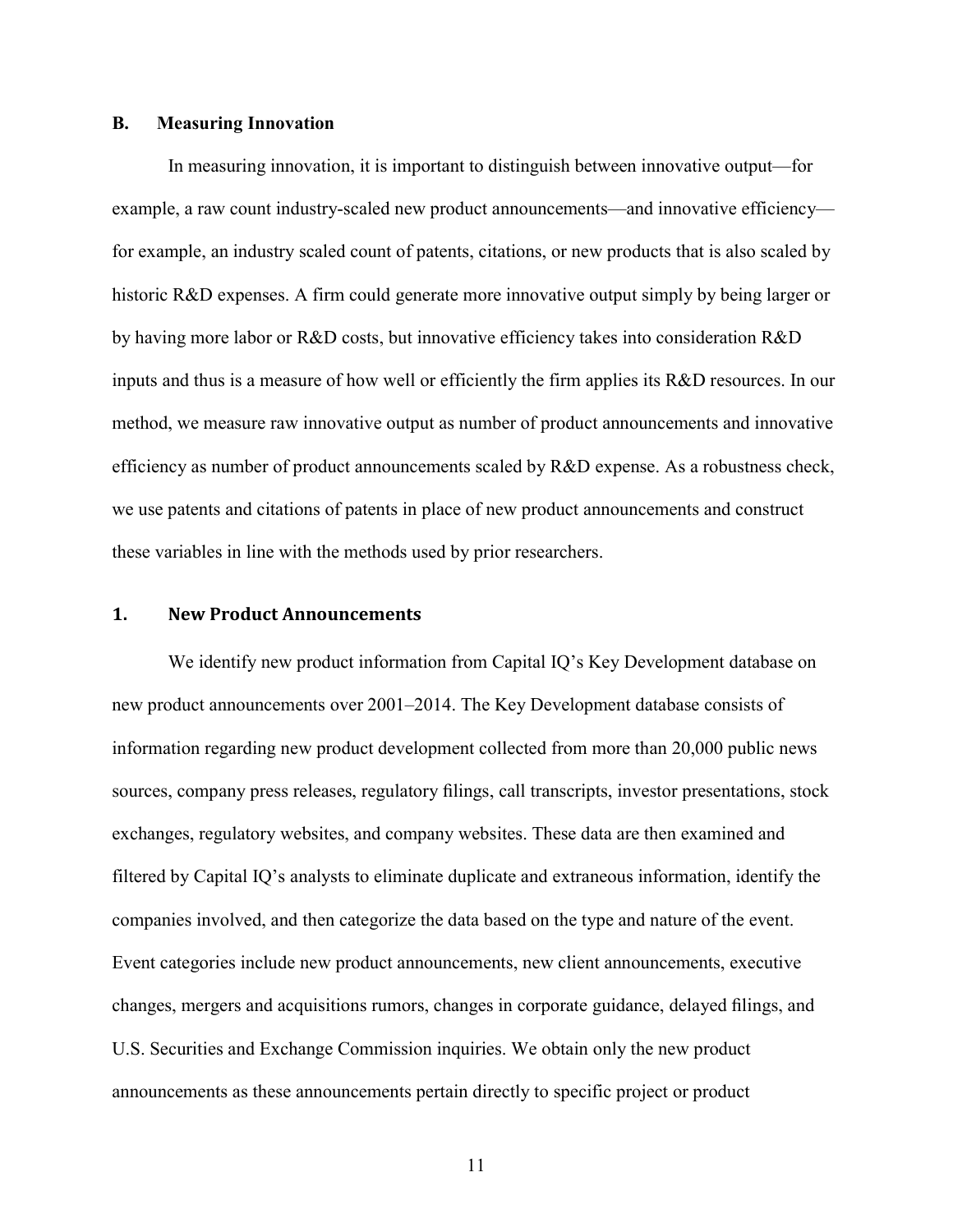development. For each sample of firms in our MSCI database, we compute the annual number of new product announcements for each calendar year over 2001–2014.

Specifically, *Prod* is the annual number of new product announcements for a firm in calendar year  $t+1$ . Ln(1+*Prod*) is the natural logarithm of one plus *Prod* and is our innovation output measures. We take natural logarithm to control for any skewness. To measure innovative efficiency, we construct the following efficiency measure:  $\text{Ln}[(1+Prod)/(1+R&D)]$ , where R&D expenses are measured at the fiscal year end prior to calendar year  $t+1$ . Note that while our focus is on the relation between diversity policies and innovative *efficiency*, we also report tests using the innovative *output*, in an attempt to facilitate a more complete comparison and picture.

Table II, Panel A presents the new product announcement measures. The average firm in our sample has 3.5 new product announcements per year. The remaining new product output and efficiency metrics are constructed as discussed above.

## 2. Patents and Citations

We define *Patents* as the total count of patents applied for (and ultimately granted) by the firm in a calendar year. As noted by Hall, Jaffe, and Trajtenberg (2001) and Griliches et al. (1988), the relevant year is patent application year instead of grant year because the former more accurately captures the time of the actual innovation being made. Typically, there is a time lag of two to three years between the application and the grant date. Following these authors, we create the variable Patents USPTO defined as Patents scaled by the average number of patents filed across all firms in the same application year and the same U.S. Patent and Trademark Office (USPTO) technological class. Similarly, we create *Patents HJT* which equals *Patents* divided by the average number of patents filed across all firms in the same application year and the same technological category from Hall et al. (2001; henceforth HJT).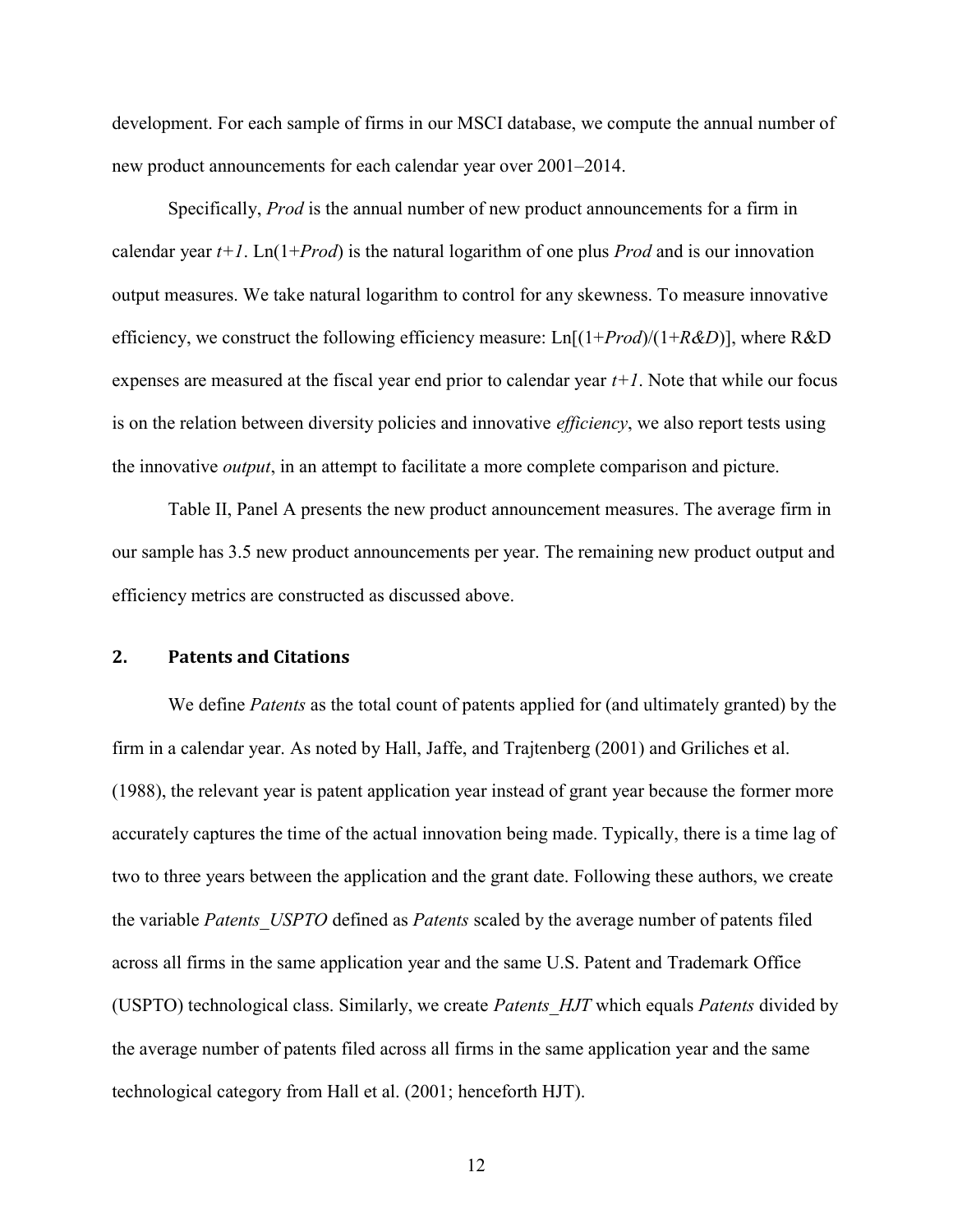Scaling *Patents* by the industry and technology category measures serves an additional purpose in that it mitigates truncation bias that occurs toward the end of the sample. For example, a firm might apply for a patent, but because of the two- to three-year delay in getting a patent awarded, the patent application will not show up in the data set. Consequently, the raw number of patents declines toward the end of the data period because the data records only patent applications that are subsequently approved. As the industry or technology category will also suffer from this bias, scaling by one of these metrics should result in an unbiased ratio.

While patents are one measure of the quantity of innovation, a simple count of patents does not distinguish breakthrough innovations from more marginal contributions. Future citations received on the patent, on the other hand, capture the impact of a patent (Trajtenberg, 1990; Hall et al., 2001). Therefore, we estimate the variable Citations as citations received in life on all patents filed for in a calendar year by a firm. This variable measures the technological impact of the firm's patents—that is, to what degree future creativity depends on them.

Patent citations also suffer from truncation bias. Thus, a large value of Citations may not necessarily represent a more important patent but may simply be an artifact of the measurement period chosen. Moreover, different industries may have different patent citation rates. We correct for these biases by constructing two additional variables (using an approach similar to the one we used for the patent data). Citations USPTO equals Citations divided by the total number of citations received in life on all patents filed in the same USPTO class and the sample application year. Citations HJT equals Citations divided by the HJT technological category for the same application year.

Following the method of Hirshleifer et al. (2013), we scale the patent and citation measures discussed above by the five-year cumulative R&D expenditures assuming an annual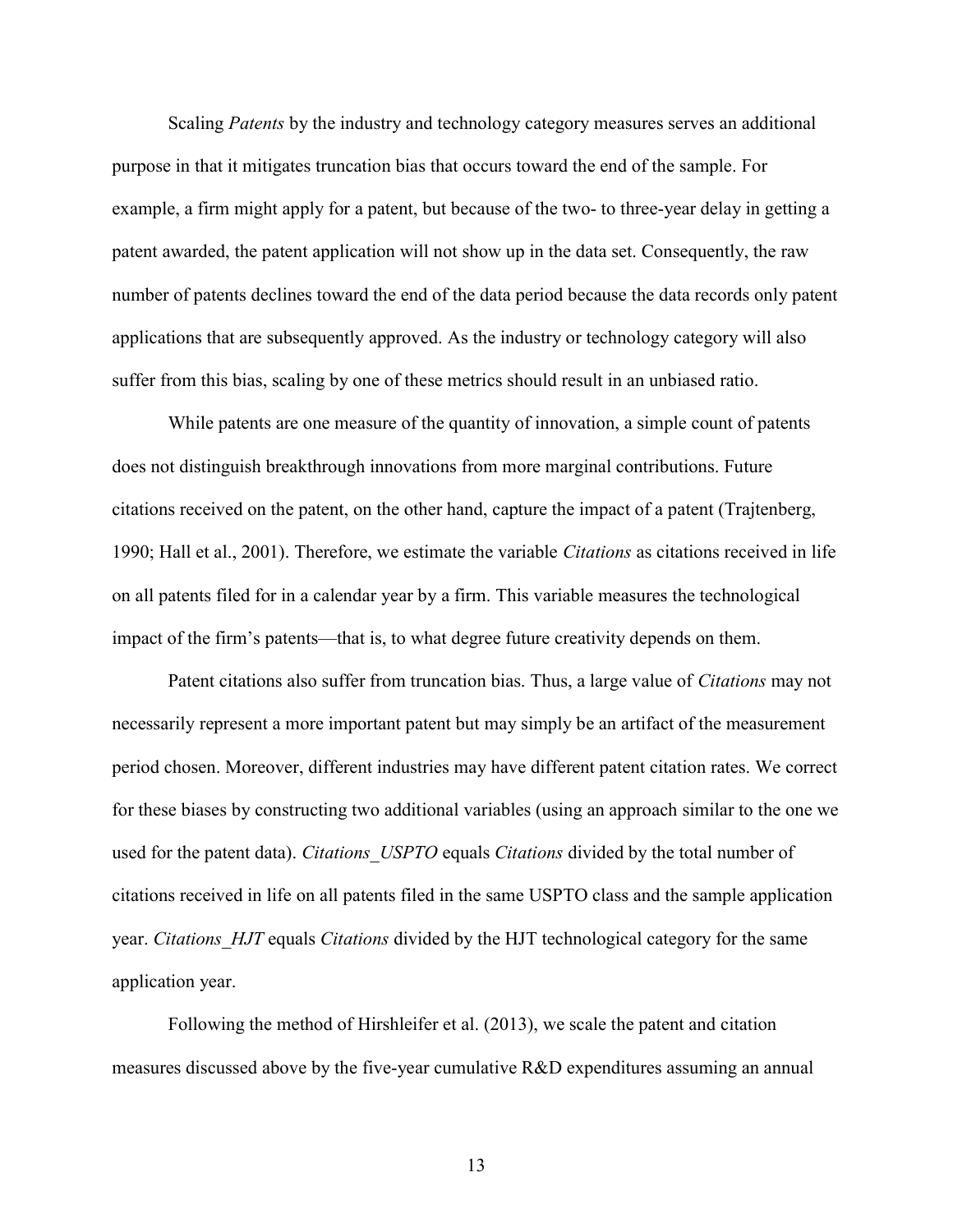depreciation rate of 20%, because prior literature suggests that R&D expenses over the preceding five years all contribute to successful patent applications filed in year t (Chan, Lakonishok, and Sougiannis, 2001; Lev, Sarath, and Sougiannis, 2005; Hirshleifer et al., 2013). We assign zero to missing R&D when computing the denominator (Hirshleifer et al., 2013). For our regression analysis, we take the natural logarithms of one plus one of the patent and citation measures as our dependent variables to mitigate the effects of skewness. Table II, Panel A presents summary statistics for these measures. The average firm has 31 patents and about 68 citations. Because the NBER patent and citation database ends in 2006, our patent and citation measures are available during 1996–2006.

#### 3. Other Firm Data

 $\overline{a}$ 

We supplement the new product and MSCI data with firm-level financial statement information from Compustat, stock return data from the Center for Research in Security Prices (CRSP), executive compensation and insider ownership data from Standard & Poor's ExecuComp, and corporate governance and board of directors' information from Risk Metrics. To mitigate any sample selection bias, we follow prior literature (Atanassov, 2013; Chemmanur and Tian, 2014; He and Tian, 2013) and assign value zero to firm-years with missing patent and citation data, or missing R&D, and include these observations in our analysis.

In Table II, Panel B, we present firm characteristics. The sample firms are generally quite large, and this is a result of the intersection of the Risk Metrics and MSCI ESG data.<sup>7</sup> The mean firm in our sample has a market value of \$8.6 billion and generates \$6.6 billion in sales, invests about 2.7% of assets in R&D annually, and is quite profitable with an average return of assets

<sup>&</sup>lt;sup>7</sup> The coverage of MSCI was the 500 largest firms from 1991–2000, extended to the 1,000 largest firms from 2001 to 2002, and since 2003 the data set has included the 3,000 largest firms. However, Risk Metrics data are only available for the S&P 1500, so our data are biased toward larger firms.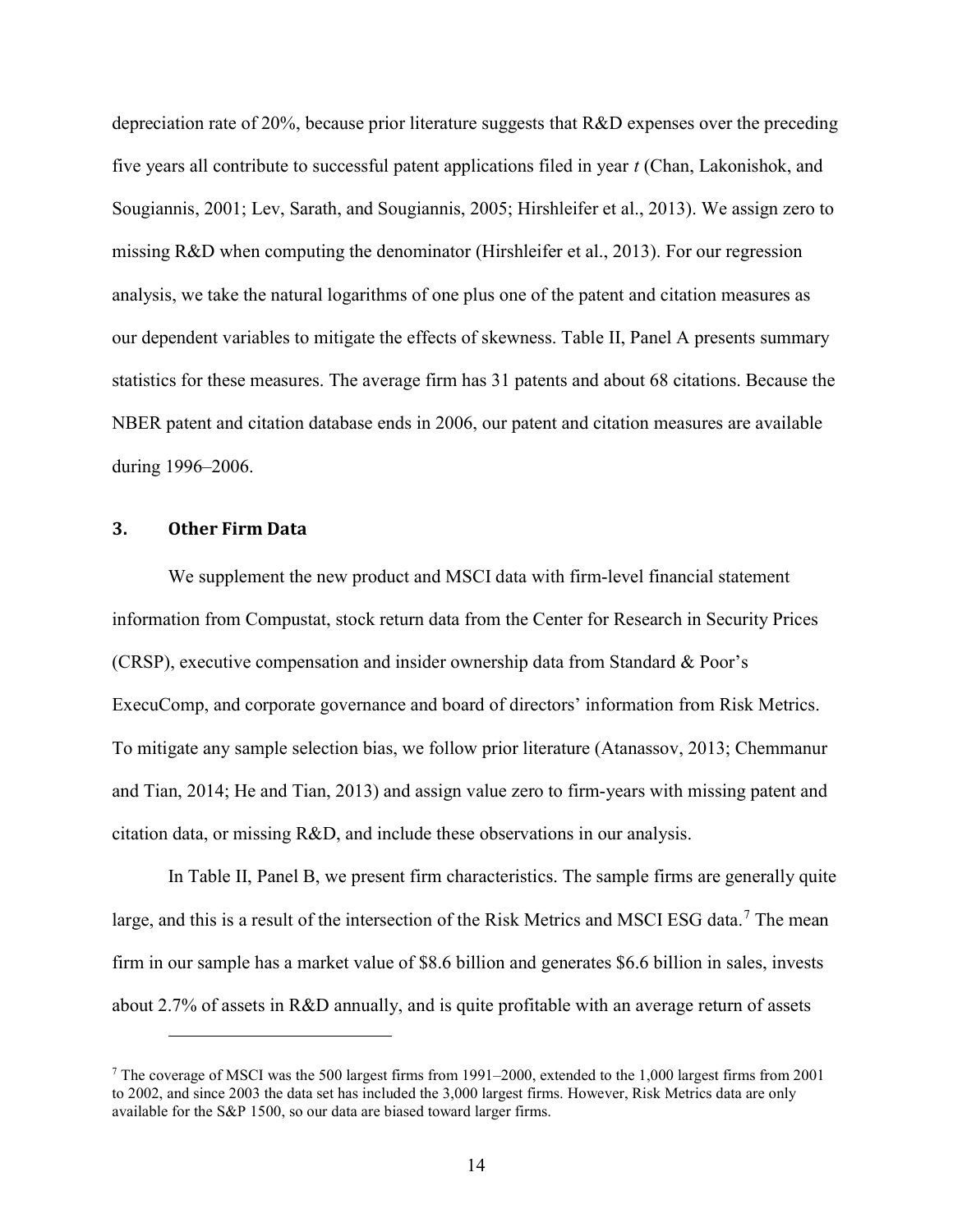(ROA) of 14%. Overall the average firm has a low level of leverage of about 22% of assets. Consistent with firms being by and large growth firms, we observe an average Tobin's Q of 1.92. HI and HI<sup>2</sup> are the industry (four-digit Standard Industrial Code [SIC]) sales Herfindahl index and squared Herfindahl index, respectively. These variables capture the competitive environment in which the firm operates. We also report various measures of capital expenditures and cash on hand as the financial health of the company may impact innovative efficiency.

We present several governance measures to control for possible managerial entrenchment motivations for spending on diversity policies. If a firm has poor governance and/or entrenched management, then pursing more diversity may be a vanity cause for the CEO and not a valuecreating proposition. These variables are presented in Table II, Panel C. For the average firm, insider ownership of top five executives is only 2.6% of shares. Equity/Pay is the proportion of the top five executives' compensation that is in the form of equity awards. This simple measure is a proxy for alignment of incentives. G-Index is the Gompers et al. (2003) governance index, defined as the sum of 24 anti-takeover provisions. A higher number represents weaker corporate governance—that is, less shareholder rights and more CEO power. The BCF-Index is the Bebchuck et al. (2009) entrenchment index, which consists of the six most effective antitakeover measures. Finally, we also include board size and the percentage of independents on the board. Full definitions of all variables used in the analysis are presented in the Appendix.

Table II, Panel D provides the mean and median values of the product announcements and net diversity strengths by Fama and French (1997) 48 industries. As would be expected, we see substantial variation by industry. Most striking from this table is the wide distribution of new product announcement across these industry groups. "Chips"–Electronic Equipment and "LabEq" have the highest number of new product announcements, with both more than 11 per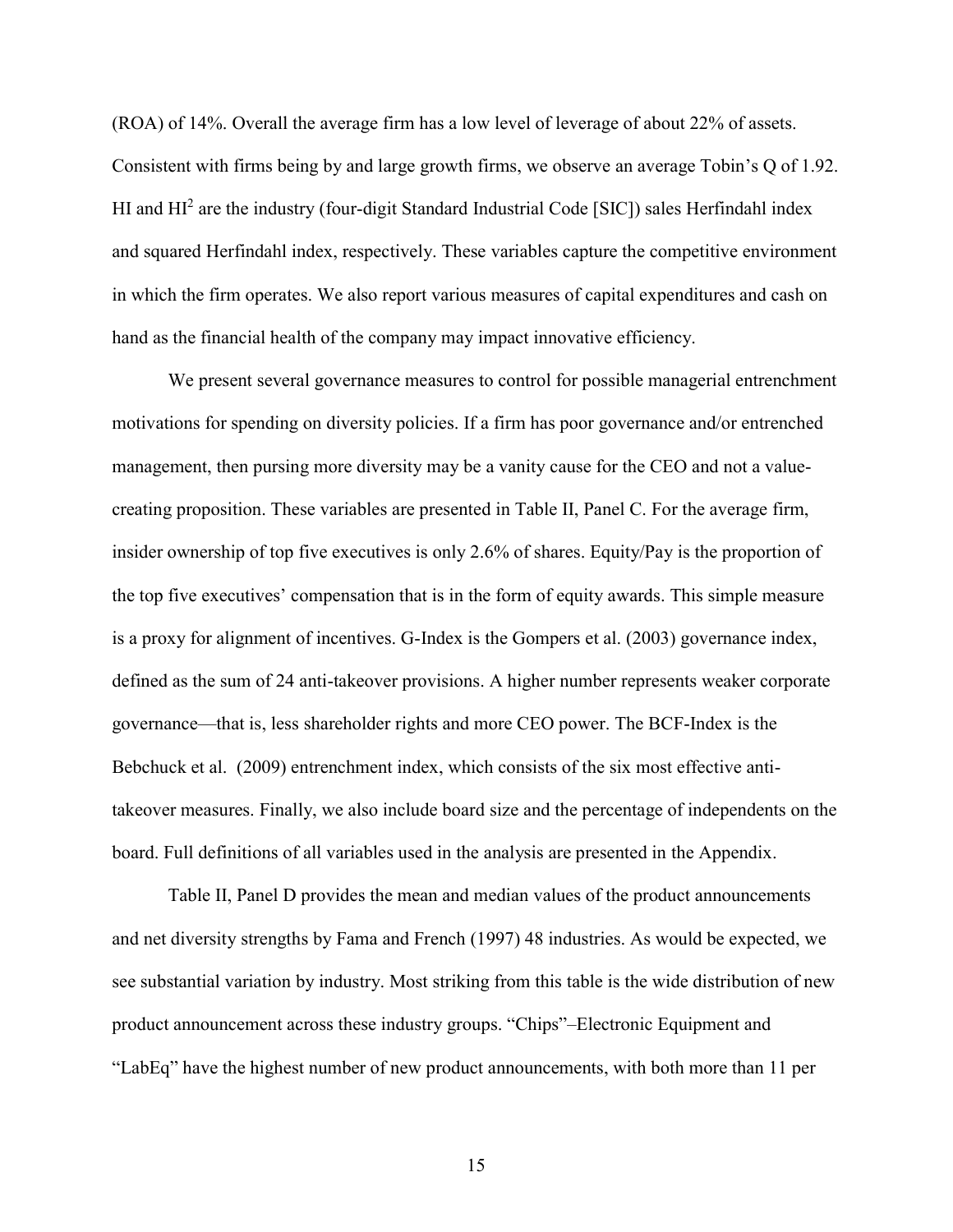firm per year. Next in order of announcement frequency are Precious Metals, Business Supplies, and Personal Services. Clearly, while tech firms have frequent product announcements, such activity is found across a wide range of industries, and these results show that innovation is not a subject merely of interest to Silicon Valley or biotech firms but is a pervasive force across the economy. We will, however, explicitly control for California-based firms in our later analysis. DIV also exhibits considerable variations across industries. Specifically, industries that favor pro-diversity policies the most include Candy and Soda, Tobacco Products, Personal Services, and Electronic Equipment. Those industries with the lowest net DIV measures are Mining, Defense, and Precious Metals.

#### III. Results and Analysis for New Product Announcements

In this section, we examine the effects of net diversity strengths on innovative efficiency based on the new product announcement data. We present the results of our main tests that include the baseline regressions with firm fixed effects, Granger causality tests to control for endogeneity, and subsample analyses excluding California firms to test for a "Silicon Valley" effect. We explore the underlying mechanism by conducting additional analyses based on various subsamples and, finally, examine the effect of diversity policies and innovation on firm value.

#### A. Research Design

To test the effects of pro-diversity policies on corporate innovative efficiency, we employ the following multivariate regression analysis:

$$
IE_{prod,i,t+1} = \beta_1 DIV_{i,t} + \beta_2 X_{i,t} + \gamma_i + \delta_t + \varepsilon_{i,t+1}
$$
\n<sup>(1)</sup>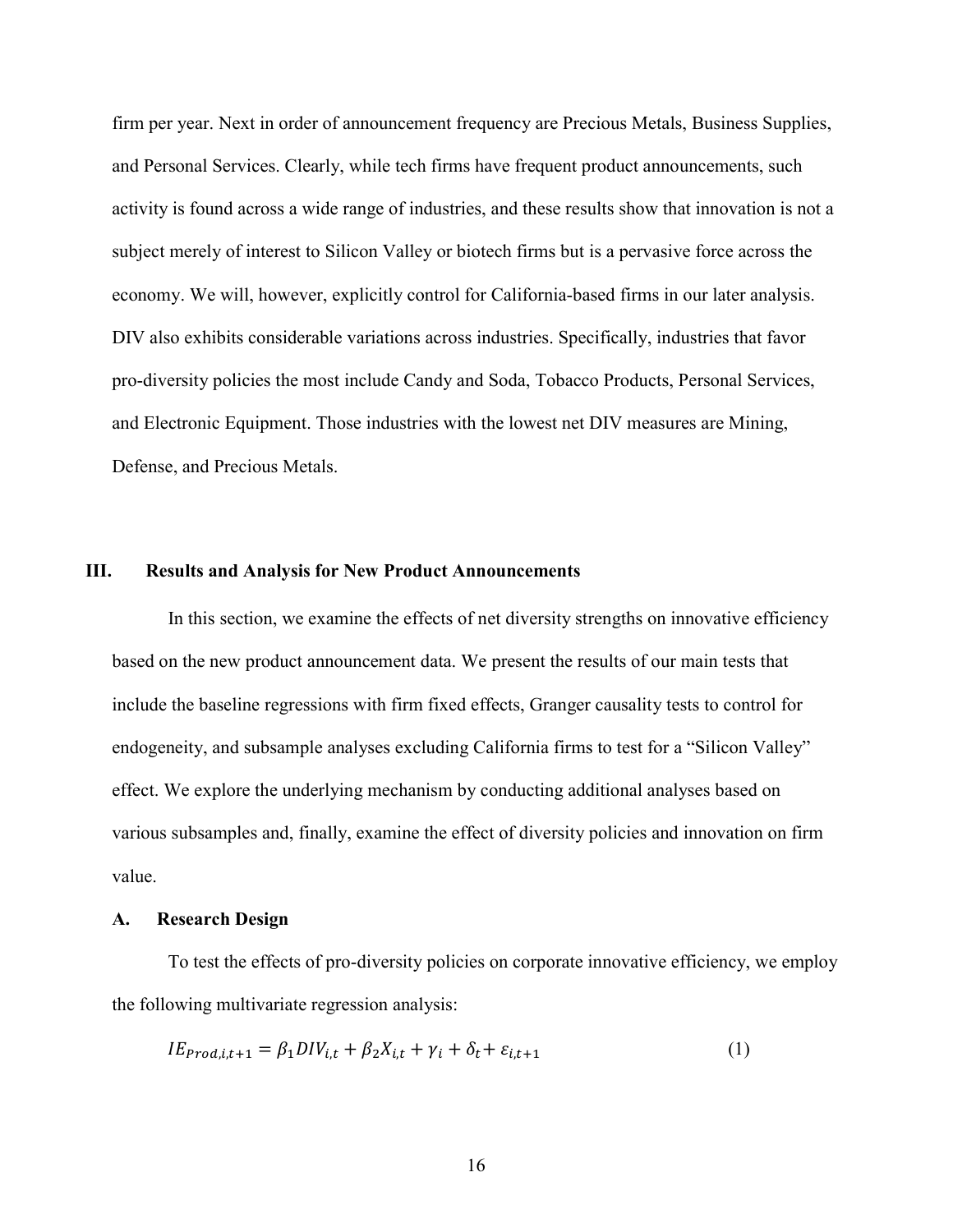where  $IE_{Prod,i,t+1}$  is either  $Ln(1+Prod_{i,t+1})$  or  $Ln(1+Prod_{i,t+1})/(1+R&D_{i,t})$ ,  $Prod_{i,t+1}$  is the number of new product announcements made by firm i in year  $t+1$  and  $R&D_{i,t}$  is the research and development expense in the prior year,  $DIV_{i,t}$  represents the measures related to diversity that we construct for firm i in year t,  $X_{i,t}$  contains control variables shown in prior literature to affect corporate innovation,  $\delta_t$  is year fixed effects, and  $\gamma_i$  is firm fixed effects.<sup>8</sup> Following Atanassov (2013) and Chemmanur and Tian (2014), we include firm fixed effects to test how the variation of diversity-related policies within a firm is related to future variation in innovative efficiency or output. In addition, firm fixed effects can mitigate this endogeneity concern arising from unobservable, firm-specific, time-invariant, omitted variables. In addition, we report t-statistics based on standard errors adjusted by the Huber-While sandwich estimate of variances and clustered at the firm level.

#### B. Diversity and New Product Announcements

 $\overline{a}$ 

In Table III, we examine the impact of diversity on innovative output and efficiency as measured by new product announcements. The columns of the table present dependent variables: the number of annual product announcements and the number of announcements divided by R&D expense. In each of these regressions, we find that diversity (DIV) is positively related to the measures of both innovation output and innovative efficiency, suggesting that pro-diversity policies may enhance innovative efficiency, ultimately leading to increased productivity or

<sup>&</sup>lt;sup>8</sup> To ensure that industry effects do not drive our results, we also perform regression analyses using industry meanadjusted values for all variables in the regressions, where industry is defined as Fama-French 12 industry classifications. We also use the raw variables and include industry dummies in the regressions. Our findings remain qualitatively unchanged.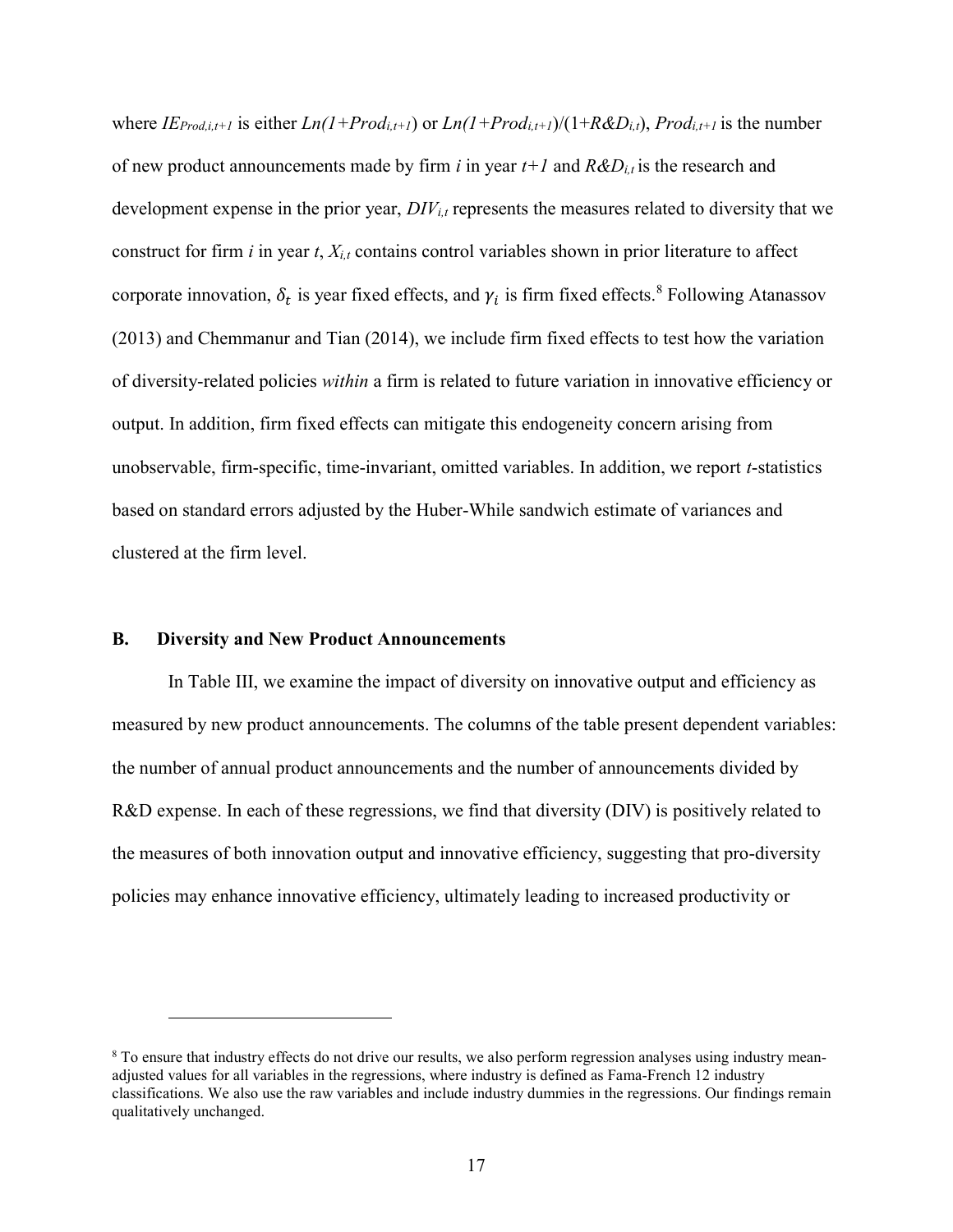innovation output.<sup>9</sup> In these regressions, other variables might affect innovation. For example, we control for size, R&D, and capital expenditures, as greater investment may lead to higher innovative efficiency—perhaps through economies of scale.<sup>10</sup> We also control for profitability, leverage, and cash, as firms with more resources and less risky cash flows may be able to provide more consistent R&D funding through time. We control for the number of employees in the firm with the variable Ln(Sales/Employees)—the intuition being that firms with more employees may have a vested interest in treating their workers more favorably. Alternatively, firms with few employees may have most of their intellectual capital concentrated in a relatively small number of individuals that will motivate the firm to treat these employees well. We are agnostic about the sign of this variable, but in Table III regressions, it is not significant.

We control for Tobin's Q and find a positive relation between Q and innovative efficiency. This result is consistent with the notion that higher growth firms are likely to be more efficient innovators.

We control for a range of the strength of the firm's corporate governance. These variables include the percentage of shares owned by insiders, equity compensation structure, the G-Index, the BCF-Index, board size, and board independence, as defined in the Appendix. We find board independence is positively related to future innovative efficiency.

In terms of economic significance, the coefficient on DIV of 0.0239 implies that if a firm made significant improvements in its diversity level, say by increasing DIV by 7 points, the

<sup>&</sup>lt;sup>9</sup> In untabulated tests, we do not find consistent effects of DIV on innovation input including R&D-to-assets and R&D-to-sales ratio. This finding is consistent with pro-diversity policies altering future innovation output via their impact on innovation efficiency rather than on innovation input.

<sup>&</sup>lt;sup>10</sup> Note that current R&D is the denominator of our dependent variable, thus rendering an ambiguous coefficient on R&D: on the one hand, greater R&D should lead to greater innovation outcome (as confirmed in the first column when our dependent variable is innovative output) everything else equal; on the other hand, greater R&D results in lower innovative efficiency measure simply due to the artificial effect that R&D enters the denominator.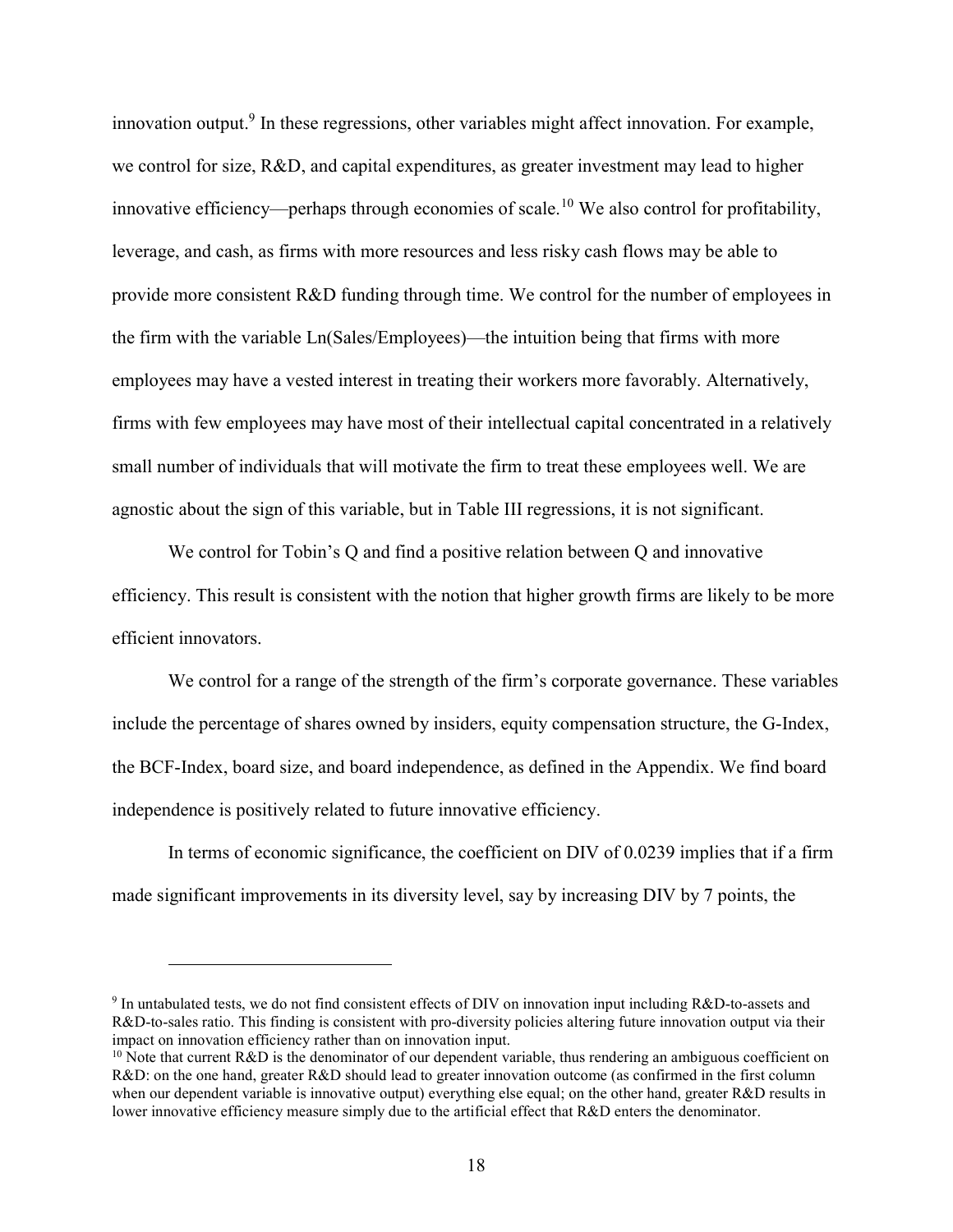average firm will see about two additional new product announcements over a  $10$ -year period.<sup>11</sup> Clearly, just adding 1 point to DIV (i.e., by perhaps adding policies to encourage work–life benefits) is unlikely to have an instant impact on new product development. But a sustained effort to improve diversity across the organization will, in time, be rewarded with greater innovation.

These results provide preliminary support for our hypothesis—that pro-diversity policies are positively related to a firm's innovative efficiency. However, concerns remain, not least of which is the impact of endogeneity on our results. The next sections attempt to tackle this issue.

## C. Addressing Causality Round One: Granger Causality

In Table IV, we examine the direction of causality between diversity and innovative efficiency using Granger causality regressions. Panel A regresses the change in new product announcements on the lagged change in diversity policies. In both models, we find a positive and significant coefficient. In Panel B, we reverse the model and regress the change in diversity on the lagged change in product announcements. Panel B shows that neither of the regression coefficients on the change in new product innovative efficiency measures are significant. These results are consistent with diversity Granger causing innovative efficiency but not the other way around, thus lending further credence to our conclusion.

#### D. Addressing Causality Round Two: 2008 Financial Crisis

In this section, we examine the impact of an economic downturn, in particular the 2008 financial crisis period on the relation between diversity policies and innovation. The purpose of

<sup>&</sup>lt;sup>11</sup> Δ*Prod* =  $[e^{0.0239\times7}] \times 10 = 1.821$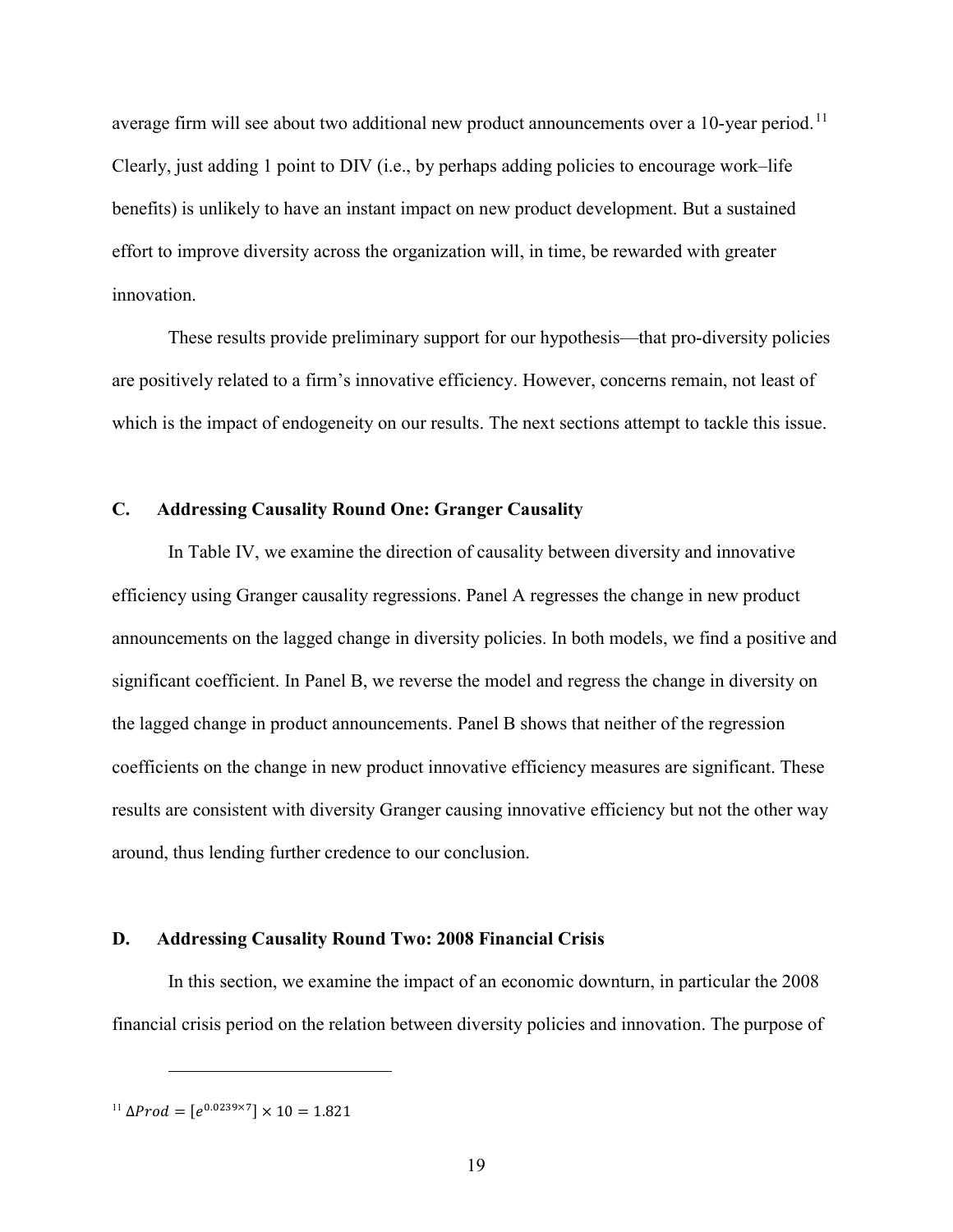the test is twofold. First, this test enables us to investigate whether firms with more pro-diversity policies are better able to recover from an economic downturn, when the investors and economy at large suffer uncertainty and risk. Evidence from this test can further our understanding on the role of corporate diversity practices in affecting innovation. Second, the financial crisis analysis can serve as an identification strategy to address endogeneity issue. The exogenous shock of the 2008 financial crisis is not likely to induce changes in the firms' diversity culture immediately, and thus we can potentially infer the causal effect of diversity on innovation during and following the crisis. $^{12}$ 

In Table V, we interact diversity with a crisis dummy that captures the two recessions in our sample: the 2001–2002 recession and the economic crisis of 2008–2009.<sup>13</sup> In addition, we interact this dummy with all the other firm-specific variables in order to fully allow for different slope coefficients in response to the recessionary environment. The results show a positive and significant coefficient on this interaction term in both regressions. In untabulated tests, we interact only the crisis dummy with diversity but not the control variables; we find robust results. These results indicate that pro-diversity policies had a positive impact on the firm's ability to create new products even during and following the crisis, thereby helping the firms navigate the financial crisis. Our results are consistent with those of Lins, Servaes, and Tamayo (2017) who find that high corporate social responsibility firms performed better during the 2008 financial crisis.

While our tests do not fully uncover the mechanism at work here, a possible explanation is that a more diverse workforce is more resilient and able to respond to a shock to the economy.

<sup>&</sup>lt;sup>12</sup> We thank the referee for suggesting this approach.

<sup>&</sup>lt;sup>13</sup> Results are robust if we use alternative definitions for crisis period including (1) only years of 2001 and 2008 are considered the recession/crisis years, and (2) only years of 2008–2009 are considered, etc.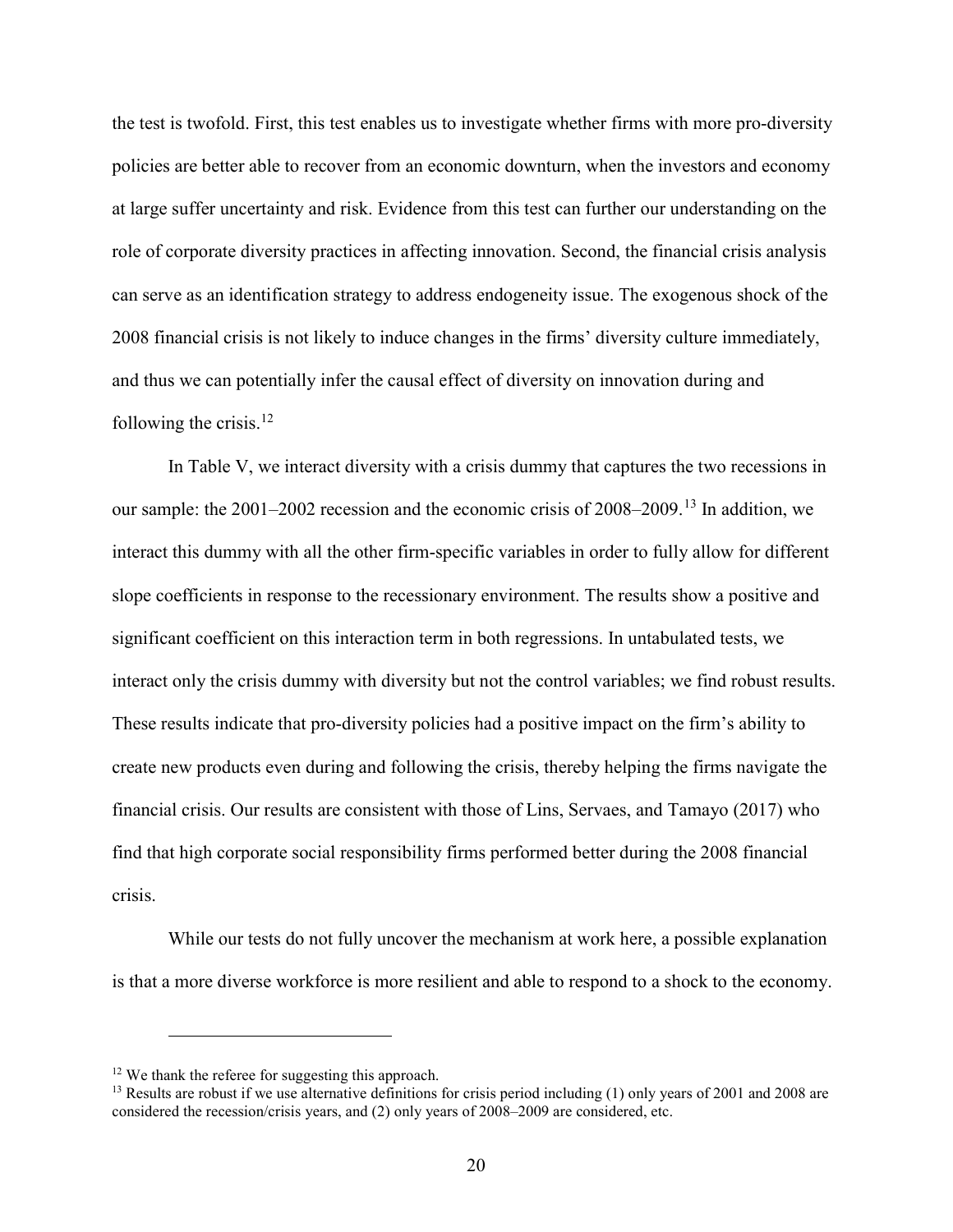Alternatively, firms with more pro-diversity policies are better able to retain and attract talented employees and get rewarded especially during the uncertain, risky crisis period when the trust in corporations, institutions, and the whole economy deteriorated.

#### E. Location Effects: California versus Non-California Firms

A valid concern surrounding our tests is that we may just be capturing a location-based effect. For example, firms that are located in a state that has both high levels of innovation and progressive policies may be driving a correlation rather than causation effect. The obvious candidate for such a state is California, home to Silicon Valley and progressive workplace policies. As a simple test of the potential California effect, we rerun our Table III tests for California only and all states except California. The results (presented in Table VI) show that the main findings of Table III appear to exist in both California firms and also non-California firms, although in the case of the Product Announcements scaled by R&D for CA firms (first column) the effect of DIV is positive but insignificant. It therefore seems reasonable to conclude that our basic result is not being driven entirely by Silicon Valley firms.

## F. Investigating the Mechanism

In this section, we attempt to uncover the mechanism through which workforce diversity impacts innovative efficiency. In particular, we analyze cross-sectional heterogeneity in the relation between diversity and innovative efficiency. We conjecture that the positive effect of diversity on innovative efficiency may behave differently depending on a firm's level of innovation, importance of intangibles or human capital including employees for a company's success, firms' growth options, proportion of women in the industry, leverage, free cash flow and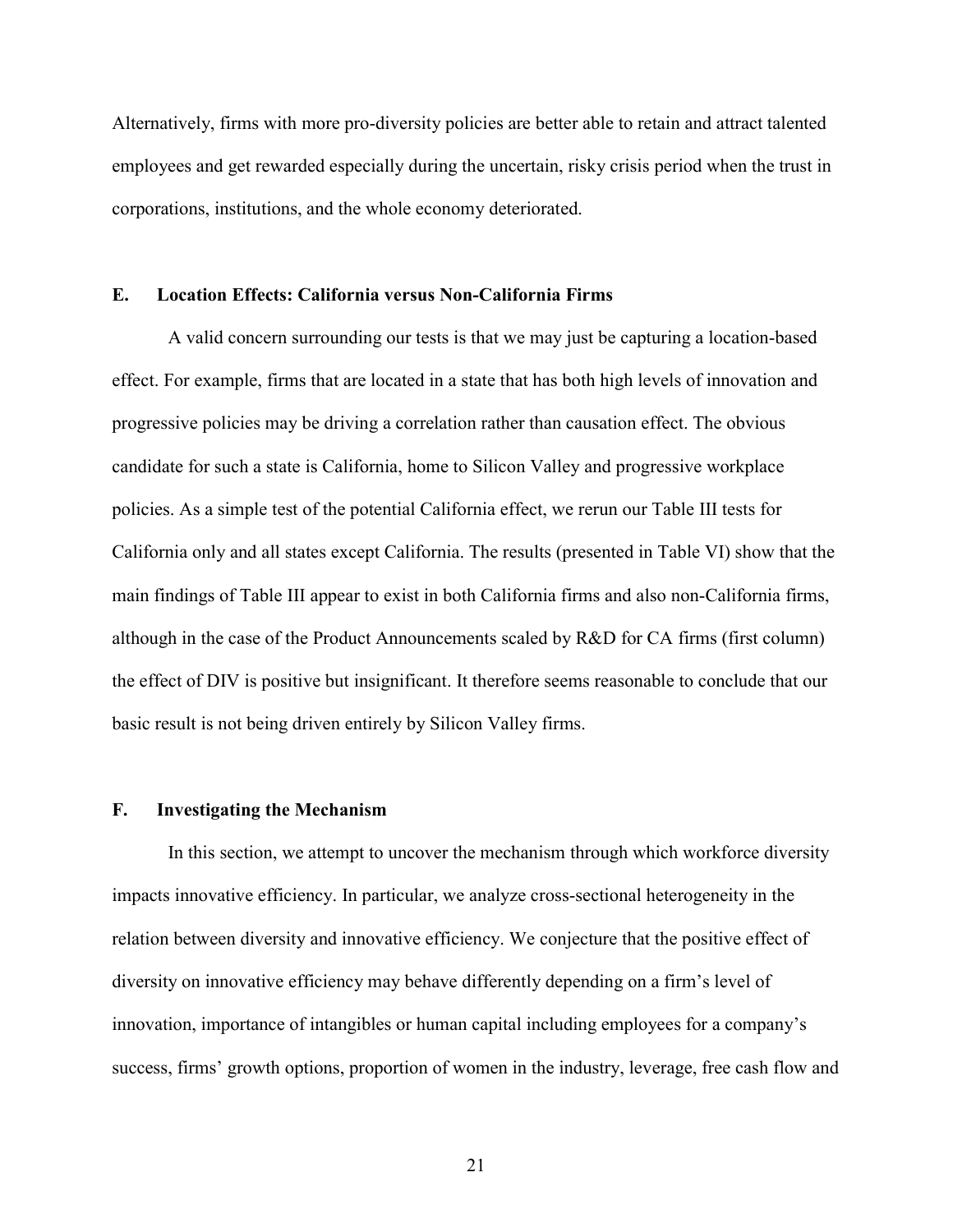financial constraints, and corporate governance.

## 1. Importance of Innovative Efficiency

If pro-diversity practices enhance innovative efficiency, we expect this positive effect to be more pronounced in firms with greater levels of innovation, where R&D productivity and innovative efficiency are more critical for their long-term viability and success. Therefore, in Table VII, we create a partitioning variable—an indicator variable—that we interact with our diversity measure and include in the regression specifications. This partitioning variable represents those firms in the top (or bottom) quartile of firms on the specific measure being partitioned.

The first panel (Panel A) of Table VII shows the effect of this partitioning dummy on innovative efficiency.<sup>14</sup> Ln(1+Prod) H equals one (zero) if a firm-year has Ln(1+Prod) greater than (equal to) zero—that is, having at least one (none) annual new product announcement.<sup>15</sup> For both models, the interaction term between diversity and  $Ln(1+Prod)H (Ln(1+Prod)H*DIV)$  is significant and positive, indicating that the impact of diversity is more pronounced for more innovative firms that actively and frequently engage in new product innovation.

#### 2. Asset Intangibility

 $\overline{a}$ 

We condition our analysis on the importance of intangible assets, which often include human capital. If more favorable diversity treatment fosters innovation, then we expect this positive effect to be stronger for firms where human capital is more important relative to fixed assets. We use PPE/Assets as our proxy for the importance of fixed (tangible) assets, which is the

<sup>&</sup>lt;sup>14</sup> We display only the variables of interest in the regression results to save space.

<sup>&</sup>lt;sup>15</sup> Results are qualitatively similar if we use the innovative efficiency metric,  $Ln[(1+Prod)/(1+R&D)]$ , to define the partitioning indicator variable.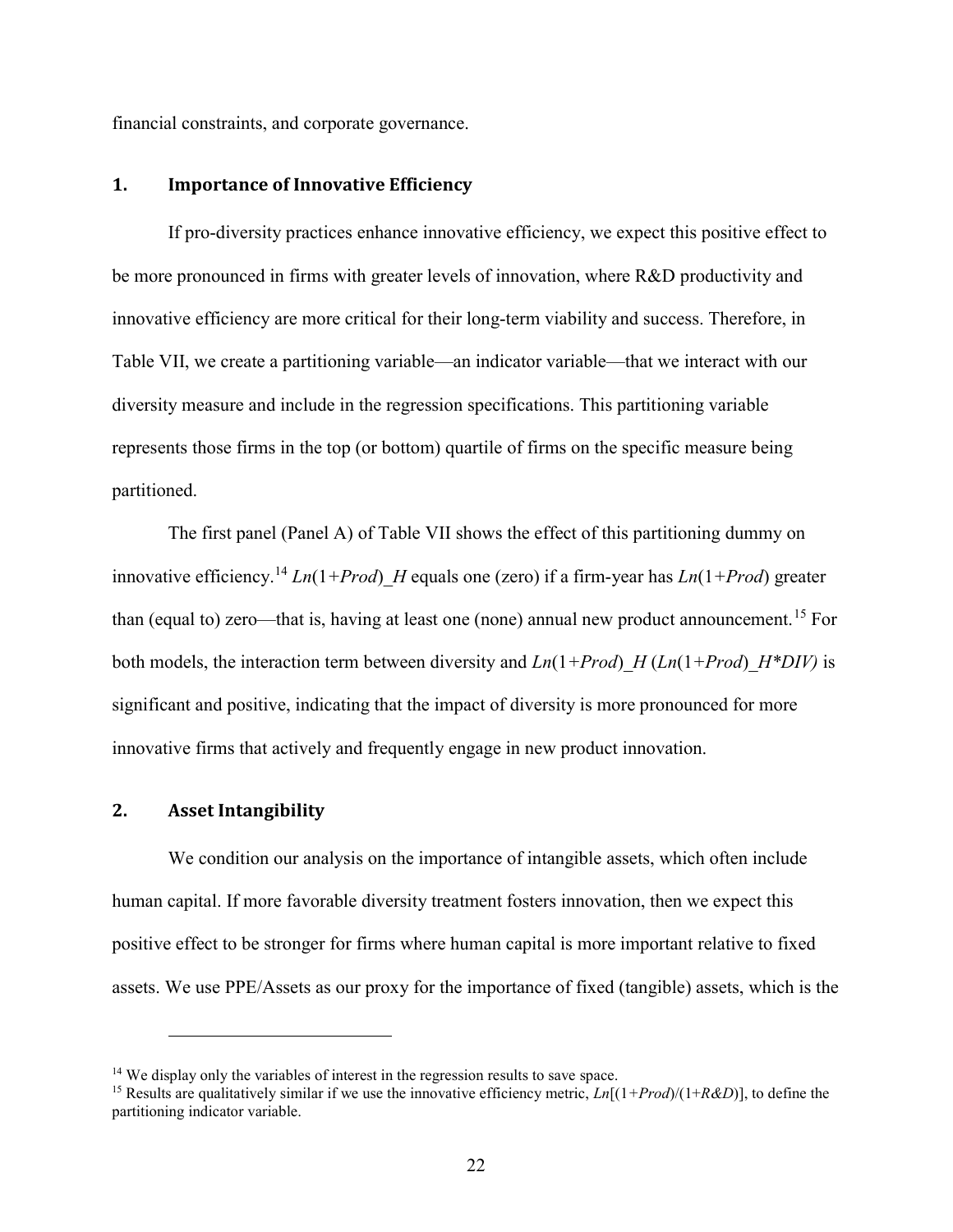opposite of intangible assets such as employees: the higher PPE/Assets, the less crucial intangible assets (such as human capital) are to the success of the firm. We then create an indicator variable, PPE/Assets H, which equals one (zero) if a firm has PPE/Assets in (below) the top quartile of the sample. Table VII, Panel B shows that the positive effect of diversity on innovative efficiency is weaker for firms that value intangible assets such as their (talented) employees less (negative and significant coefficient on PPE/Assets\_H\*DIV). In fact, for firms facing lower degree of human capital/employee importance, the effect of diversity on innovative efficiency is negative (the sum of coefficients on PPE/Assets\_H, DIV, and the interaction term). This evidence suggests that not all investments in workforce diversity foster innovative efficiency: only those in firms where intangible assets including employees are most important for the performance of the firms.

#### 3. Growth Opportunities

In Table VII, Panel C, we study the effect of diversity on innovation conditioning on firms' growth opportunities. If pro-diversity policies foster corporate innovation, we expect this effect to be stronger for firms with greater growth opportunities whose long-term success is more dependent on creativity and innovation. Following convention in prior literature, we use Tobin's Q to measure a firm's future growth opportunities. We then create an indicator variable, Q\_L, which equals one (zero) if the q ratio of a firm is in (above) the bottom quartile of the sample. Panel C shows that indeed, the positive effect of pro-diversity policies substantially attenuates for firms with lower growth potential (the coefficient on the interaction term  $Q$  L\*DIV is significant and negative). In fact, the positive relation between DIV and innovation efficiency exists only in high-growth firms (the coefficient on DIV is significant and positive) but turns negative for firms with low-growth opportunities (the sum of coefficients on Q\_L, DIV, and the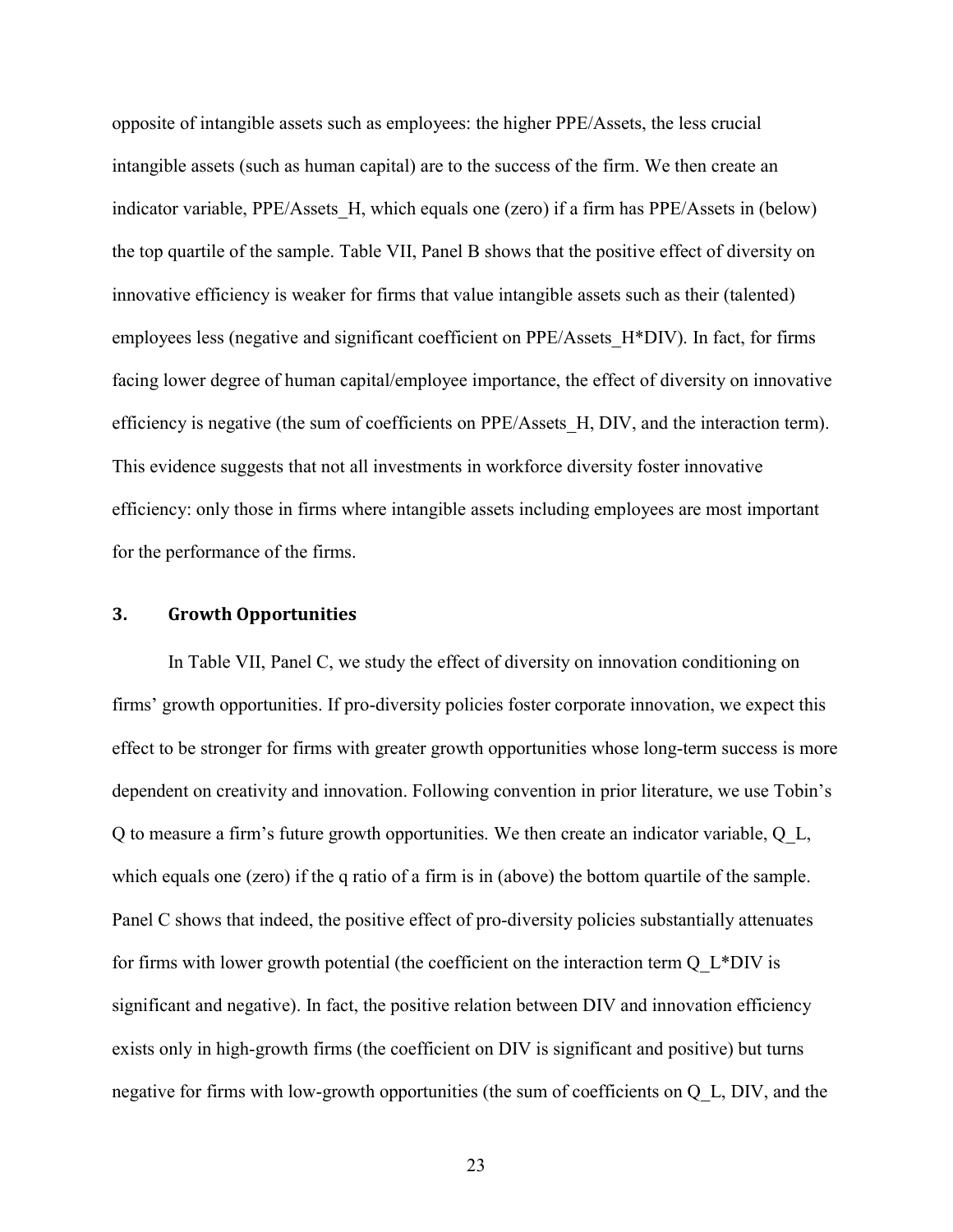interaction term is negative). This result is consistent with the notion that firms with greater growth opportunities have more to gain from promoting pro-diversity policies. This long-term orientation of firms is especially beneficial for innovation, as innovation is also a long-term investment.

#### 4. Proportion of Women Employed in the Industry

Table VII, Panel D examines the partitioning effect of industry women ratio. We find a negative effect of diversity on innovative efficiency for firms in industries with a larger proportion of women. This result is consistent with the notion that firms in industries with fewer women in the labor force actually have more to gain from promoting pro-diversity policies, attracting and retaining more (talented) women (as well as other minority) employees. This benefit is in particular critical for innovation, as creativity often arises from diverse experiences, perspectives, and backgrounds.

## 5. Financial Leverage, Free Cash Flow, and Financial Distress

Table VII, Panels E and F show that for low leverage or high cash flow firms, diversity effects on innovation are stronger. To the extent that firms with low leverage or high cash flow might be less financially constrained, this finding is consistent with the following explanation. Maksimovic and Titman (1991) predict that firms that value highly their reputation for treating employees well will limit their use of debt. This is because a highly levered firm (or a firm with low free cash flows) might be more likely to face financial constraints and distress risk and therefore could have strong incentives to increase cash flows by reducing costs associated with employee benefits or deployment of pro-diversity policies. That is, the inability of a firm to maintain its reputation for treating its employees fairly could impose significant ex ante costs on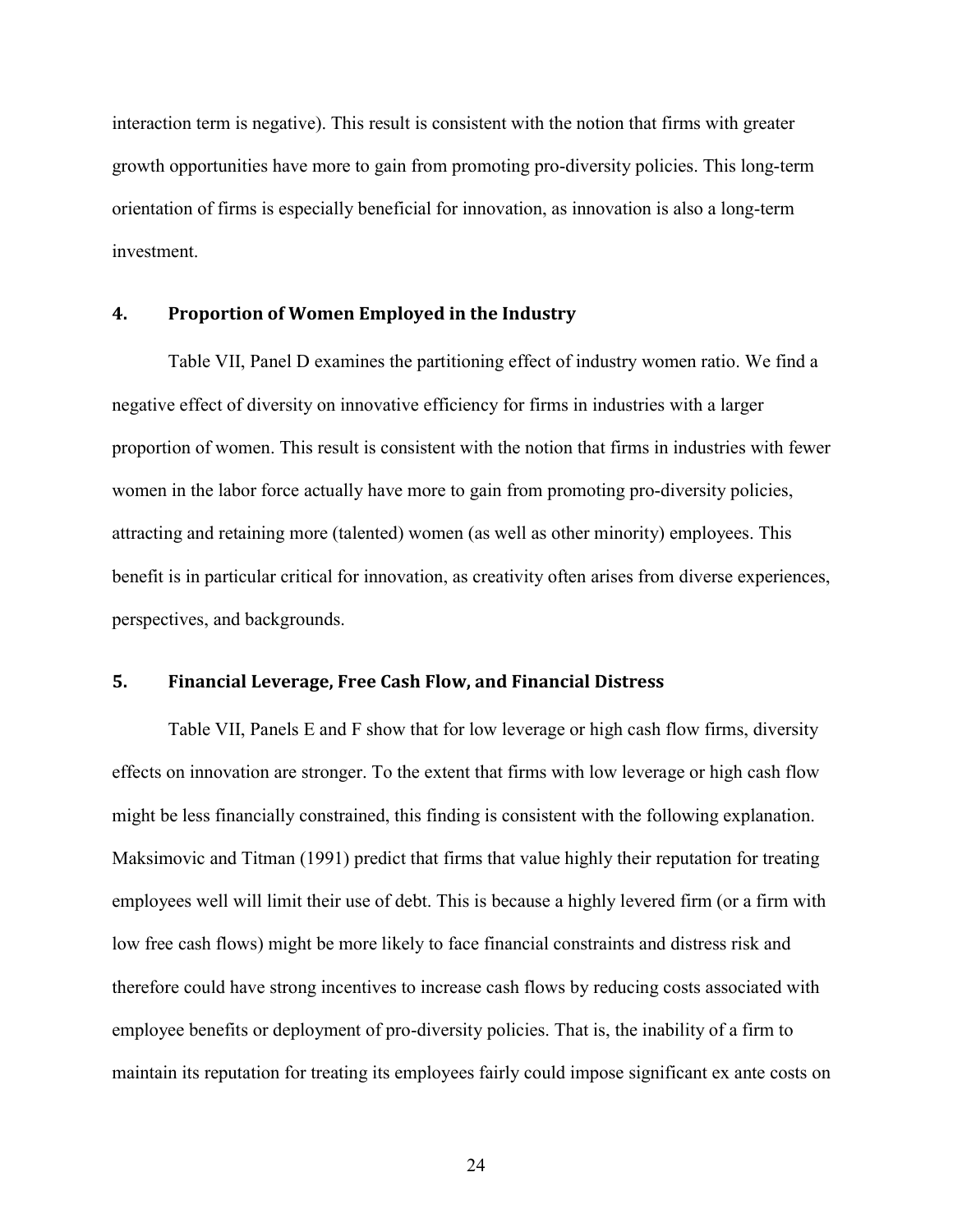its employees, and these costs can comprise an important part of indirect bankruptcy costs. Thus, according to the theoretical model of Maksimovic and Titman, firms with more favorable diversity policies are more likely to maintain low leverage or high cash flow. The low leverage and high cash flow may enable a firm to invest more in long-term, risky, intangible assets such as R&D and innovation (which have low salvage values in bankruptcy) now that the firm faces less financial constraints and distress risk. This might contribute to the evidence in Panels E and F that more pro-diversity firms with low leverage and high cash flow are related to greater innovative efficiency.<sup>16</sup>

The evidence in Table VII, Panel F also suggests that pro-diversity policies do not represent managerial indulgence and the agency problem of free cash flow as described in Jensen (1986). Jensen argues that managers in firms with greater free cash flow may be more motivated to overinvest beyond the optimal level. Because firms with more free cash flow are likely to have more resources to spend in employee- or diversity-related benefits, managers in these firms are more motivated to treat their employees more generously (e.g., for personal or agency reasons) even if such an investment does not increase employee productivity or create shareholder value. Therefore, our result that pro-diversity policies enhance corporate innovation in high cash flow firms indicates that these policies are less likely to be subject to managerial agency motives. This is perhaps partly due to the fact that the implementation of diversity policies, unlike other types of employee treatment practices, does not require an explicit, large amount of monetary expenses.

<sup>&</sup>lt;sup>16</sup> We thank the referee for suggesting these explanations.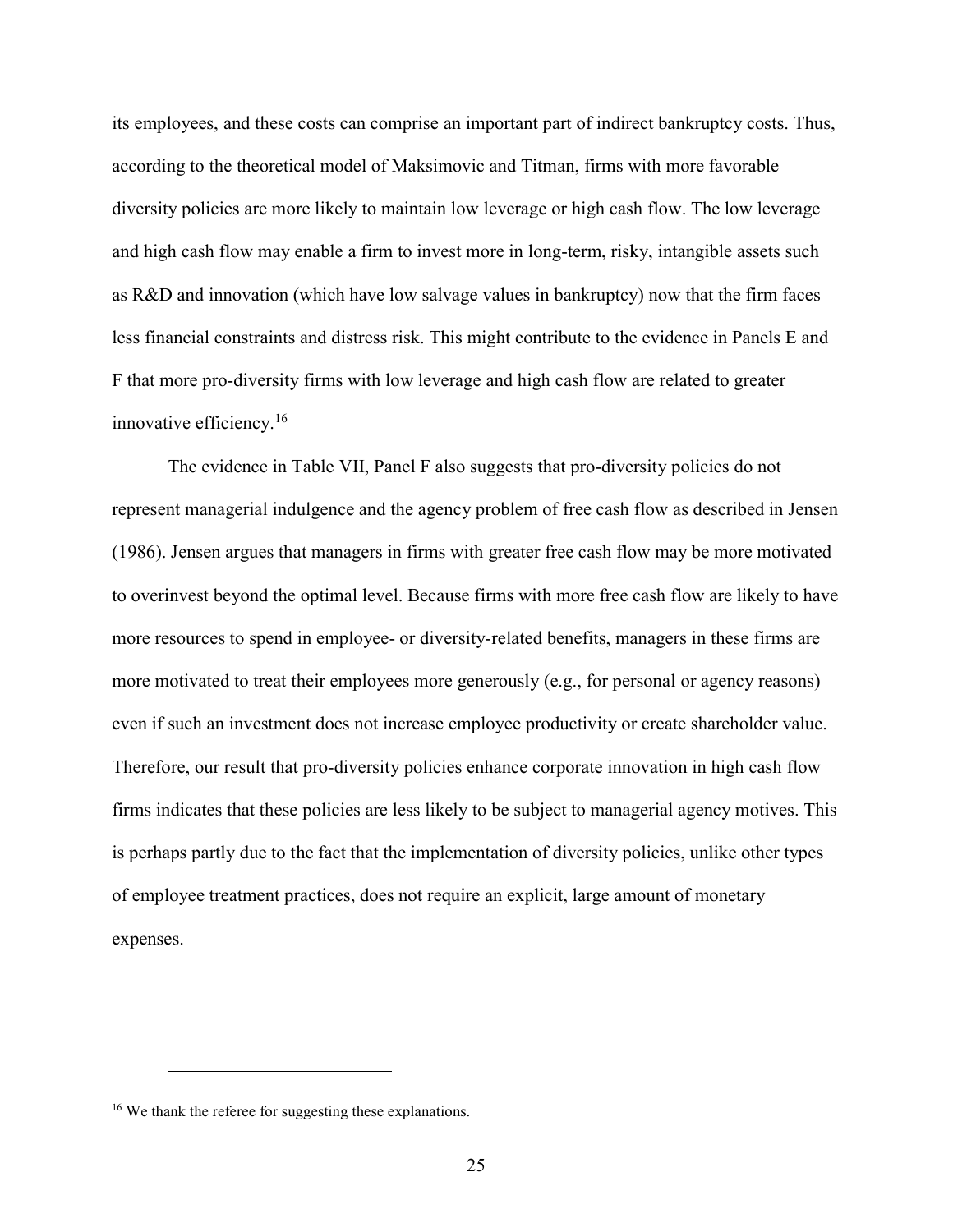#### 6. Corporate Governance

 $\overline{a}$ 

Finally, in Table VII, Panel G, we show the partitioning effect of corporate governance in terms of the BCF index. In these tests, diversity policies for firms with weaker governance (high BCF index) have a more negative effect on innovative efficiency. We think that this result in some ways disentangles the managerial indulgence effect (Masulis and Reza, 2015). Specifically, the evidence shows that only for firms that are well governed does building a pro-diversity culture drive innovative efficiency. In firms with weaker governance, investments in workforce diversity actually reduces innovative efficiency, presumably reflecting managerial indulgence and agency investments—for example, to boost managers' personal reputation or halo as socially responsible at the costs of shareholders.

#### G. Diversity, New Product Announcements, and Firm Value

In Table VIII, we consider the effect of diversity on firm value through its interaction with innovative efficiency measures (based on new product announcements). We now run the following regression model:

 $Q_{i,t+1} = \beta_1 I E_{prod,i,t} + \beta_2 D I V_{i,t-1} + \beta_3 I E_{prod,i,t} \times D I V_{i,t-1} + \beta_4 X_{i,t-1} + \gamma_i + \delta_t + \varepsilon_{i,t+1} (2)$ where  $Q_{i,t+1}$  is the market-to-book ratio (Tobin's Q) measured in time  $t+1$  for firm i minus industry (the Fama-French 12 industries) median  $Q^{17}$ ,  $I E_{Prod,i,t}$  is one of the two new product announcement measures at time  $t$  for firm  $i$ —used as the dependent variable in the previous sections,  $DIV_{i,t-1}$  is measured in time t-1 for firm i, and  $X_{i,t-1}$  contains the full set of controls at time t-1,  $\gamma_i$  is firm fixed effects, and  $\delta_t$  is year fixed effects. All regressions contain firm and

 $17$  Using industry mean adjusted Q or raw Q as the dependent variable produces qualitatively similar results.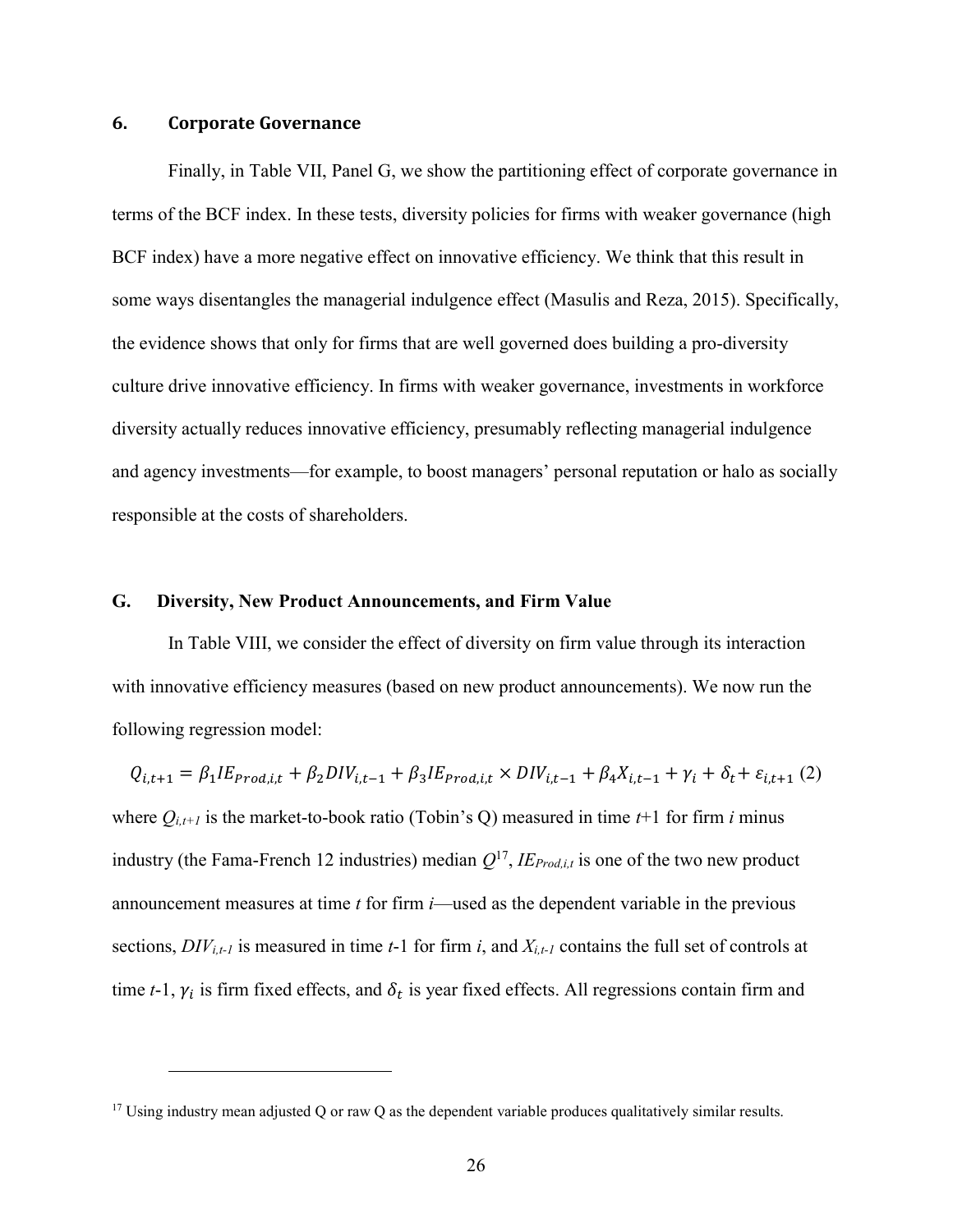year fixed effects. Importantly, controls include the firm's market-to-book ratio  $(Q)$  at time t-1; but our results remain unchanged if lagged  $Q$  is excluded from the control variables.

Table VIII shows that for a subsample of firm-years with at least one annual new product announcement (i.e., excluding firm-years with zero *Prod*), we observe a significant and positive coefficient on the interaction between DIV and the innovation efficiency measure in the second regression.<sup>18</sup> This evidence is consistent with diversity having a positive effect on firm value, through its stimulating effect on the number of new product announcements per R&D dollar spent. We note that this value effect is only salient for more innovative firms that actively and frequently engage in new product innovation. This evidence in fact lends more credence to our hypothesis and findings in that pro-diversity policies do not create value for all types of companies via stimulating innovative efficiency—they only do so for more innovative firms.

#### IV. Robustness Tests Using Patents and Citations

As a robustness check on our main results, we test our hypothesis using patents and citations of patents as a measure of innovative efficiency. This approach allows us to conduct our analysis in a different time period, using a different dependent variable. As discussed earlier, we use four measures of innovative activity based on patents and citations. These are the patent variable scaled by the average patent count for the USPTO technology classification and then further scaled by the weighted time series of past R&D expenses. The second model scales patents by the HJT classification. The third and fourth models use future citations for a patent and measure the quality or impact of the patent.

 $18$  Results are insignificant for our full sample including firm-years with zero *Prod*.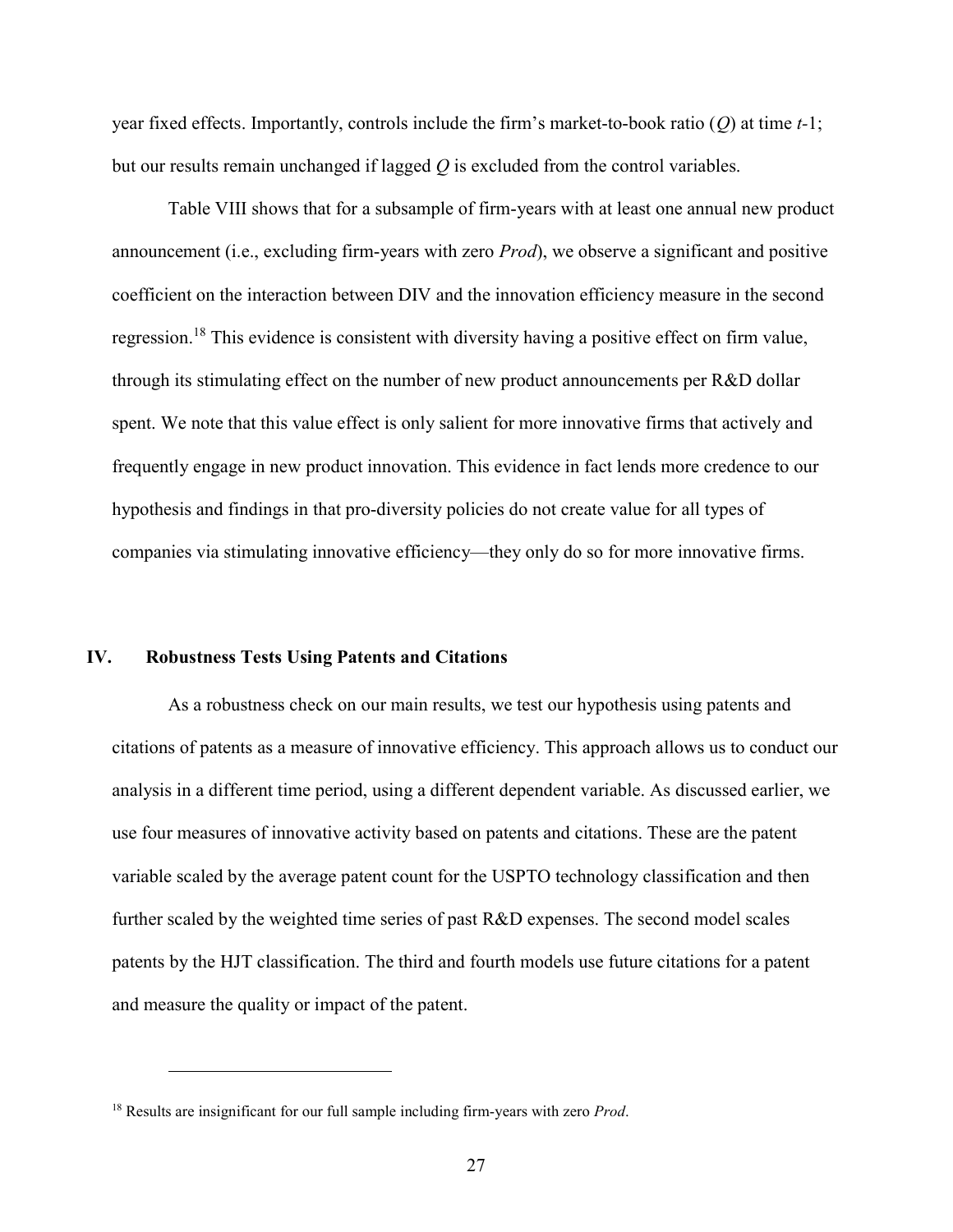For both the USPTO and HJT classification-adjusted patents and citations, we compute innovation efficiency (IE) measures using the NBER patent and citation data as follows:

$$
IE_{PAT} = \frac{Patterns_{i,t+1}}{R&D_{i,t} + 0.8 \times R&D_{i,t-1} + 0.6 \times R&D_{i,t-2} + 0.4 \times R&D_{i,t-3} + 0.2 \times R&D_{i,t-4}}
$$
\n
$$
\tag{3}
$$

$$
IE_{CITE} = \frac{Citations_{i,t+1}}{R&D_{i,t} + 0.8 \times R&D_{i,t-1} + 0.6 \times R&D_{i,t-2} + 0.4 \times R&D_{i,t-3} + 0.2 \times R&D_{i,t-4}} \tag{4}
$$

We then use  $IE_{PAT}$  and  $IE_{CITE}$  as dependent variables in our tests and repeat the key tests performed on the product announcement data. Again, to control for any skewness, we take natural logarithms of one plus one of the four efficiency measures as our dependent variables.

#### A. Baseline Regressions

In Table IX, we present our results. Panel A presents the baseline regressions using the same setup as in Table III. Our variable of interest is diversity strengths net of diversity concerns (DIV). All four regressions show a significant positive relation between innovative efficiency and  $DIV$ —in other words, firms that have higher scores for diversity policies (net of concerns) see greater innovative efficiency in terms of patent production and also patent citations per R&D dollar input. Recall that the dependent variables are adjusted for industry or technology class, and so these results should not be driven by a simple industry or technology effect.<sup>19</sup> In the regression models, we explicitly control for all the variables included in the Table III. In the interest of space, we do not report these variable coefficients.

#### B. Addressing Causality

 $19$  In untabulated tests, we also examine the effects of DIV on patent and citation output measures without scaling them by R&D expenses, as well as on R&D intensity (input) variables including R&D-to-assets ratio, R&D-to-sales ratio, and their respective industry-adjusted ratios. We find no significant or consistent effects of DIV on innovation output or R&D input measures. It appears that DIV affects innovative efficiency rather than output or input only.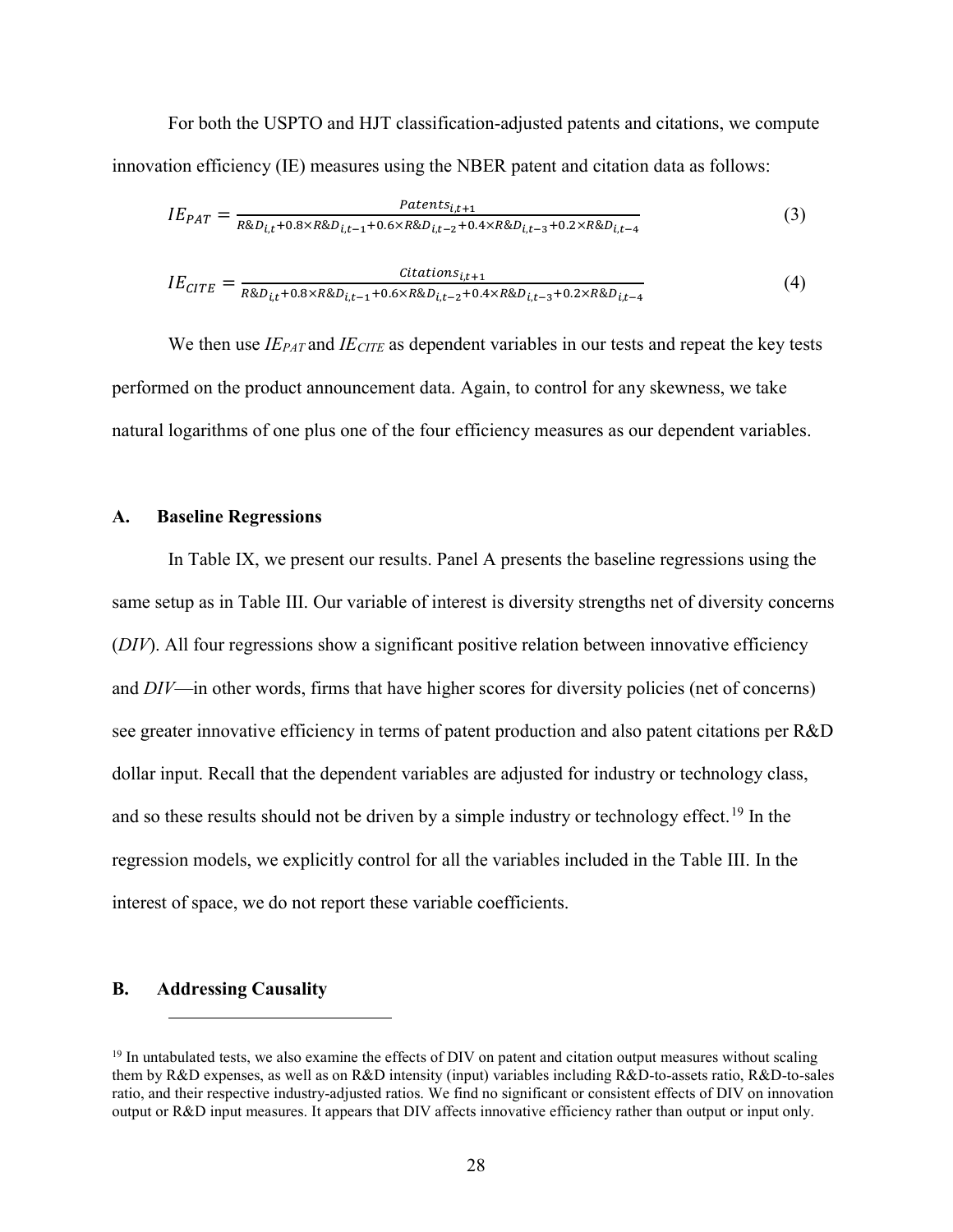In Table IX, Panels B-1 and B-2, we run Granger causality tests. In Panel B-1, we report the results of regressing changes in the various patent and citation innovative efficiency measures on lagged changes in DIV (the net diversity measure), along with lagged changes in the controls. In the first and fourth model (USPTO Patents and HJT Citations), the coefficient on the change in DIV is positive and significant. In the other two regressions, while the coefficient is positive, the statistical significance is below the 10% level. In Panel B-2 we repeat the setup but, this time, regress the changes in DIV on lagged changes in the innovative efficiency measures. In none of these regressions are the coefficients on changes in the innovation measures significant. These results support the conclusion that in at least two cases, DIV Granger causes innovative efficiency but not the other way around.

#### C. Diversity, Innovative Efficiency, and Firm Value

In Table IX, Panel C, we examine the impact of diversity on firm value (via its effect on innovative efficiency), using a model similar to regression Equation (2). The dependent variable is the firm's industry median adjusted market-to-book ratio (Tobin's Q) at time  $t+1$ . The innovative efficiency variables of interest are the four innovative efficiency measures at time  $t$ : patents and citations per R&D dollar, each bias-adjusted by the HJT and USPTO technology class and application year—the dependent variables used in the earlier analysis. The diversity measure and control variables are measured at year t-1. Our regression model is the following:

$$
Q_{i,t+1} = \beta_1 I E_{i,t} + \beta_2 D I V_{i,t-1} + \beta_3 I E_{i,t} \times D I V_{i,t-1} + \beta_4 X_{i,t-1} + \gamma_i + \delta_t + \varepsilon_{i,t+1} \quad (5)
$$

where all variables are defined the same as in Equation (2), except  $IE_{i,t}$  is the natural logarithm of one plus one of the four patent and citation innovative efficiency measures in time  $t$  for firm  $i$  used as the dependent variable in the previous sections.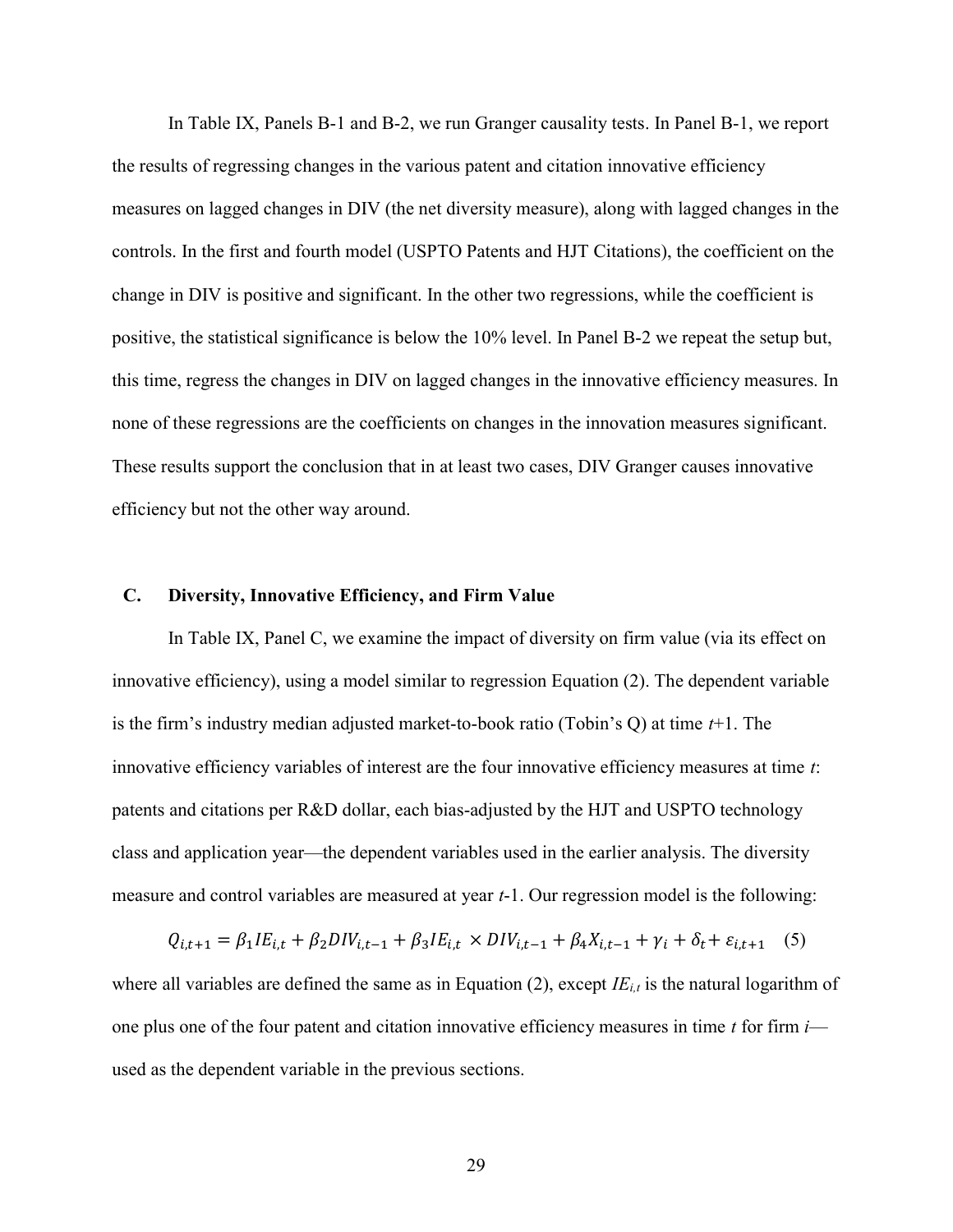Table IX is arranged so that each column uses one of the four IE measures, but in each regression the dependent variable is the same:  $Q_{t+1}$ . The interaction between the IE measures and diversity captures the impact of diversity on firm value through its effects on innovative efficiency.

Consistent with our hypothesis, we find evidence that pro-diversity policies enhance firm value through its stimulating effect on innovative efficiency (positive and significant coefficients on the interaction terms for three out of four models). Interestingly, diversity policies do not add firm value other than through the effect of enhancing innovative efficiency (as indicated by the negative coefficients on DIV).

#### V. Conclusions

We examine the impact that firms' diversity-focused policies have on innovation. We hypothesize that firms that promote greater workforce diversity will see more innovative efficiency as a culture of inclusion and diversity may serve to attract and motivate better talent from a larger and more diverse pool of job candidates. Diverse teams and workforces may also lead to more creative problem solving and innovation. Our alternative hypothesis states that at best, diversity policies amount to corporate green washing and will have no effect, and at worst, these activities are value destroying.

We measure diversity practices using the MSCI ESG STATS database. Innovative efficiency is measured using new product announcements and patents and citations scaled by research and development expense.

We find that firms that promote a pro-diversity workplace are rewarded by greater innovative efficiency. Our tests are robust to a wide battery of control variables as well as Granger causality tests. We control for R&D intensity; a range of financial measures; industry,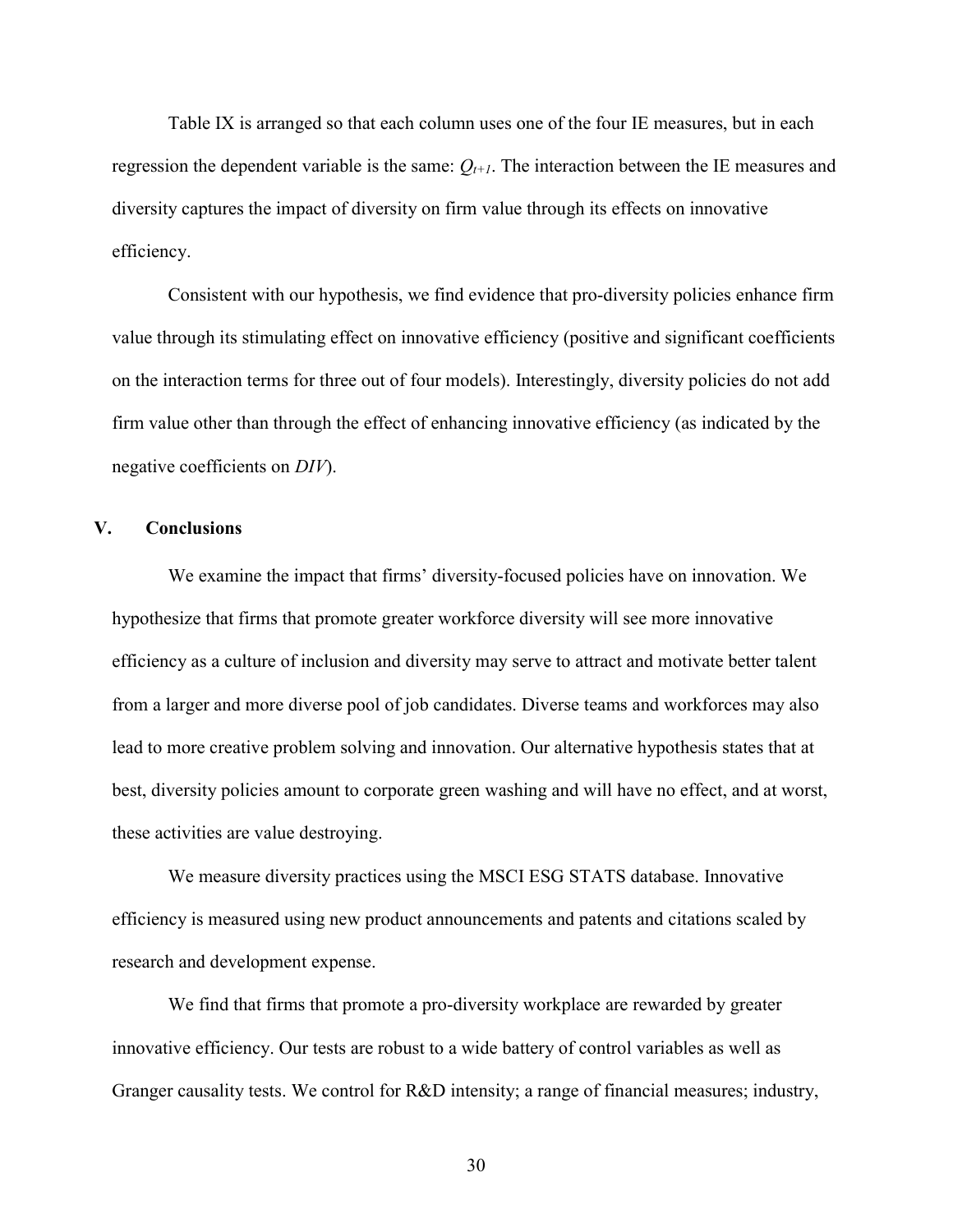firm, and year fixed effects; and corporate governance effects. Including governance controls is important in case diversity policies are merely negative net present value indulgences by entrenched managers, a possibility not supported by the data. We also address potential concerns that our results are a "Silicon Valley" effect by explicitly excluding California-based firms and finding that our main results are unaffected.

Investigation of the underlying mechanism shows that the positive effect of employee treatment and pro-diversity policies on innovative efficiency is stronger in firms that are more innovative; firms that value more dearly intangibles or human capital such as (talented) employees; firms with greater growth options; firms in industries with fewer women; firms with lower leverage, more free cash flow, and less financial constraints; and firms with more effective corporate governance.

We find that pro-diversity policies increase future firm value via a positive effect on innovative efficiency, in particular for a subsample of more innovative firms that actively generate new products. Finally, pro-diversity policies and a culture of inclusion especially pay off during periods of economic downturns when investors, the financial markets, and the economy at large, suffer a severe crisis of trust.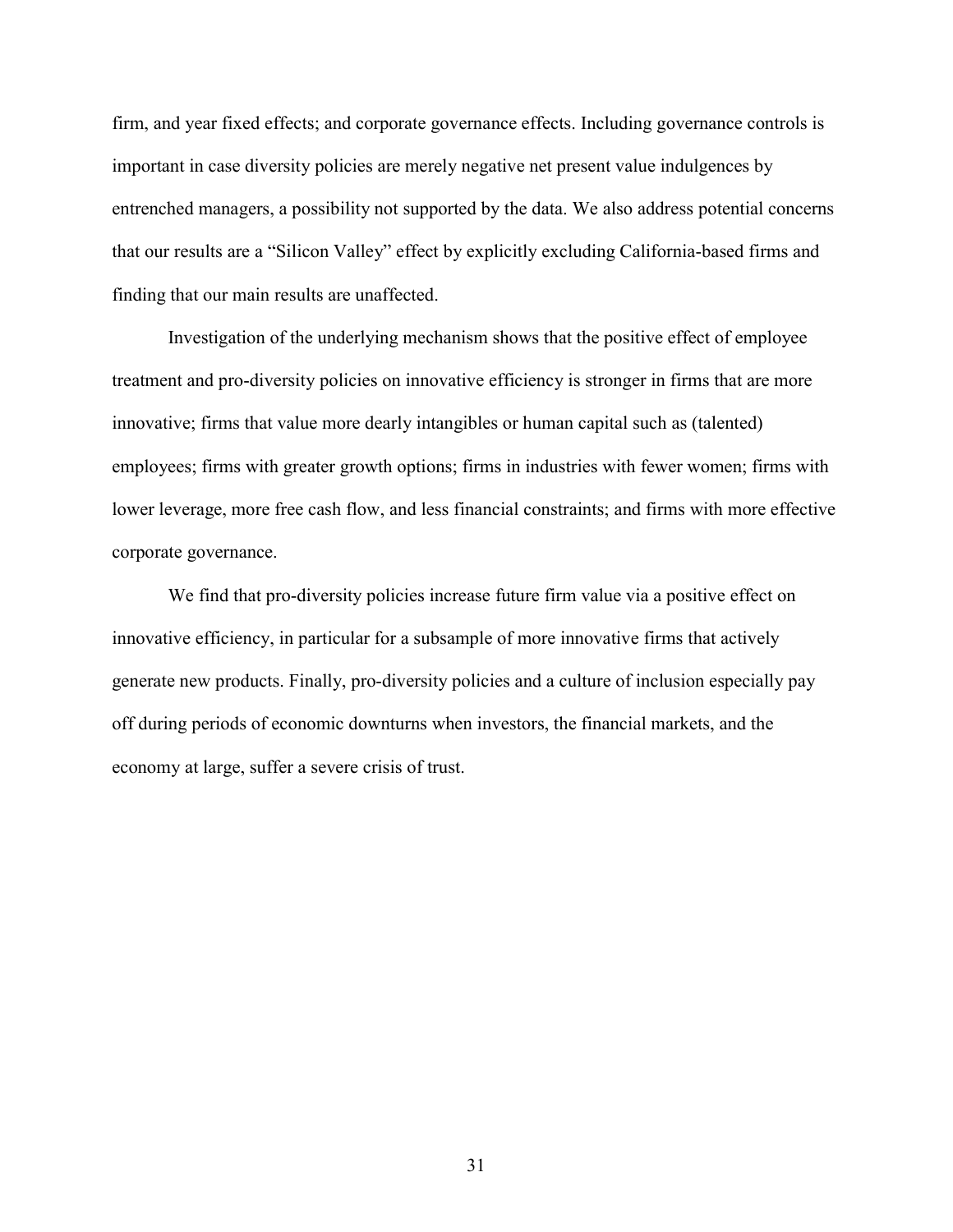## References

- Aghion, P., J. van Reenen, and L. Zingales, 2013, "Innovation and Institutional Ownership," American Economic Review 103, 277–304.
- Atanassov, J., 2013, "Do Hostile Takeovers Stifle Innovation? Evidence from Antitakeover Legislation and Corporate Patenting," Journal of Finance 68, 1097–1131.
- Bae, K., J. Kang, and J. Wang, 2011, "Employee Treatment and Firm Leverage: A Test of the Stakeholder Theory of Capital Structure," Journal of Financial Economics 100, 130–153.
- Bantel, K.A., and S.E. Jackson, 1989, "Top Management and Innovation in Banking: Does the Composition of the Top Team Make a Difference?" Strategic Management Journal 10, 107–124.
- Bayus, B.L., G. Erickson, and R. Jacobson, 2003, "The Financial Rewards of New Product Introductions in the Personal Computer Industry," Management Science 49, 197–210.
- Bebchuk, L., A. Cohen, and A. Ferrell, 2009, "What Matters in Corporate Governance?" Review of Financial Studies 22, 783–827.
- Bereskin, F., T.L. Campbell, and P.H. Hsu, 2016, "Corporate Philanthropy, Research Networks, and Collaborative Innovation," Financial Management, 45, 175-206.
- Blazovich, J.L., K.A. Cook, J.M. Huston, and W.R. Strawser, 2013, "Do Gay-Friendly Corporate Policies Enhance Firm Performance?" Working Paper.
- Blundell, R., R. Griffith, and J. van Reenen, 1999, "Market Share, Market Value and Innovation in a Panel of British Firms," Review of Economic Studies 66, 529-554.
- Brav, A., W. Jiang, S. Ma, and X. Tian, 2015, "Shareholder Power and Corporate Innovation: Evidence from Hedge Fund Activism," Working Paper.
- Chan, L.K., J. Lakonishok, and T. Sougiannis, 2001, "The Stock Market Valuation of Research and Development Expenditures," The Journal of Finance 56, 2431-2456.
- Chaney, P.K., T.M. Devinney, and R.S. Winer, 1991, "The Impact of New Product Introductions on the Market Value of Firms," Journal of Business 64, 573–610.
- Chang, X., K. Fu, A. Low, and W. Zhang, 2015, "Non-Executive Employee Stock Options and Corporate Innovation," Journal of Financial Economics 115, 168–188.
- Chemmanur T. and P. Fulghieri, 2014, "Entrepreneurial Finance and Innovation: An Introduction and Agenda for Future Research," Review of Financial Studies 27, 1–19.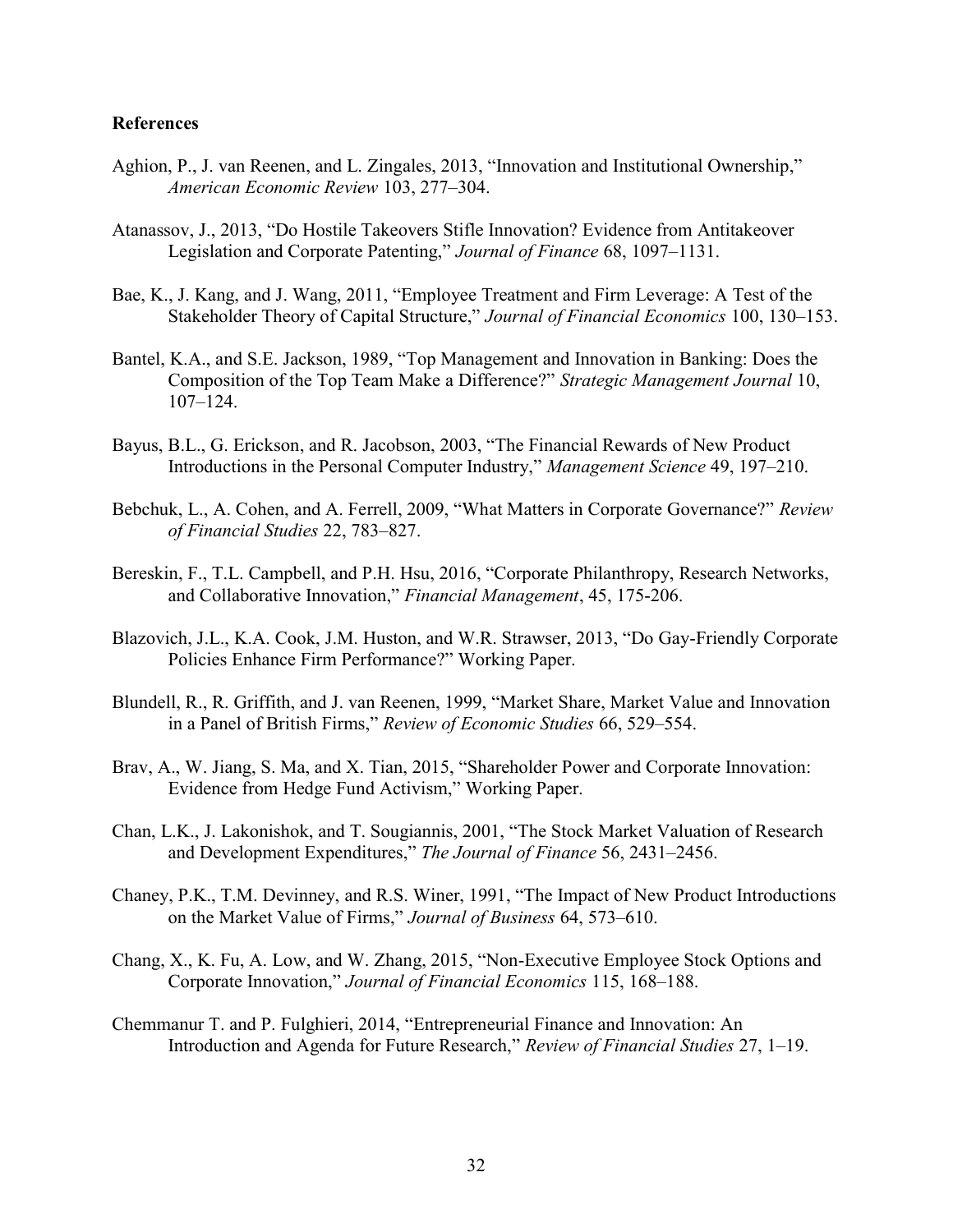- Chemmanur, T. and X. Tian, 2014. "Anti-Takeover Provisions, Innovation, and Firm Value: A Regression Discontinuity Analysis," Working Paper.
- Cohn, J.B., U.G. Gurun, and R. Moussawi, 2016, "Micro-Level Value Creation under Managerial Short-Termism," Working Paper.
- Cornaggia, J., Y. Mao, X. Tian, and B. Wolfe, 2015, "Does Banking Competition Affect Corporate Innovation?" Journal of Financial Economics 115, 189–209.
- Deng, Z., B. Lev, and F. Narin, 1999, "Science and Technology as Predictors of Stock Performance," Financial Analysts Journal 55, 20–32.
- Ertugrul, M., 2013, "Employee-Friendly Acquirers and Acquisition Performance," Journal of Financial Research 36, 347–370.
- Faems, D., B. Van Looy, and K. Debackere, 2005, "Interorganizational Collaboration and Innovation: Toward a Portfolio Approach," Journal of Product Innovation Management 22, 238–250.
- Fama, E. and K. French, 1997, "Industry Costs of Equity," Journal of Financial Economics 43, 153–193.
- Fang, V., X. Tian, and S. Tice, 2014, "Does Stock Liquidity Enhance or Impede Firm Innovation?" Journal of Finance 69, 2085–2125.
- Fisman R., V.B. Nair, and G. Heal, 2005, "Corporate Social Responsibility: Doing Well by Doing Good," Working Paper.
- Francis, B., I. Hasan, Y. Huang, and Z. Sharma, 2012, "Do Banks Value Innovation? Evidence from US Firms," Financial Management 41, 159–185.
- Gao, H. and W. Zhang, 2015, "Does Workplace Discrimination Impede Innovation?" Working Paper.
- Gompers, P., J. Ishii, and A. Metrick, 2003, "Corporate Governance and Equity Prices," The Quarterly Journal of Economics 118, 107–156.
- Granger, C.W.J., 1969, "Investigating Causal Relations by Econometric Models and Cross-Spectral Methods," Econometrica 37, 424–438.
- Griliches, Z., A. Pakes, and B. Hall, 1988, "The Value of Patents as Indicators of Inventive Activity," NBER Working Paper.
- Gu, F., 2005, "Innovation, Future Earnings, and Market Efficiency," Journal of Accounting, Auditing and Finance 20, 385–418.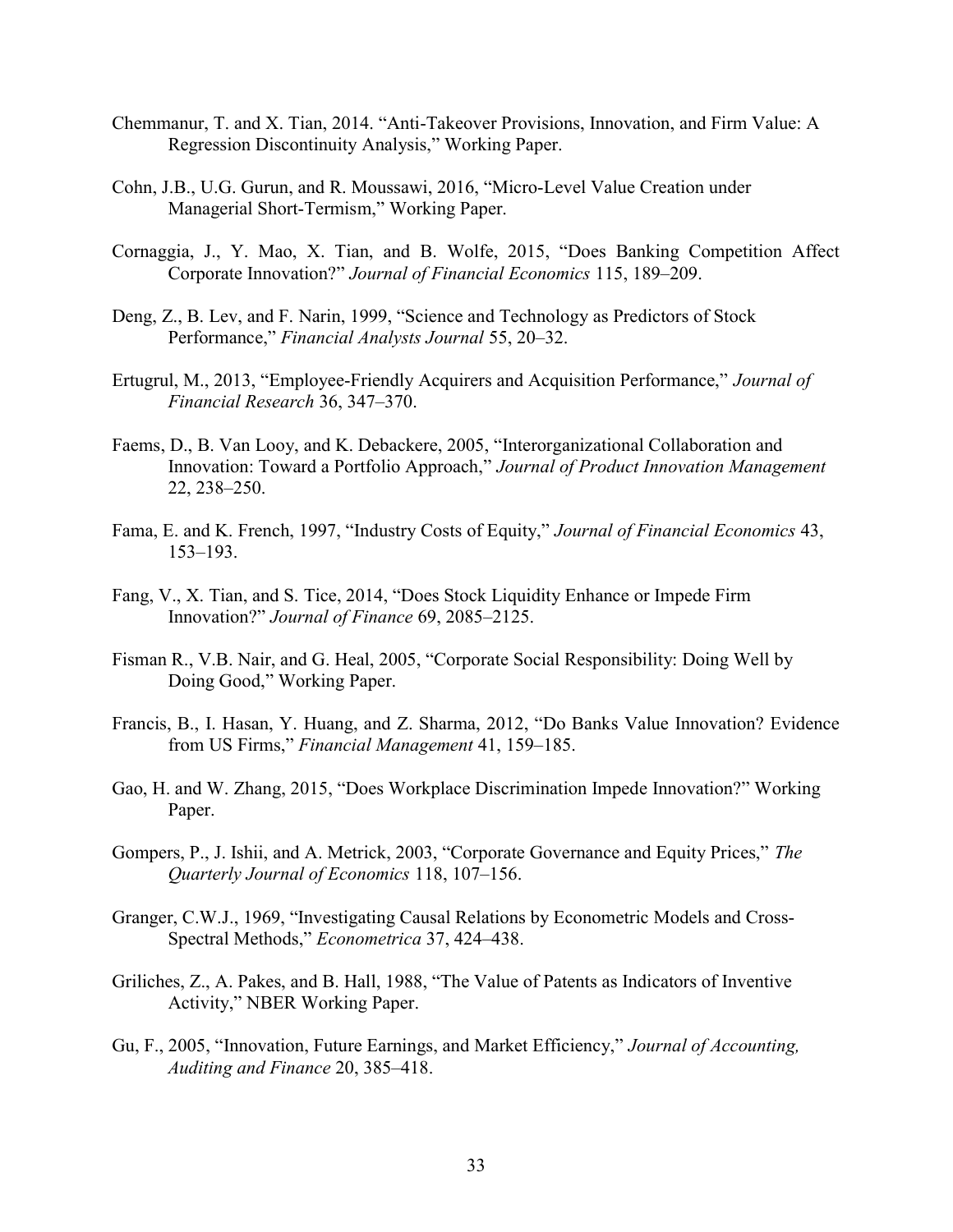- Hall, B., 1999, "Innovation and Market Value," NBER Working Paper.
- Hall, B., A. Jaffe, and M. Trajtenberg, 2001, "The NBER Patent Citations Data File: Lessons, Insights and Methodological Tools," NBER Working Paper.
- Hall, B., A. Jaffe, and M. Trajtenberg, 2005, "Market Value and Patent Citations," RAND Journal of Economics 36, 16–38.
- He, J. and X. Tian, 2013, "The Dark Side of Analyst Coverage: The Case of Innovation," Journal of Financial Economics 109, 856–878.
- Helmers, C., M. Patnam, and P.R. Rau, 2015, "Do Board Interlocks Increase Innovation? Evidence from Natural Experiments in India," Working Paper.
- Hewlett, S.A., M. Marshall, and L. Sherbin, 2013, December, "How Diversity Can Drive Innovation," Harvard Business Review, Available at: https://hbr.org/2013/12/howdiversity-can-drive-innovation.
- Hirshleifer, D., P.H. Hsu, and D. Li, 2013, "Innovative Efficiency and Stock Returns," Journal of Financial Economics 107, 632–654.
- Hirshleifer, D., A. Low, and S.H. Teoh, 2012, "Are Overconfident CEOs Better Innovators?" Journal of Finance 67, 1457–1498.
- Horwitz, S.K. and I.B. Horwitz, 2007, "The Effects of Team Diversity on Team Outcomes: A Meta-Analytic Review of Team Demography," Journal of Management 33, 987-1015.
- Hsu, P., 2009, "Technological Innovations and Aggregate Risk Premiums," Journal of Financial Economics 94, 264–279.
- Jensen, M.C., 1986, "Agency Costs of Free Cash Flow, Corporate Finance, and Takeovers," American Economic Review 76, 323–329.
- Landier, A., V.B. Nair, and J. Wulf, 2009, "Trade-Offs in Staying Close: Corporate Decision Making and Geographic Dispersion," Review of Financial Studies 22, 1119–1148.
- Lanjouw, J.O. and M. Schankerman, 2004, "Patent Quality and Research Productivity: Measuring Innovation with Multiple Indicators," The Economic Journal 114, 441–465.
- Lev, B., B. Sarath, and T. Sougiannis, 2005, "R&D Reporting Biases and Their Consequences," Contemporary Accounting Research 22, 977–1026.
- Lins, K., H. Servaes, and A. Tamayo, 2016, "Social Capital, Trust, and Firm Performance: The Value of Corporate Social Responsibility during the Financial Crisis," Journal of Finance 72, 1785–1824.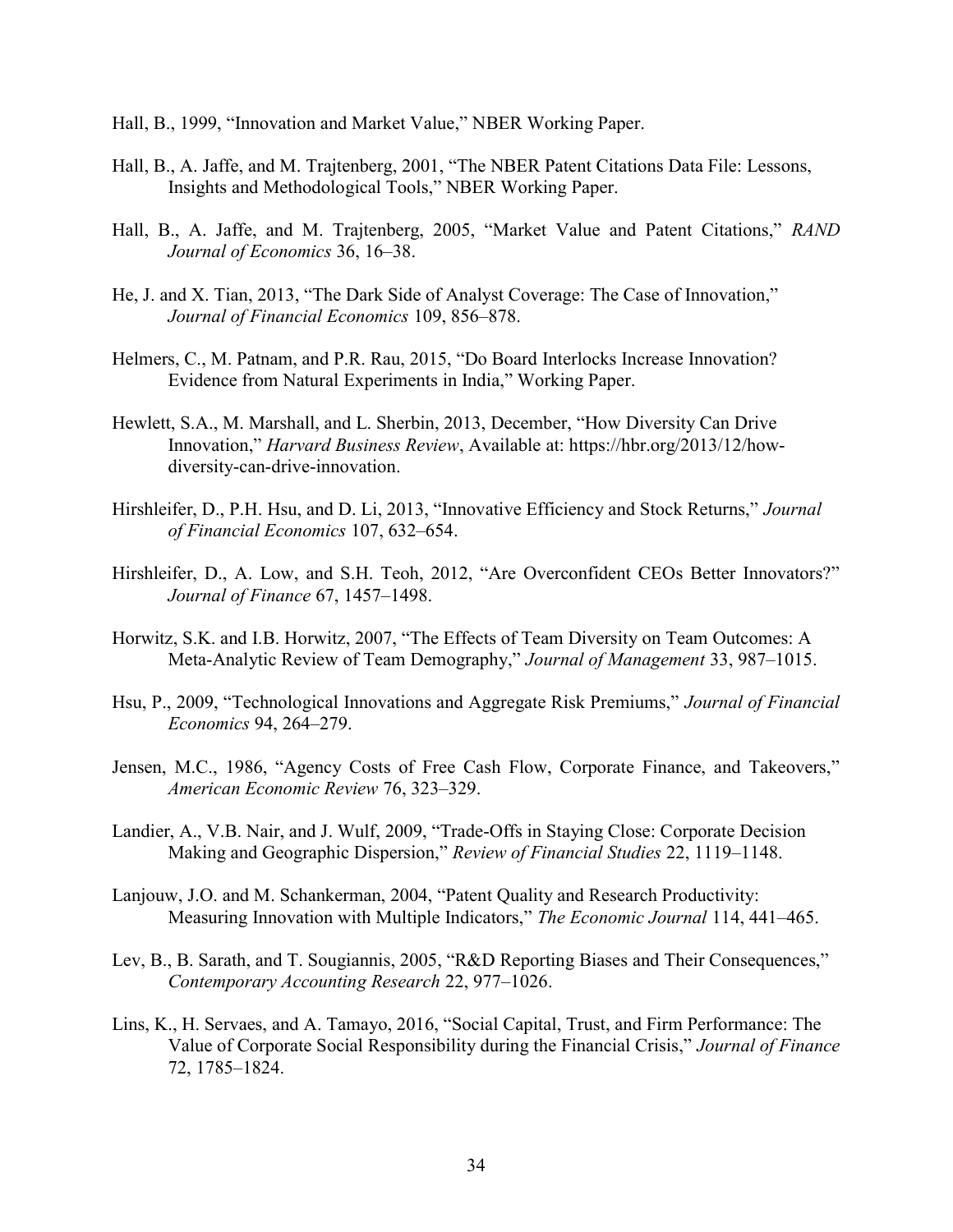- Maksimovic, V. and S. Titman, 1991, "Financial Policy and Reputation for Product Quality," Review of Financial Studies 4, 175–200.
- Masulis, R. and S.W. Reza, 2015, "Agency Problems of Corporate Philanthropy," Review of Financial Studies 28, 592–636.
- Matolcsy, Z.P. and A. Wyatt, 2008, "The Association between Technological Conditions and the Market Value of Equity," The Accounting Review 83, 479–518.
- Østergaard, C., B. Timmermans, and K. Kristinsson, 2011, "Does a Different View Create Something New? The Effect of Employee Diversity on Innovation," Research Policy 40, 500–509.
- Pakes, A., 1985, "On Patents, R&D and the Stock Market Rate of Return," Journal of Political Economy 93, 390–409.
- Pandit, S., C.E. Wasley, and T. Zach, 2011, "The Effect of Research and Development (R&D) Inputs and Outputs on the Relation between the Uncertainty of Future Operating Performance and R&D Expenditures," Journal of Accounting, Auditing and Finance 26, 121–144.
- Pauwels, K., J. Silva-Risso, S. Srinivasan, and D.M. Hanssens, 2004, "New Products, Sales Promotions, and Firm Value: The Case of the Automobile Industry," Journal of Marketing 68, 142–156.
- Richard, O.C., 2000, "Racial Diversity, Business Strategy, and Firm Performance: A Resource-Based View," Academy of Management Journal 43, 164–177.
- Sood, A. and G. Tellis, 2009, "Do Innovations Really Pay Off? Total Stock Market Returns to Innovation," Marketing Science 28, 442–456.
- Srinivasan, S., K. Pauwels, J. Silva-Risso, and D. M. Hanssens, 2009, "Product Innovations, Advertising, and Stock Returns," Journal of Marketing 73, 24–43.
- Talke, K., S. Salomo, and K. Rost, 2010, "How Top Management Team Diversity Affects Innovativeness and Performance via the Strategic Choice to Focus on Innovation Fields," Research Policy 39, 907–918
- Trajtenberg, M., 1990, "A Penny for Your Quotes: Patent Citations and the Value of Innovations," RAND Journal of Economics 21, 172–187.
- Turban, D.B. and D.W. Greening, 1997, "Corporate Social Performance and Organizational Attractiveness to Prospective Employees," Academy of Management Journal 40, 658– 672.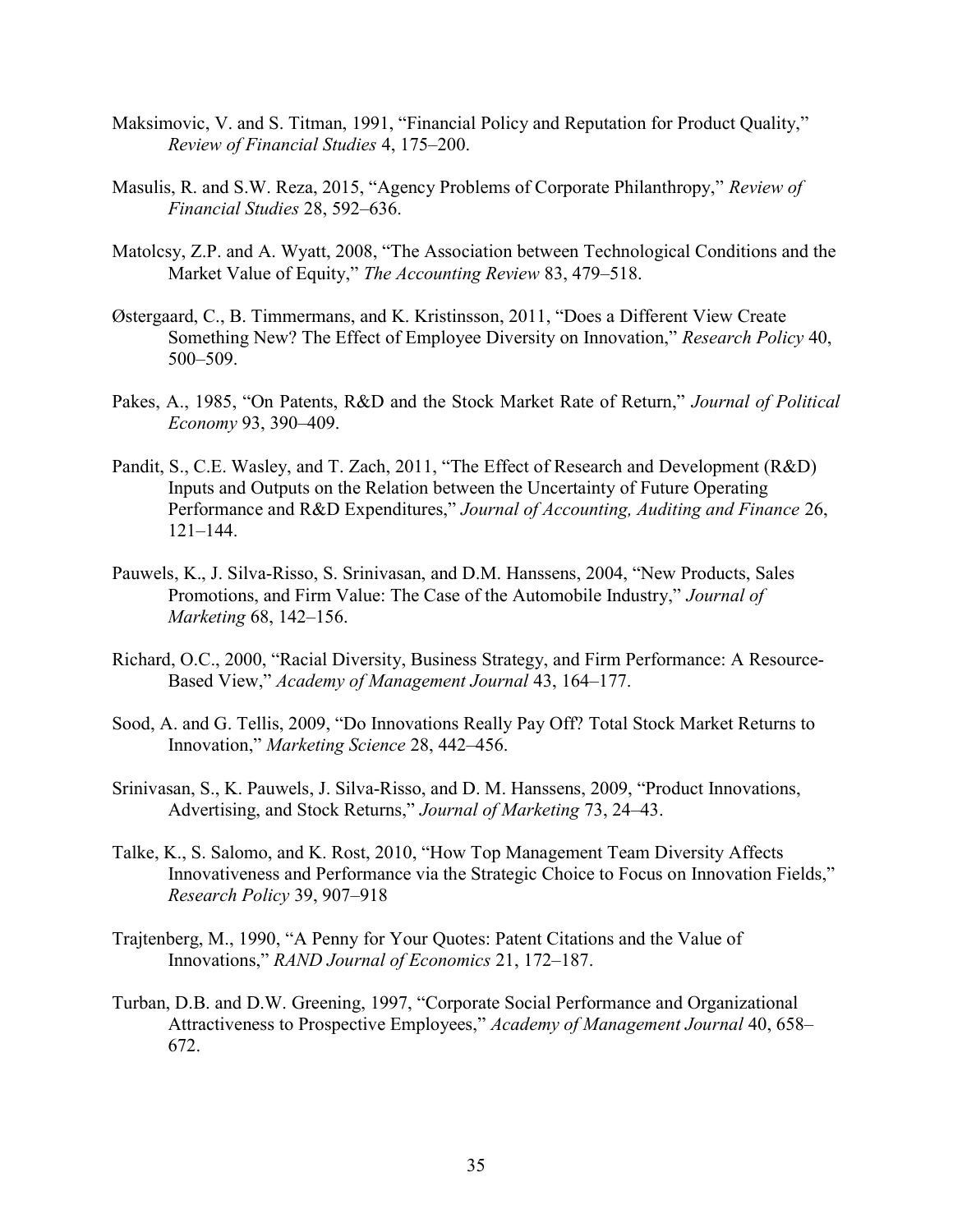- Van der Vegt, G.S. and O. Janssen, 2003, "Joint Impact of Interdependence and Group Diversity on Innovation," Journal of Management 29, 729–751.
- Wang, Y. and J. Zhao, 2015, "Hedge Funds and Corporate Innovation," Financial Management 44, 353–385.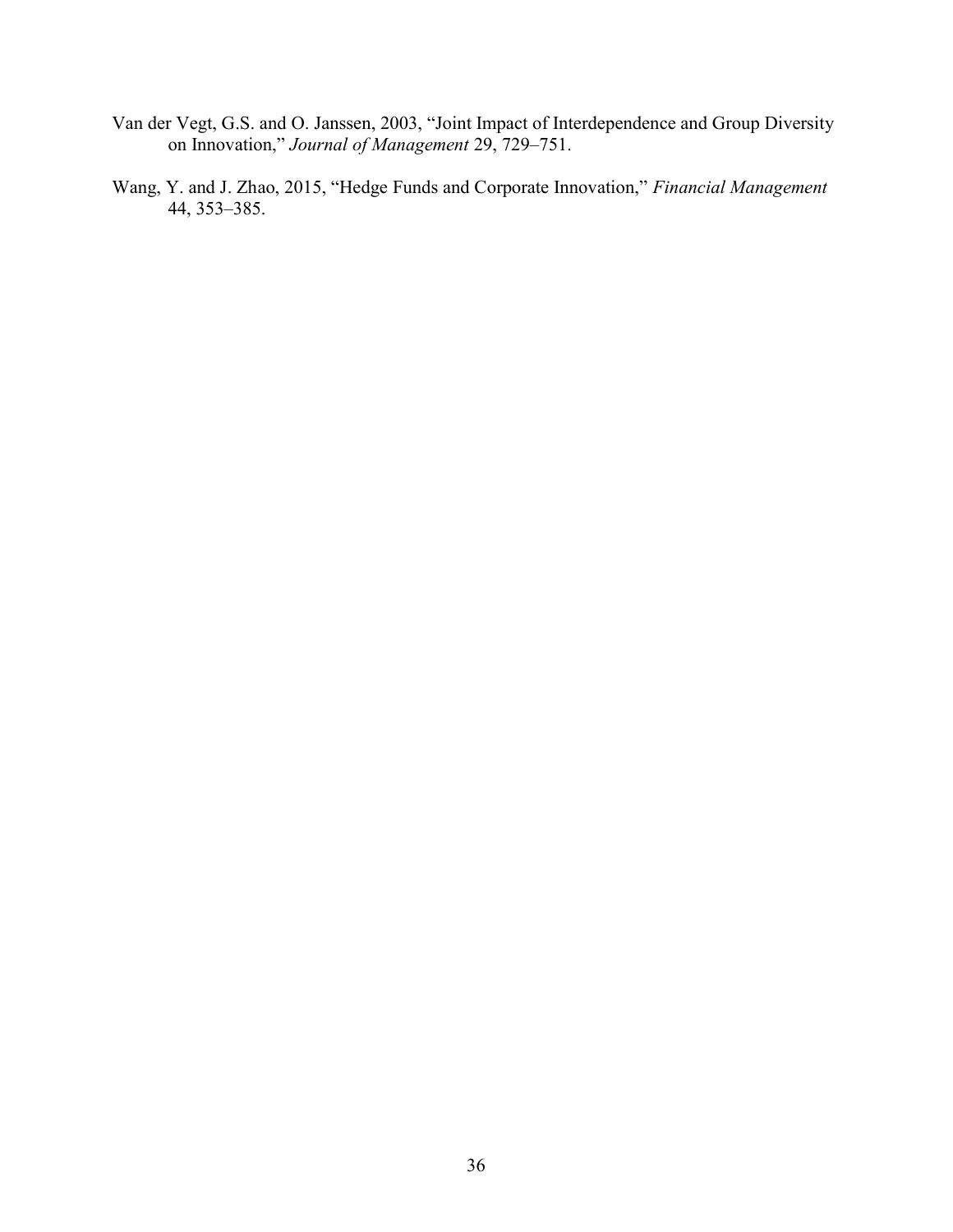| дррспиіл. У агіаніс іспіннічня<br>Variable        | Definition                                                                             |
|---------------------------------------------------|----------------------------------------------------------------------------------------|
| Panel A: Diversity Measures                       |                                                                                        |
| A. CEO                                            | The company's chief executive officer is a woman or a member of a minority             |
|                                                   | group.                                                                                 |
| <b>B.</b> Promotion                               | The company has made notable progress in the promotion of women and                    |
|                                                   | minorities, particularly to line positions with profit-and-loss responsibilities in    |
|                                                   | the corporation.                                                                       |
| C. Board of Directors                             | Women, minorities, and/or the disabled hold four seats or more (with no                |
|                                                   | double counting) on the board of directors, or one-third or more of the board          |
|                                                   | seats if the board numbers fewer than 12.                                              |
| D. Work-Life Benefits                             | The company has outstanding employee benefits or other programs addressing             |
|                                                   | work-life concerns, e.g., childcare, elder care, or flextime.                          |
| E. Women and Minority                             | The company does at least 5% of its subcontracting, or otherwise has a                 |
| Contracting                                       | demonstrably strong record on purchasing or contracting, with women- and/or            |
|                                                   | minority-owned businesses.                                                             |
| F. Employment of the Disabled                     | The company has implemented innovative hiring programs; other innovative               |
|                                                   | human resource programs for the disabled, or otherwise has a superior                  |
|                                                   | reputation as an employer of the disabled.                                             |
| G. Gay and Lesbian Policies                       | The company has implemented notably progressive policies toward its gay and            |
|                                                   | lesbian employees. In particular, it provides benefits to the domestic partners        |
|                                                   | of its employees.                                                                      |
| H. Employment of                                  | Factors affecting this evaluation include, but are not limited to, its effort to       |
| <b>Underrepresented Groups</b>                    | recruit women and minorities, and its participation in multi stakeholder               |
|                                                   | diversity initiatives.                                                                 |
| X. Other Strength                                 | The company has made a notable commitment to diversity that is not covered             |
|                                                   | by other ESG ratings.                                                                  |
| <b>Diversity Concerns</b>                         |                                                                                        |
| A. Controversies                                  | The company has either paid substantial fines or civil penalties as a result of        |
|                                                   | affirmative action controversies, or has otherwise been involved in major              |
|                                                   | controversies related to affirmative action issues.                                    |
| B. Nonrepresentation:                             | The company has no women on its board of directors or among its senior line            |
|                                                   | managers.                                                                              |
| C. Board of Directors-Gender                      | This indicator identifies companies with no women on their board of directors.         |
|                                                   | Split off from Diversity Concerns B.                                                   |
| D. Board of Directors-Minorities                  | This indicator identifies companies with no minorities on their board of<br>directors. |
| X. Other Concern                                  |                                                                                        |
|                                                   | The company is involved in diversity controversies not covered by other ESG            |
| Panel B: Innovation Proxies in Application Year t | ratings.                                                                               |
| Prod                                              | Annual number of new product announcements for a firm in a calendar year               |
| $Prod_{IndAdj}$                                   | Industry-adjusted Prod, defined as Prod divided by the industry average                |
|                                                   | number of new product announcements for the same year, where industry is               |
|                                                   | the Fama-French 12 industry                                                            |
| $Ln(1+Prod)$                                      | Innovation output measure defined as the natural logarithm of one plus Prod            |
| $Ln(1+Prod_{IndAdj})$                             | Innovation output measure defined as the natural logarithm of one plus                 |
|                                                   | $Prod_{IndAdi}$                                                                        |
| $Ln[(1+Prod)/(1+R&D)]$                            | Innovative efficiency defined as output variables divided by R&D expense               |
| $Ln[(1+Prod_{IndAdj})/(1+R&D)]$                   | Innovative efficiency defined as industry mean adjusted output variables               |
|                                                   | divided by R&D expense                                                                 |
| Patents                                           | The total number of patents filed for by (and ultimately granted to) firm $i$ in       |
|                                                   | year t                                                                                 |
| Patents_USPTO                                     | The total number of patents filed for by firm $i$ in year $t$ (and ultimately          |
|                                                   | granted) scaled by the average number of patents filed across all firms in the         |

# Appendix. Variable Definitions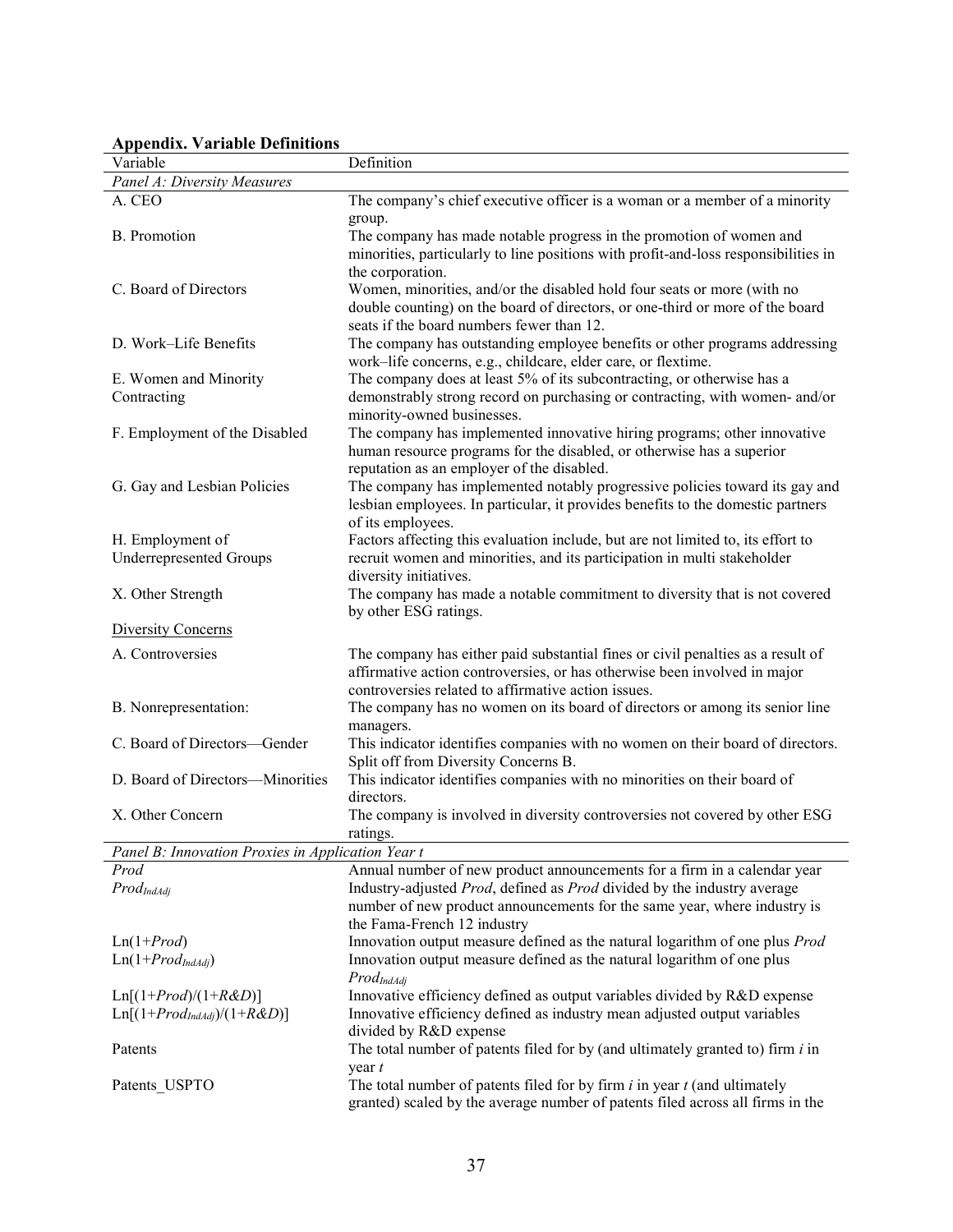|                                                            | same USPTO class and application year $t$                                                                                                               |
|------------------------------------------------------------|---------------------------------------------------------------------------------------------------------------------------------------------------------|
| Patents_HJT                                                | The total number of patents filed by firm $i$ in year $t$ (and ultimately granted)                                                                      |
|                                                            | scaled by the average number of patents filed across all firms in the same HJT                                                                          |
|                                                            | technology field and year t                                                                                                                             |
| Citations                                                  | The number of citations received on all patents applied for (and ultimately                                                                             |
|                                                            | granted) in year $t$ for firm $i$                                                                                                                       |
| Citations USPTO                                            | The number of citations received on all patents filed for (and ultimately                                                                               |
|                                                            |                                                                                                                                                         |
|                                                            | granted) in year $t$ for firm $i$ , where the number of citations is scaled by the                                                                      |
|                                                            | total number of citations received for all patents filed in the same USPTO                                                                              |
|                                                            | class with the same application year $t$                                                                                                                |
| Citations HJT                                              | The number of citations received on all patents filed for (and ultimately                                                                               |
|                                                            | granted) in year $t$ for firm $i$ , where the number of citations is scaled by the                                                                      |
|                                                            | total number of citations received for all patents filed in the same HJT                                                                                |
|                                                            | technology field with the same application year $t$                                                                                                     |
| $IE_{PAT}$                                                 | Innovative efficiency for firm $i$ in year $t$ , defined as                                                                                             |
|                                                            | Patents <sub>i,t</sub> /(R&D <sub>i,t</sub> +0.8*R&D <sub>i,t-1</sub> +0.6*R&D <sub>i,t-2</sub> +0.4*R&D <sub>i,t-3</sub> +0.2*R&D <sub>i,t-4</sub> )   |
| IE <sub>PAT_</sub> USPTO                                   | Innovative efficiency for firm $i$ in year $t$ adjusted for application year and                                                                        |
|                                                            | USPTO technology class, defined as Patents_USPTO <sub>i,t</sub> /( $R&D_{i,t}+0.8&R&D_{i,t-}$                                                           |
|                                                            | $_{1}+0.6*R\&D_{i,t-2}+0.4*R\&D_{i,t-3}+0.2*R\&D_{i,t-4})$                                                                                              |
| $IE_{PATH}$ $HJT$                                          | Innovative efficiency for firm $i$ in year $t$ adjusted for application year and HJT                                                                    |
|                                                            | technology field, defined as Patents $HJT_{i,t}/(R\&D_{i,t}+0.8*R\&D_{i,t-1}+0.6*R\&D_{i,t-1}$                                                          |
|                                                            | $_{2}+0.4*R\&D_{i,t-3}+0.2*R\&D_{i,t-4})$                                                                                                               |
| <b>IECITE</b>                                              | Innovative efficiency for firm $i$ in year $t$ , defined as                                                                                             |
|                                                            | Citations <sub>i,t</sub> /(R&D <sub>i,t</sub> +0.8*R&D <sub>i,t-1</sub> +0.6*R&D <sub>i,t-2</sub> +0.4*R&D <sub>i,t-3</sub> +0.2*R&D <sub>i,t-4</sub> ) |
|                                                            | Innovative efficiency for firm $i$ in year $t$ adjusted for application year and                                                                        |
| <b>IECITE_USPTO</b>                                        |                                                                                                                                                         |
|                                                            | USPTO technology class, defined as Citations USPTO <sub>i.t</sub> /( $R&D_{i,t}+0.8&R&D_{i,t-}$                                                         |
|                                                            | $_{1}+0.6*R\&D_{i,t-2}+0.4*R\&D_{i,t-3}+0.2*R\&D_{i,t-4})$                                                                                              |
| IE <sub>CITE</sub> HJT                                     | Innovative efficiency for firm $i$ in year $t$ adjusted for application year and HJT                                                                    |
|                                                            | technology filed, defined as Citations $HJT_{i,t}/(R\&D_{i,t}+0.8*R\&D_{i,t-1})$                                                                        |
|                                                            | $_{1}+0.6*R\&D_{i,t-2}+0.4*R\&D_{i,t-3}+0.2*R\&D_{i,t-4})$                                                                                              |
| Panel C: Control Variables Measured at the Fiscal Year End |                                                                                                                                                         |
| Ln(MV)                                                     | Natural logarithm of market value of equity [#25*#199]                                                                                                  |
| Ln (Assets)                                                | Natural logarithm of total assets [#6]                                                                                                                  |
| Ln (Sales)                                                 | Natural logarithm of total sales [#12]                                                                                                                  |
| R&D/Assets                                                 | Research and development expenditure over assets [#46/#6]                                                                                               |
| Ln (Sales/Employee)                                        | Natural logarithm of total sales [#12] scaled by the total number of employees                                                                          |
|                                                            | [#39]                                                                                                                                                   |
| CapX/Assets                                                | Capital expenditure over assets [#128/#6]                                                                                                               |
| PPE/Assets                                                 | Net property, plant, and equipment to assets [#8/#6]                                                                                                    |
| <b>ROA</b>                                                 | Return on assets defined as operating income before depreciation over assets                                                                            |
|                                                            | [#13/#6]                                                                                                                                                |
| Debt/Assets                                                | Book value of debts over book value of total assets [(#34+#9)/#6]                                                                                       |
| Cash/Assets                                                | Cash to assets $[#1/#6]$                                                                                                                                |
| Q                                                          | Tobin's q defined as market value of assets over book value of assets [(#6–                                                                             |
|                                                            | #60+abs(#25*#199))/#6]                                                                                                                                  |
| SICC Herfindahl                                            | Herfindahl index of sales of four-digit SIC industry where the firm belongs                                                                             |
| SICC Herfindahl <sup>2</sup>                               | The square of HI                                                                                                                                        |
|                                                            | Natural logarithm of one plus firm age, measured as the number of years listed                                                                          |
| Ln(Age)                                                    | on CRSP                                                                                                                                                 |
| Insider Ownership                                          | The percentage of the company's shares owned by top five executives                                                                                     |
| Equity/Total Pay                                           | The total value of new restricted stocks and stock options granted as a                                                                                 |
|                                                            | percentage of annual total pay for the top five executives                                                                                              |
| G-Index                                                    | The anti-takeover provisions index from Gompers et al. (2003). For years                                                                                |
|                                                            | beyond 2006, we apply the 2006 G-Index levels as the ISS (formerly Risk                                                                                 |
|                                                            | Metrics) does not track the aggregate G-Index subsequent to 2006                                                                                        |
|                                                            |                                                                                                                                                         |
| <b>BCF-Index</b>                                           | An index based on six anti-takeover provisions as in Bebchuk et al. (2009),                                                                             |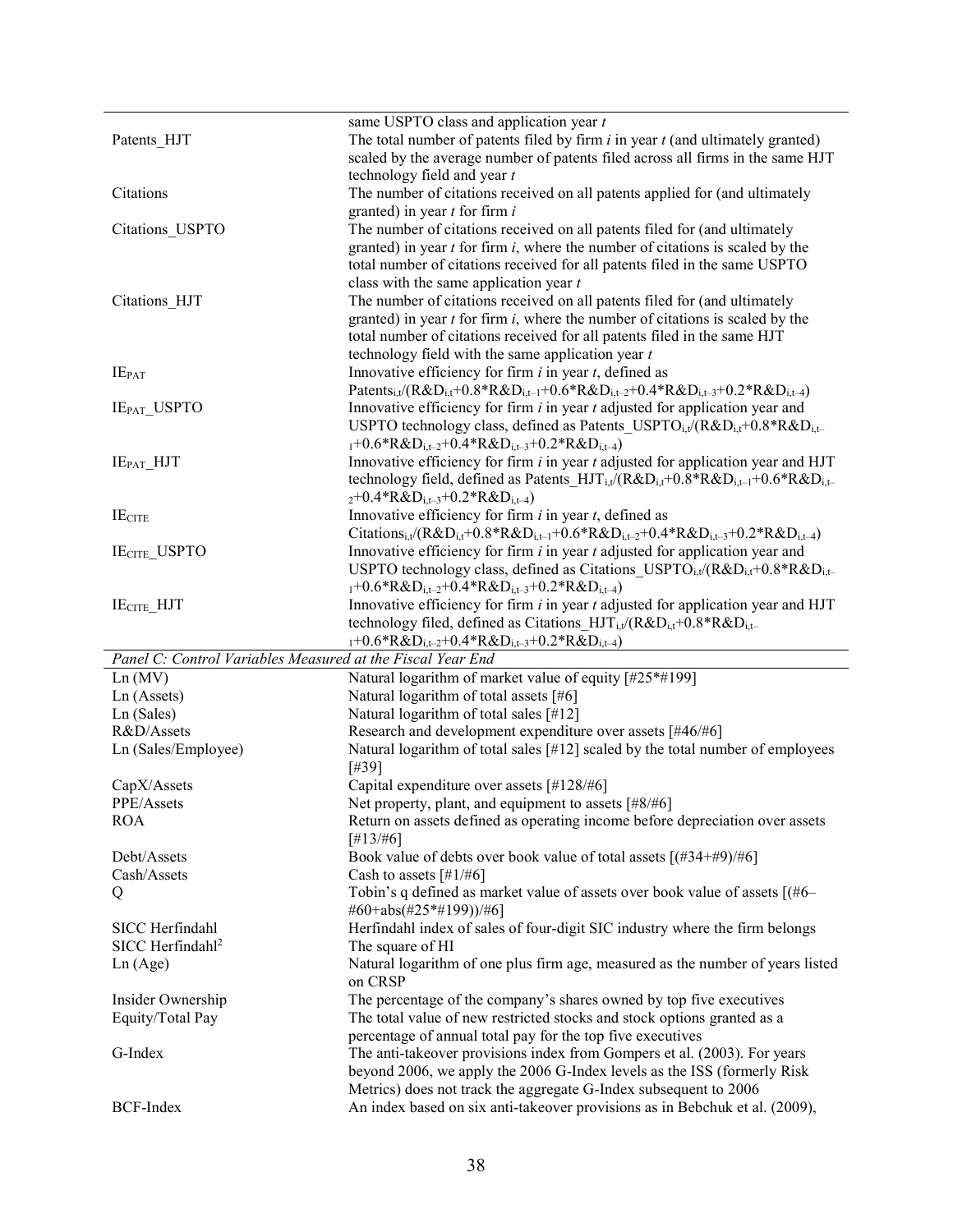|                    | including staggered board, poison pill, supermajority to approve mergers, |
|--------------------|---------------------------------------------------------------------------|
|                    | limits to amend by laws, limits to amend charters, and golden parachutes  |
| Board Size         | The number of directors on the board.                                     |
| Board Independence | The percentage of independent directors, defined as the number of         |
|                    | independent directors over board size                                     |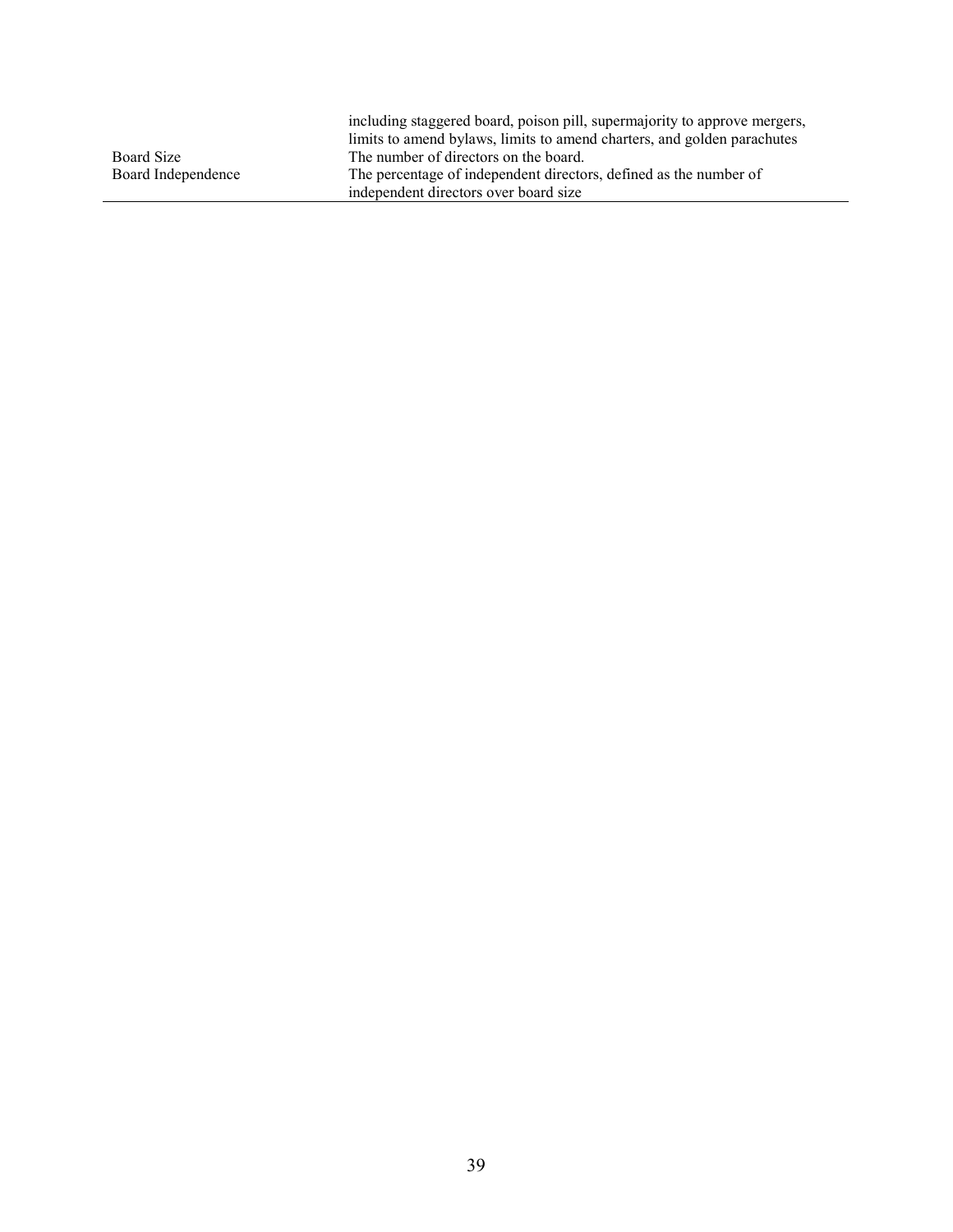#### Table I. Summary Statistics for Diversity Measures

This table reports the diversity-related measures over 2000–2013. \_str is strength, \_con is concern. Each measure is either scored as a 0 or 1. DIV is the net diversity strengths defined as the total diversity strengths subtracted by total diversity concerns. All except binary variables are winsorized at the upper and lower 1% levels.

|           |                                                   | <b>Observations</b> | Mean  | S.D.  | Median |
|-----------|---------------------------------------------------|---------------------|-------|-------|--------|
| DIV str A | CEO Is Women/Minority                             | 8,395               | 0.037 | 0.189 | 0.000  |
| DIV str B | Promotion of Women/Minorities                     | 9,239               | 0.199 | 0.399 | 0.000  |
| DIV str C | Board of Directors Has Minorities                 | 10,807              | 0.08  | 0.272 | 0.000  |
| DIV str D | Work-Life Benefits                                | 9,021               | 0.076 | 0.265 | 0.000  |
| DIV str E | Women & Minority Contracting                      | 9,571               | 0.068 | 0.252 | 0.000  |
| DIV str F | <b>Employment of the Disabled</b>                 | 8,395               | 0.02  | 0.141 | 0.000  |
| DIV str G | Gay & Lesbian Policies                            | 9,239               | 0.187 | 0.39  | 0.000  |
| DIV str H | <b>Employment of Underrepresented Groups</b>      | 1,600               | 0.199 | 0.400 | 0.000  |
| DIV str X | Other Strengths                                   | 10,066              | 0.008 | 0.088 | 0.000  |
| DIV con A | Controversies                                     | 11,643              | 0.072 | 0.259 | 0.000  |
| DIV con B | Nonrepresentation Concern                         | 10,066              | 0.359 | 0.48  | 0.000  |
| DIV con C | Board of Directors—Gender                         | 3,248               | 0.424 | 0.494 | 0.000  |
| DIV con D | Board of Directors—Minorities                     | 1,577               | 0.201 | 0.401 | 0.000  |
| DIV con X | <b>Other Concerns</b>                             | 8,395               | 0.007 | 0.086 | 0.000  |
| DIV       | Net strengths $=$ total diversity strengths minus | 11,643              | 0.038 | 1.358 | 0.000  |
|           | total diversity concerns                          |                     |       |       |        |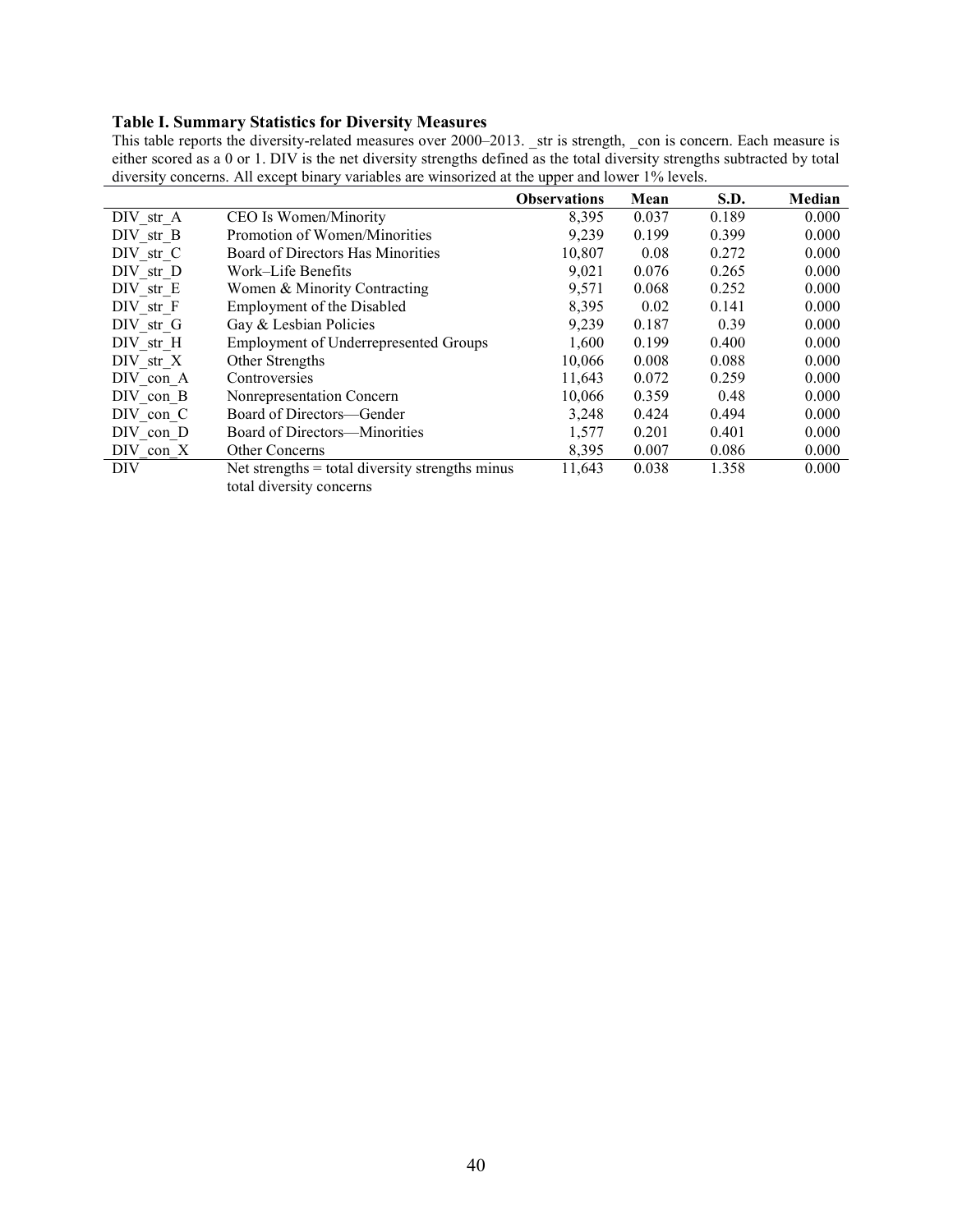#### Table II. Summary Statistics for Innovative Efficiency Measures and Firm Characteristics

Panel A reports the innovative efficiency metrics. New product announcement innovative metrics include 11,643 firmyear observations over 2001–2014. Patent innovation metrics contain 3,249 observations over 1996–2006. Panels B and C report firm characteristics and governance measures respectively over 2000–2013. Full variable definitions are contained in the Appendix. Panel D reports the distribution of the new product innovative metrics data and the net diversity strengths (DIV) across the Fama and French 48 industry classifications. The number of observations varies by industry. All except binary variables are winsorized at the upper and lower 1% levels.

| Panel A. Innovative Efficiency                                            | Mean      | S.D.       | Min      | Median    | Max         |
|---------------------------------------------------------------------------|-----------|------------|----------|-----------|-------------|
| <b>New Product Announcements</b><br>Annual # of new product announcements |           |            |          |           |             |
| (Prod)                                                                    | 3.831     | 7.517      | 0.000    | 0.000     | 30.000      |
| $Ln(1+Prod)$                                                              | 0.828     | 1.087      | 0.000    | 0.000     | 3.434       |
| $Ln[(1+Prod)/(1+R&D)]$                                                    | $-1.264$  | 1.893      | $-4.931$ | 0.000     | 1.946       |
| <b>Patents and Citations</b>                                              |           |            |          |           |             |
| Patents                                                                   | 30.911    | 55.130     | 0.000    | 3.000     | 184.000     |
| Patents USPTO                                                             | 7.698     | 12.682     | 0.000    | 1.054     | 41.171      |
| Patents_HJT                                                               | 2.228     | 3.744      | 0.000    | 0.335     | 12.298      |
| Citations                                                                 | 67.687    | 152.329    | 0.000    | 0.000     | 543.000     |
| Citations USPTO                                                           | 34.648    | 64.745     | 0.000    | 0.000     | 212.780     |
| Citations HJT                                                             | 35.059    | 66.715     | 0.000    | 0.000     | 222.550     |
| IE <sub>PAT_</sub> USPTO                                                  | 0.020     | 0.055      | 0.000    | 0.004     | 2.310       |
| IEPAT HJT                                                                 | 0.005     | 0.014      | 0.000    | 0.001     | 0.514       |
| IECITE_USPTO                                                              | 0.074     | 0.323      | 0.000    | 0.000     | 16.109      |
| <b>IECITE HJT</b>                                                         | 0.072     | 0.186      | 0.000    | 0.000     | 3.159       |
| Panel B. Firm Characteristics                                             | Mean      | S.D.       | Min      | Median    | <b>Max</b>  |
| MV (\$million)                                                            | 9,915.675 | 27,000.000 | 10.942   | 2,565.004 | 500,000.000 |
| Sales (\$million)                                                         | 7,755.819 | 22,000.000 | 14.127   | 2,136.212 | 470,000.000 |
| Assets (\$million)                                                        | 8,978.073 | 23,000.000 | 52.242   | 2,412.499 | 480,000.000 |
| R&D (\$million)                                                           | 172.807   | 722.248    | 0.000    | 0.000     | 12,000.000  |
| R&D/Assets                                                                | 0.027     | 0.047      | 0.000    | 0.000     | 0.341       |
| CapX/Assets                                                               | 0.051     | 0.048      | 0.001    | 0.037     | 0.329       |
| PPE/Assets                                                                | 0.291     | 0.229      | 0.002    | 0.218     | 0.883       |
| <b>ROA</b>                                                                | 0.141     | 0.084      | $-0.644$ | 0.134     | 0.432       |
| Leverage                                                                  | 0.223     | 0.166      | 0.000    | 0.220     | 0.927       |
| Cash/Assets                                                               | 0.141     | 0.155      | 0.001    | 0.082     | 0.911       |
| Q                                                                         | 1.919     | 1.113      | 0.752    | 1.569     | 8.901       |
| H                                                                         | 0.244     | 0.198      | 0.032    | 0.192     | 1.000       |
| Age                                                                       | 29.360    | 20.559     | 1.000    | 23.000    | 88.000      |
| Panel C. Governance Measures                                              | Mean      | S.D.       | Min      | Median    | Max         |
| Insider Ownership                                                         | 0.026     | 0.059      | 0.000    | 0.006     | 0.393       |
| Equity/Pay                                                                | 0.201     | 0.273      | 0.000    | 0.000     | 0.875       |
| G Index                                                                   | 9.357     | 2.458      | 4.000    | 9.000     | 15.000      |
| <b>BCF</b> Index                                                          | 1.547     | 1.073      | 0.000    | 2.000     | 4.000       |
| Board Independence                                                        | 0.746     | 0.141      | 0.308    | 0.778     | 0.923       |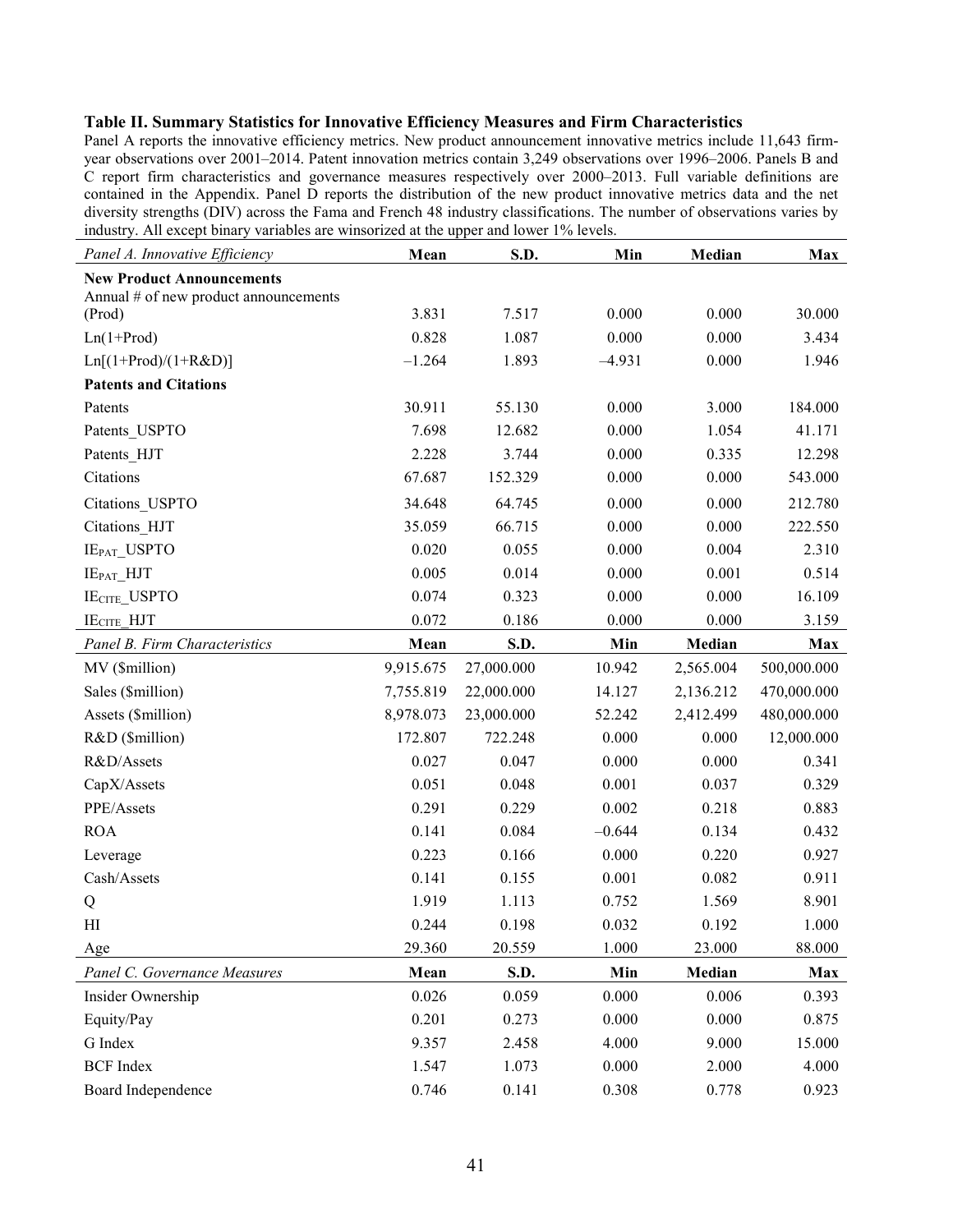| Board Size | $\prime$<br>. | 196<br>. | 5.000 | 000. | .000 |
|------------|---------------|----------|-------|------|------|
|            |               |          |       |      |      |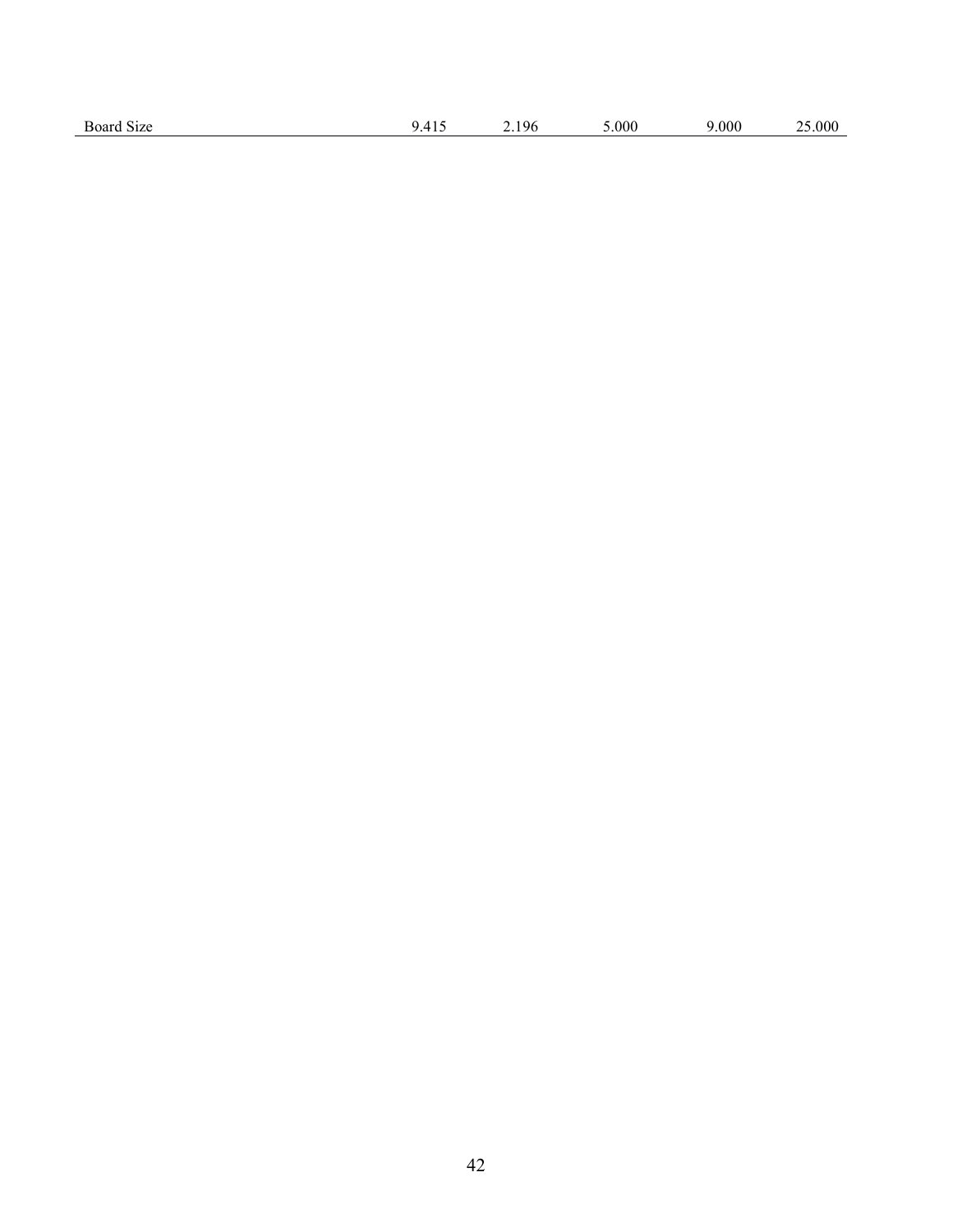| 1001011(001)<br>Panel D. New Product Innovation and DIV by Industry |                |        | Prod   |          | <b>DIV</b> |
|---------------------------------------------------------------------|----------------|--------|--------|----------|------------|
| (Fama-French 48 Industry)                                           | ${\bf N}$      | Mean   | Median | Mean     | Median     |
| 1 Agric: Agriculture                                                | 25             | 1.760  | 0.000  | 0.240    | $-1.000$   |
| 2 Food: Food Products                                               | 304            | 1.539  | 0.000  | 0.095    | 0.000      |
| 3 Soda: Candy & Soda                                                | 34             | 0.441  | 0.000  | 0.765    | 1.000      |
| 4 Beer: Beer & Liquor                                               | 58             | 3.914  | 2.000  | 0.207    | 0.000      |
| 5 Smoke: Tobacco Products                                           | 31             | 0.161  | 0.000  | 0.645    | 0.000      |
| 6 Toys: Recreation                                                  | 78             | 4.538  | 3.000  | 0.192    | 0.000      |
| 7 Fun: Entertainment                                                | 88             | 1.375  | 0.000  | 0.318    | 0.000      |
| 9 Hshld: Consumer Goods                                             | 84             | 6.286  | 2.000  | 0.143    | 0.000      |
| 10 Clths: Apparel                                                   | 114            | 0.430  | 0.000  | 0.333    | 0.000      |
| 11 Hlth: Healthcare                                                 | 232            | 0.642  | 0.000  | 0.129    | 0.000      |
| 12 MedEq: Medical Equipment                                         | 336            | 5.792  | 2.000  | 0.107    | 0.000      |
| 16 Txtls: Textiles                                                  | 30             | 0.633  | 0.000  | 0.333    | 0.000      |
| 17 BldMt: Construction Materials                                    | 1,551          | 3.584  | 1.000  | 0.197    | 0.000      |
| 18 Cnstr: Construction                                              | 209            | 0.766  | 0.000  | $-0.239$ | 0.000      |
| 19 Steel: Steel Works, Etc.                                         | 212            | 0.495  | 0.000  | $-0.524$ | $-0.500$   |
| 20 FabPr: Fabricated Products                                       | 23             | 0.000  | 0.000  | $-0.609$ | $-1.000$   |
| 21 Mach: Machinery                                                  | 538            | 1.725  | 0.000  | $-0.299$ | 0.000      |
| 22 ElcEq: Electrical Equipment                                      | 176            | 2.432  | 0.000  | $-0.386$ | 0.000      |
| 23 Autos: Automobiles and Trucks                                    | 51             | 0.941  | 0.000  | $-0.490$ | 0.000      |
| 24 Aero: Aircraft                                                   | 208            | 3.240  | 1.000  | $-0.216$ | 0.000      |
| 25 Ships: Shipbuilding, Railroad Equipment                          | 107            | 4.570  | 0.000  | $-0.393$ | $-1.000$   |
| 26 Guns: Defense                                                    | 25             | 0.320  | 0.000  | $-0.800$ | $-1.000$   |
| 27 Gold: Precious Metals                                            | 47             | 8.128  | 2.000  | $-0.723$ | $-1.000$   |
| 28 Mines: Non-Metallic & Industrial Metal Mining                    | 15             | 0.533  | 0.000  | $-1.000$ | $-1.000$   |
| 29 Coal: Coal                                                       | 62             | 0.290  | 0.000  | $-0.081$ | 0.000      |
| 30 Oil: Petroleum and Natural Gas                                   | 27             | 0.370  | 0.000  | $-0.185$ | 0.000      |
| 31 Util: Utilities                                                  | 514            | 1.109  | 0.000  | $-0.574$ | $-1.000$   |
| 32 Telcm: Communication                                             | 950            | 0.140  | 0.000  | $-0.248$ | 0.000      |
| 33 PerSv: Personal Services                                         | 206            | 6.922  | 1.000  | 1.024    | 1.000      |
| 34 BusSv: Business Services                                         | 113            | 0.159  | 0.000  | $-0.027$ | 0.000      |
| 35 Comps: Computers                                                 | 1,199          | 6.642  | 2.000  | 0.280    | 0.000      |
| 36 Chips: Electronic Equipment                                      | 420            | 12.845 | 11.000 | 0.517    | 0.000      |
| 37 LabEq: Measuring and Control Equipment                           | 874            | 12.531 | 9.000  | $-0.192$ | 0.000      |
| 38 Paper: Business Supplies                                         | 299            | 6.873  | 3.000  | $-0.027$ | 0.000      |
| 39 Boxes: Shipping Containers                                       | 240            | 2.467  | 0.000  | $-0.142$ | 0.000      |
| 40 Trans: Transportation                                            | 68             | 0.632  | 0.000  | $-0.412$ | 0.000      |
| 41 Whlsl: Wholesale                                                 | 365            | 2.208  | 0.000  | $-0.230$ | 0.000      |
| 42 Rtail: Retail                                                    | 429            | 1.242  | 0.000  | $-0.037$ | 0.000      |
| 43 Meals: Restaurants, Hotels, Motels                               | 943            | 0.928  | 0.000  | 0.468    | 0.000      |
| 44 Banks: Banking                                                   | 257            | 1.525  | 0.000  | 0.385    | 0.000      |
| 45 Insur: Insurance                                                 | $\overline{4}$ | 0.500  | 0.500  | 0.250    | 0.500      |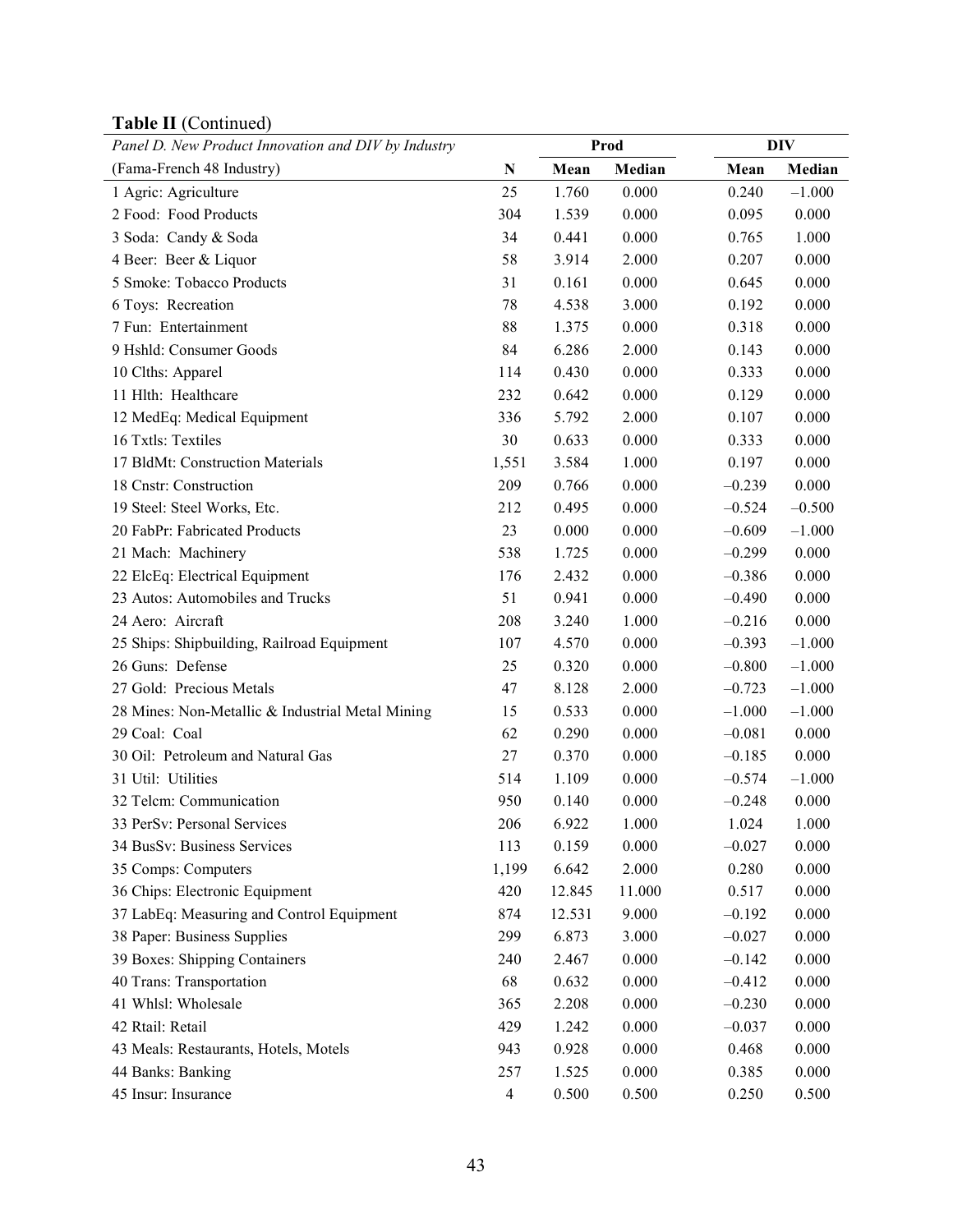| 46 RIEst: Real Estate    | 74 | 0.730 | 0.000 | 0.514    | 0.000 |
|--------------------------|----|-------|-------|----------|-------|
| 48 Other: Almost Nothing |    | 2.478 | 1.000 | $-0.174$ | 0.000 |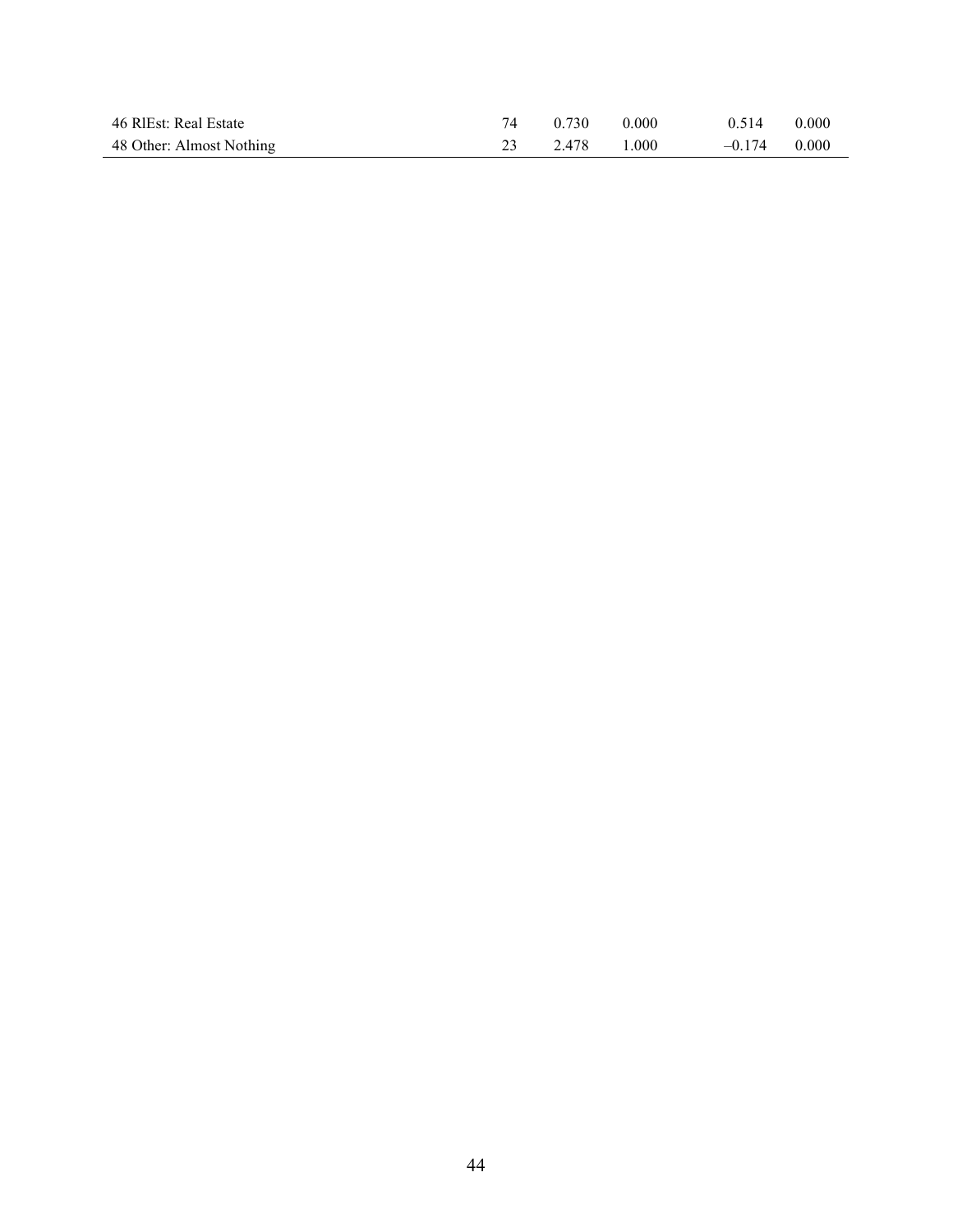#### Table III. The Effect of Diversity on Product Innovation

The dependent variables are natural logarithms of one plus the annual number of new product announcements,  $\text{Ln}[(1+Prod)$ , and of one plus the annual number of new product announcements divided by one plus R&D expenses, Ln[(1+Prod)/(1+R&D)]. All regressions contain firm and year fixed effects. All except binary variables are winsorized at the upper and lower 1% levels. Full variable definitions are provided in the Appendix. T-statistics are reported in parentheses. Standard errors are adjusted based on the Huber-White sandwich estimate of variances and are clustered by firm. \*\*\* indicates significance at the 1% level, \*\* 5%, and \* 10%.

|                              | $Ln(1+Prod)$ | $Ln[(1+Prod)/(1+R\&D)]$ |
|------------------------------|--------------|-------------------------|
| DIV                          | $0.0239***$  | $0.0187**$              |
|                              | (3.49)       | (2.34)                  |
| Ln(mv)                       | $0.0519**$   | $-0.2173***$            |
|                              | (2.44)       | $(-7.04)$               |
| R&D/Assets                   | $1.2635***$  | $-7.0301***$            |
|                              | (2.76)       | $(-9.49)$               |
| Ln(Sales/Employee)           | 0.0355       | 0.0397                  |
|                              | (0.95)       | (0.73)                  |
| CapX/Assets                  | $-0.0047$    | $-0.2591$               |
|                              | $(-0.02)$    | $(-0.90)$               |
| PPE/Assets                   | $-0.4259***$ | 0.0706                  |
|                              | $(-2.82)$    | (0.34)                  |
| <b>ROA</b>                   | 0.0606       | $-0.2133$               |
|                              | (0.43)       | $(-1.23)$               |
| Debt/Assets                  | 0.1064       | $-0.3174***$            |
|                              | (1.32)       | $(-3.07)$               |
| Cash/Assets                  | $-0.0191$    | $0.3464***$             |
|                              | $(-0.18)$    | (2.72)                  |
| Q                            | $-0.0939***$ | $0.0729***$             |
|                              | $(-6.18)$    | (3.98)                  |
| SICC Herfindahl              | 0.3351       | 0.3405                  |
|                              | (1.29)       | (0.91)                  |
| SICC Herfindahl <sup>2</sup> | $-0.4275*$   | $-0.5010$               |
|                              | $(-1.81)$    | $(-1.34)$               |
| Ln(Age)                      | $-0.1166*$   | $-0.0760$               |
|                              | $(-1.71)$    | $(-0.85)$               |
| Insider Ownership            | $-0.0872$    | 0.0284                  |
|                              | $(-0.35)$    | (0.09)                  |
| Equity/Total Pay             | $-0.0074$    | $0.0961*$               |
|                              | $(-0.19)$    | (1.92)                  |
| G Index                      | 0.0283       | $-0.0210$               |
|                              | (1.27)       | $(-0.85)$               |
| <b>BCF</b> Index             | $-0.0360$    | 0.0025                  |
|                              | $(-0.93)$    | (0.04)                  |
| Board Independence           | 0.1005       | $0.2300**$              |
|                              | (1.32)       | (2.31)                  |
| <b>Board Size</b>            | 0.0046       | 0.0046                  |
|                              | (0.75)       | (0.41)                  |
| Constant                     | 0.5288       | 0.4941                  |
|                              | (1.26)       | (0.97)                  |
| Observations                 | 11,636       | 11,636                  |
| R-squared                    | 0.156        | 0.104                   |
| Firm and Year FE             | Yes          | Yes                     |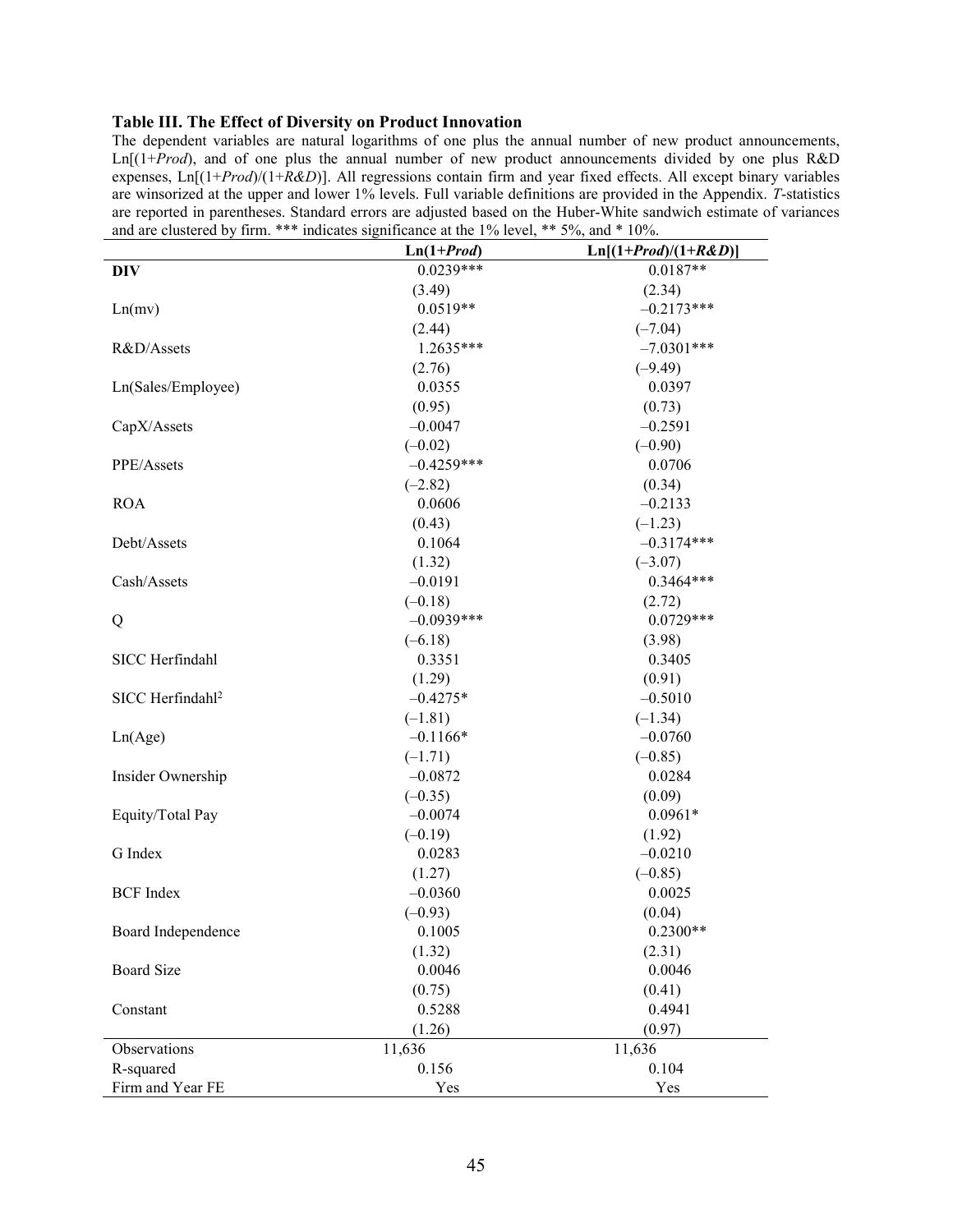#### Table IV. Addressing Causality: Change on Change Regressions Using Product Innovation **Measures**

In Panel A, the dependent variables are changes in product innovative efficiency measures in year  $t$ . The independent variables are changes in net diversity strengths in year t-1, along with the changes in controls in year t-1. Product innovative efficiency measures include the natural logarithms of one plus the annual number of new product announcements,  $\text{Ln}[(1+Prod)$ , and of one plus the annual number of new product announcements divided by one plus R&D expenses,  $\text{Ln}[(1+Prod)/(1+R&D)]$ . In Panel B, the dependent variables are changes in net diversity strengths in year t. The independent variables are changes in product innovative efficiency measures in year t-1, and changes in controls in year t-1. Constants are omitted in Panel A, and controls are included but omitted in Panel B for brevity. All regressions contain year fixed effects. All except binary variables are winsorized at the upper and lower 1% levels. Full variable definitions are provided in the Appendix. T-statistics are reported in parentheses. Standard errors are adjusted based on the Huber-White sandwich estimate of variances and are clustered by firm. \*\*\* indicates significance at the 1% level, \*\* 5%, and \* 10%.

| Dep. Var. $=$                              | $\Delta$ Ln(1+Prod)t | $\Delta \text{Ln}[(1+Prod)/(1+R\&D)]_t$ |
|--------------------------------------------|----------------------|-----------------------------------------|
| $\Delta$ DIV <sub>t-1</sub>                | $0.0187***$          | $0.0193***$                             |
|                                            | (3.24)               | (3.14)                                  |
| $\Delta$ Ln(mv) <sub>t-1</sub>             | $0.0628***$          | $-0.0695***$                            |
|                                            | (3.33)               | $(-3.15)$                               |
| $\Delta R\&D/Assets_{t-1}$                 | $1.6662***$          | $-7.8849***$                            |
|                                            | (2.84)               | $(-10.84)$                              |
| $\Delta$ Ln(Sales/Employee) <sub>t-1</sub> | $-0.0068$            | $-0.0333$                               |
|                                            | $(-0.18)$            | $(-0.78)$                               |
| $\Delta \text{Cap} X/\text{Assets}_{t-1}$  | $-0.1403$            | $-0.0933$                               |
|                                            | $(-0.63)$            | $(-0.39)$                               |
| $\Delta$ PPE/Assets <sub>t-1</sub>         | 0.0391               | $0.3086*$                               |
|                                            | (0.24)               | (1.68)                                  |
| $\triangle ROA$ <sub>t-1</sub>             | 0.1430               | 0.1058                                  |
|                                            | (1.07)               | (0.73)                                  |
| $\Delta$ Debt/Assets <sub>t-1</sub>        | 0.0731               | $-0.2354**$                             |
|                                            | (0.88)               | $(-2.58)$                               |
| $\Delta$ Cash/Assets <sub>t-1</sub>        | 0.0458               | $0.3345***$                             |
|                                            | (0.50)               | (3.42)                                  |
| $\Delta Q_{t-1}$                           | $-0.0583***$         | 0.0022                                  |
|                                            | $(-4.53)$            | (0.15)                                  |
| $\Delta$ SICC Herfindahl <sub>t-1</sub>    | $-0.0141$            | 0.0277                                  |
|                                            | $(-0.06)$            | (0.10)                                  |
| $\Delta$ SICC Herfindahl $2_{t-1}$         | $-0.0032$            | $-0.0334$                               |
|                                            | $(-0.01)$            | $(-0.13)$                               |
| $\Delta$ Ln(Age) <sub>t-1</sub>            | $-0.0878$            | $-0.1995**$                             |
|                                            | $(-1.11)$            | $(-2.09)$                               |
| $\Delta$ Insider Ownershipt-1              | 0.5624               | 0.5332                                  |
|                                            | (1.52)               | (1.37)                                  |
| ΔEquity/Total Pay <sub>t-1</sub>           | 0.0479               | 0.0392                                  |
|                                            | (1.53)               | (1.21)                                  |
| $\Delta G$ –Index <sub>t-1</sub>           | $-0.0161$            | $-0.0176$                               |
|                                            | $(-1.01)$            | $(-1.00)$                               |
| $\triangle$ BCF Index <sub>t-1</sub>       | $0.0746***$          | $0.0579*$                               |
|                                            | (2.65)               | (1.90)                                  |
| $\Delta$ Board Independence <sub>t-1</sub> | 0.0416               | 0.0422                                  |
|                                            | (0.54)               | (0.52)                                  |
| $\triangle$ Board Size <sub>t-1</sub>      | 0.0038               | 0.0002                                  |
|                                            | (0.82)               | (0.04)                                  |
| Observations                               | 9,958                | 9,958                                   |

Panel A: Regressions of Change in Product Innovative Efficiency in Year t on Change in Diversity in Year t-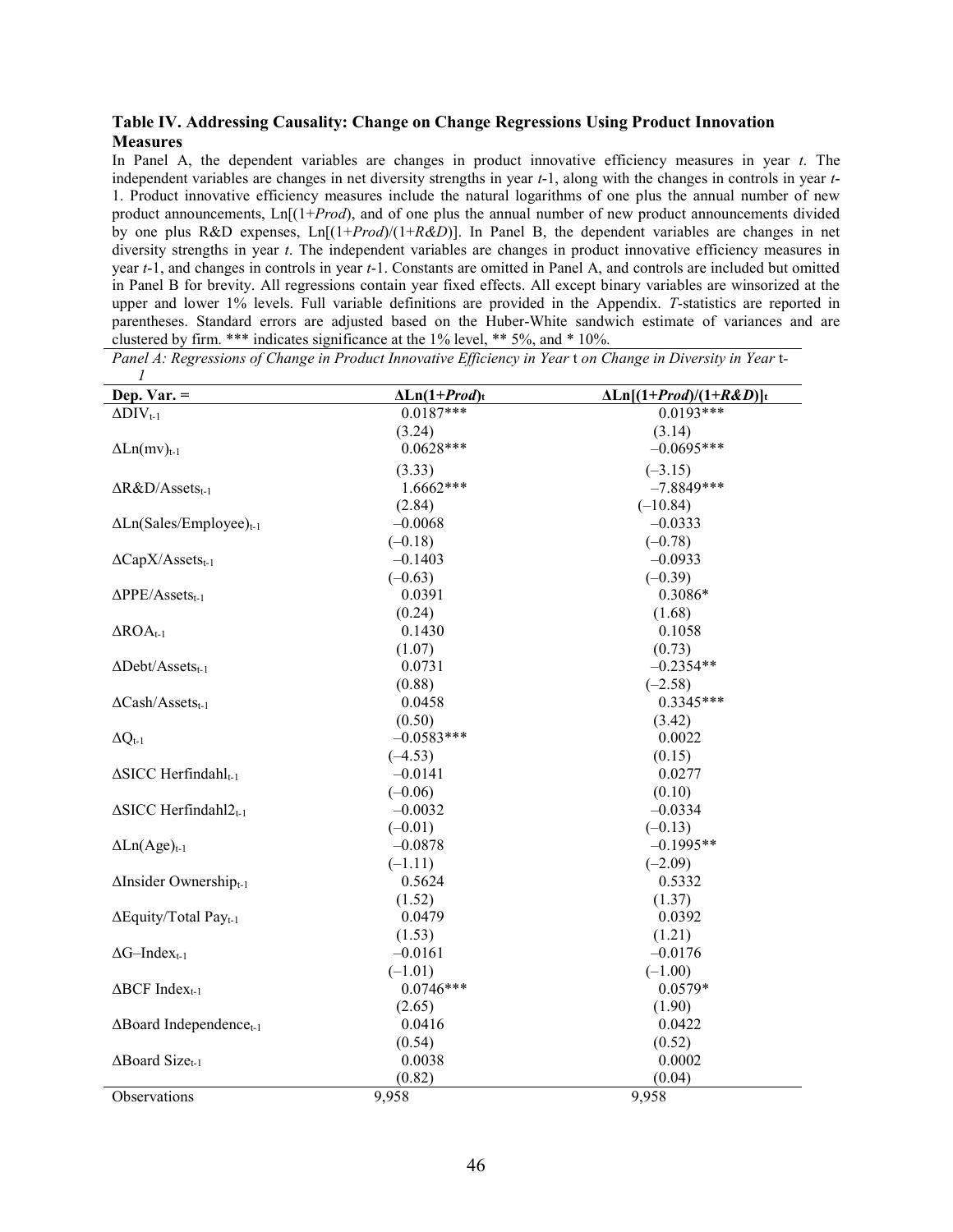| ,,,,,,,,<br>$\overline{\phantom{a}}$<br>$\overline{\phantom{a}}$ | .061                | 0.088         |  |
|------------------------------------------------------------------|---------------------|---------------|--|
| ear FF                                                           | $\alpha$<br>$100 -$ | $\alpha$<br>w |  |

Panel B: Regressions of Change in Diversity in Year t on Change in Product Innovative Efficiency in Year t-1

| Dependent Var. = $\Delta$ DIV <sub>t</sub> | $\Delta$ Ln(1+ <i>Prod</i> ) <sub>t-1</sub> | $\Delta \text{Ln}[(1+Prod)/(1+R\&D)]_{t-1}$ |
|--------------------------------------------|---------------------------------------------|---------------------------------------------|
| $\Delta \text{Prod.}_{t-1}$                | $-0.0032$                                   | 0.0057                                      |
|                                            | $(-0.13)$                                   | (0.26)                                      |
| <b>Observations</b>                        | 8.564                                       | 8,564                                       |
| R-squared                                  | 0.214                                       | 0.214                                       |
| Year FE                                    | Yes                                         | Yes                                         |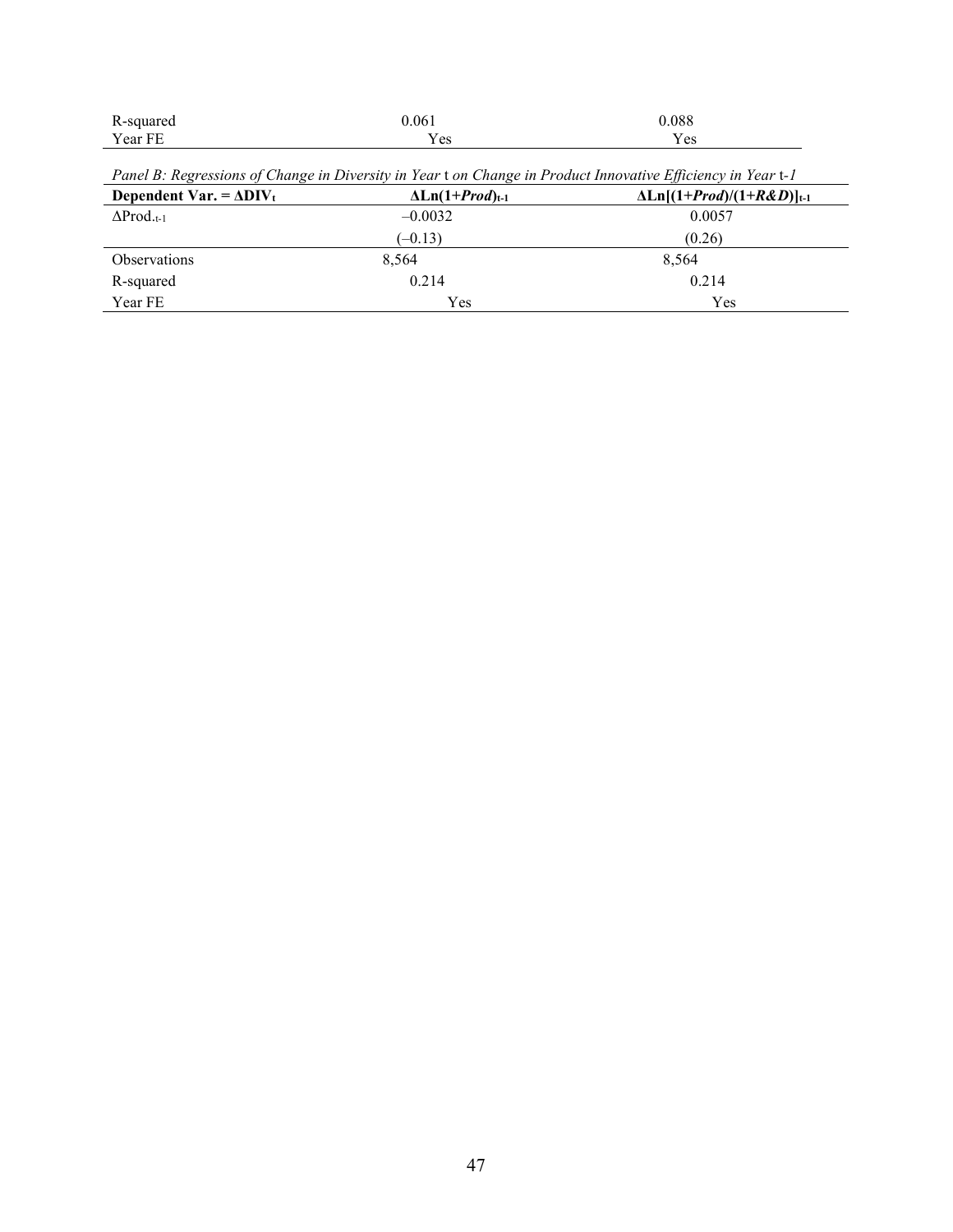#### Table V. Financial Crisis Analysis

The dependent variables are changes in product innovative efficiency measures in year t. The independent variables are changes in net diversity strengths in year t-1, along with the changes in controls in year t-1. Product innovative efficiency measures include the natural logarithms of one plus the annual number of new product announcements,  $\text{Ln}[1+Prod]$ , and of one plus the annual number of new product announcements divided by one plus R&D expenses,  $Ln[(1+Prod)/(1+R&D)]$ . Crisis is an indicator variable equal to one for years of 2008–2009 and of 2001– 2002, and zero otherwise. Constants are omitted for brevity. All regressions contain year fixed effects. All except binary variables are winsorized at the upper and lower 1% levels. Full variable definitions are provided in the Appendix. T-statistics are reported in parentheses. Standard errors are adjusted based on the Huber-White sandwich estimate of variances and are clustered by firm. \*\*\* indicates significance at the 1% level, \*\* 5%, and \* 10%.

|                                     | $\Delta$ Ln[(1+ <i>Prod</i> )] | $\Delta$ Ln[(1+ <i>Prod</i> )/(1+ <i>R&amp;D</i> )] |
|-------------------------------------|--------------------------------|-----------------------------------------------------|
| Crisis                              | $-0.0617*$                     | $-0.1296***$                                        |
|                                     | $(-1.67)$                      | $(-3.12)$                                           |
| <b>DIV</b>                          | $0.0109*$                      | $0.0128**$                                          |
|                                     | (1.83)                         | (2.06)                                              |
| Crisis*DIV                          | $0.0704***$                    | $0.0649***$                                         |
|                                     | (4.00)                         | (3.08)                                              |
| $Crisis*Ln(mv)$                     | 0.0002                         | 0.0209                                              |
|                                     | (0.00)                         | (0.42)                                              |
| Crisis*R&D/Assets                   | $-0.5756$                      | 1.4272                                              |
|                                     | $(-0.45)$                      | (1.00)                                              |
| Crisis*Ln(Sales/Employee)           | 0.0005                         | $-0.0249$                                           |
|                                     | (0.01)                         | $(-0.23)$                                           |
| Crisis*CapX/Assets                  | $-0.6093$                      | $-0.4250$                                           |
|                                     | $(-1.05)$                      | $(-0.70)$                                           |
| Crisis*PPE/Assets                   | $0.8643**$                     | $0.9848**$                                          |
|                                     | (2.15)                         | (2.22)                                              |
| Crisis*ROA                          | $-0.4823$                      | $-0.5637$                                           |
|                                     | $(-1.47)$                      | $(-1.64)$                                           |
| Crisis*Debt/Assets                  | $-0.0839$                      | $-0.1374$                                           |
|                                     | $(-0.40)$                      | $(-0.56)$                                           |
| Crisis*Cash/Assets                  | $0.5336**$                     | $0.6239**$                                          |
|                                     | (2.25)                         | (2.42)                                              |
| Crisis*Q                            | $-0.1153***$                   | $-0.1563***$                                        |
|                                     | $(-4.47)$                      | $(-5.30)$                                           |
| Crisis*SICC Herfindahl              | 0.9145                         | 0.7767                                              |
|                                     | (1.17)                         | (0.91)                                              |
| Crisis*SICC Herfindahl <sup>2</sup> | $-0.7905$                      | $-0.7209$                                           |
|                                     | $(-1.06)$                      | $(-0.86)$                                           |
| $Crisis*Ln(Age)$                    | 0.4632                         | $0.7909**$                                          |
|                                     | (1.34)                         | (1.96)                                              |
| Crisis*Insider Ownership            | 2.2355*                        | 2.7057*                                             |
|                                     | (1.68)                         | (1.91)                                              |
| Crisis*Equity/Total Pay             | $-0.0575$                      | $-0.0786$                                           |
|                                     | $(-0.65)$                      | $(-0.84)$                                           |
| Crisis*G Index                      | $-0.0490$                      | $-0.0714*$                                          |
|                                     | $(-1.20)$                      | $(-1.68)$                                           |
| Crisis*BCF Index                    | 0.0943                         | $0.1566**$                                          |
|                                     | (1.31)                         | (1.97)                                              |
| Crisis*Board Independence           | 0.2575                         | 0.2774                                              |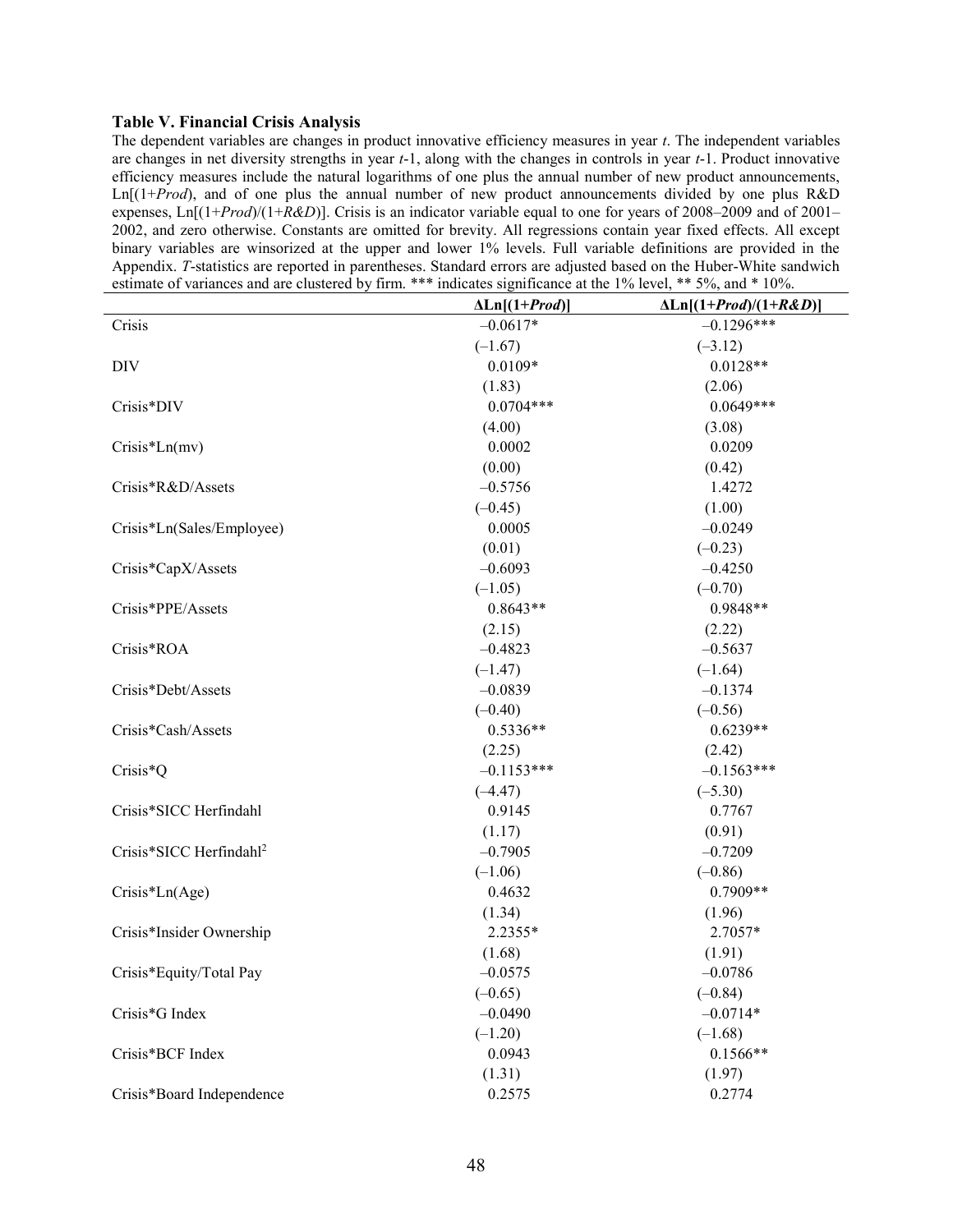|                              | (1.35)      | (1.34)       |
|------------------------------|-------------|--------------|
| Crisis*Board Size            | $-0.0031$   | $-0.0014$    |
|                              | $(-0.25)$   | $(-0.10)$    |
| Ln(mv)                       | $0.0585***$ | $-0.0812***$ |
|                              | (2.72)      | $(-3.27)$    |
| R&D/Assets                   | 1.7578***   | $-8.2177***$ |
|                              | (2.67)      | $(-10.43)$   |
| Ln(Sales/Employee)           | $-0.0058$   | $-0.0273$    |
|                              | $(-0.14)$   | $(-0.62)$    |
| CapX/Assets                  | $-0.0150$   | $-0.0048$    |
|                              | $(-0.06)$   | $(-0.02)$    |
| PPE/Assets                   | $-0.1237$   | 0.1238       |
|                              | $(-0.71)$   | (0.64)       |
| <b>ROA</b>                   | 0.1875      | 0.1549       |
|                              | (1.24)      | (0.98)       |
| Debt/Assets                  | 0.0749      | $-0.2199**$  |
|                              | (0.82)      | $(-2.16)$    |
| Cash/Assets                  | $-0.0610$   | $0.2081**$   |
|                              | $(-0.62)$   | (2.01)       |
| Q                            | $-0.0220$   | $0.0519***$  |
|                              | $(-1.46)$   | (3.10)       |
| SICC Herfindahl              | $-0.1615$   | $-0.0994$    |
|                              | $(-0.63)$   | $(-0.34)$    |
| SICC Herfindahl <sup>2</sup> | 0.1261      | 0.0834       |
|                              | (0.53)      | (0.30)       |
| Ln(Age)                      | $-0.1451$   | $-0.3241***$ |
|                              | $(-1.64)$   | $(-3.10)$    |
| Insider Ownership            | 0.2956      | 0.2001       |
|                              | (0.74)      | (0.48)       |
| Equity/Total Pay             | 0.0546      | 0.0485       |
|                              | (1.64)      | (1.42)       |
| G Index                      | $-0.0019$   | 0.0039       |
|                              | $(-0.10)$   | (0.20)       |
| <b>BCF</b> Index             | 0.0487      | 0.0143       |
|                              | (1.53)      | (0.44)       |
| Board Independence           | $-0.0093$   | $-0.0152$    |
|                              | $(-0.11)$   | $(-0.17)$    |
| <b>Board Size</b>            | 0.0045      | 0.0006       |
|                              | (0.90)      | (0.11)       |
| Observations                 | 9,958       | 9,958        |
| R-squared                    | 0.068       | 0.097        |
| Year FE                      | Yes         | Yes          |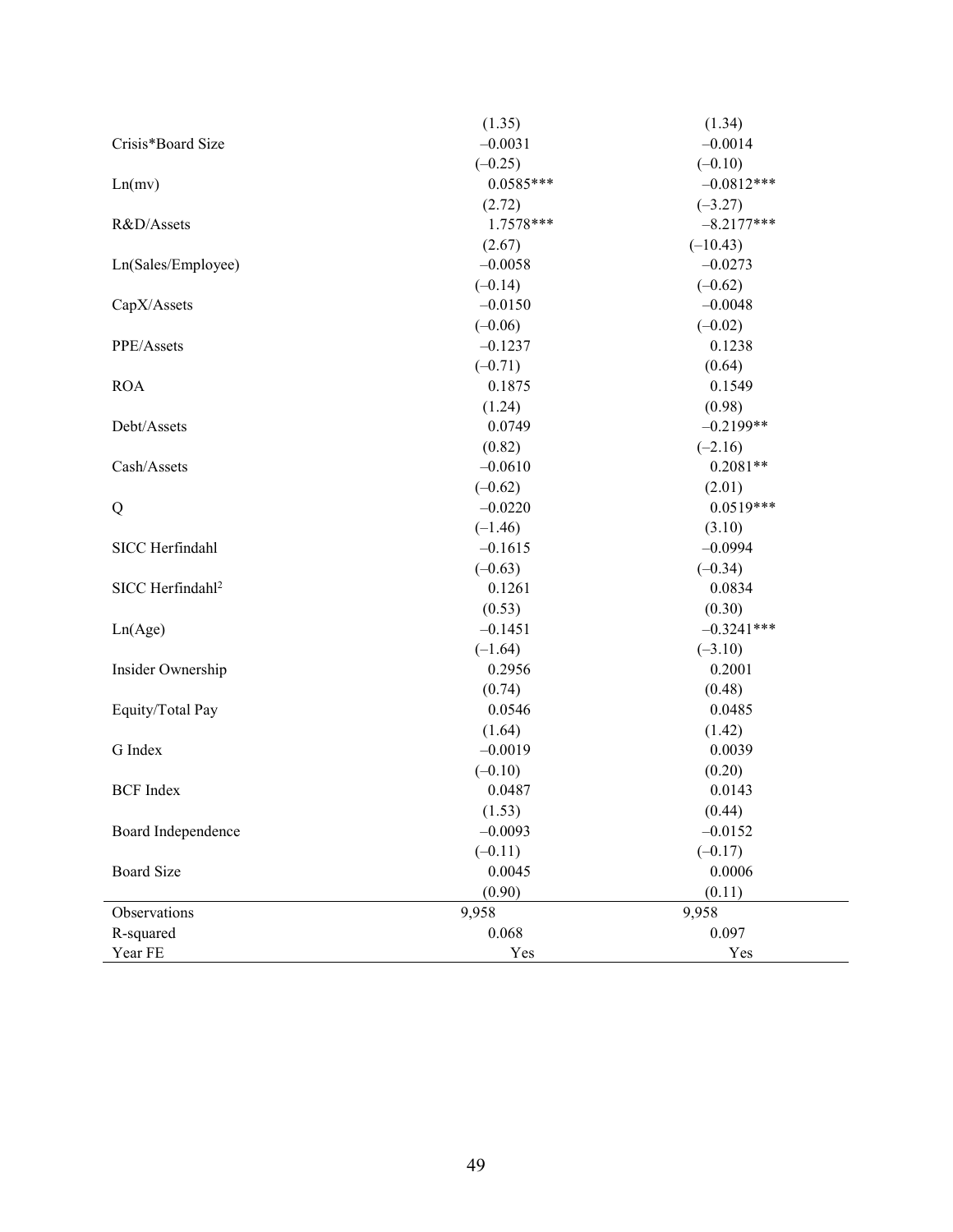#### Table VI. California versus Non-California Firms

The dependent variables are natural logarithms of one plus the annual number of new product announcements,  $\text{Ln}[(1+Prod)$ , and of one plus the annual number of new product announcements divided by one plus R&D expenses,  $Ln[(1+Prod)/(1+R&D)]$ . All regressions contain firm and year fixed effects. All except binary variables are winsorized at the upper and lower 1% levels. Full variable definitions are provided in the Appendix. California (Non-California) firms are headquartered in (outside) the State of California. T-statistics are reported in parentheses. Standard errors are adjusted based on the Huber-White sandwich estimate of variances and are clustered by firm. \*\*\* indicates significance at the 1% level, \*\* 5%, and \* 10%.

|                              |              | <b>California Firms</b><br><b>Non-California Firms</b> |              |                        |
|------------------------------|--------------|--------------------------------------------------------|--------------|------------------------|
|                              | $Ln(1+Prod)$ | $Ln[(1+Prod)/(1+R&D)]$                                 | $Ln(1+Prod)$ | $Ln[(1+Prod)/(1+R&D)]$ |
| <b>DIV</b>                   | $0.0471***$  | 0.0166                                                 | $0.0201***$  | $0.0165*$              |
|                              | (3.02)       | (1.02)                                                 | (2.68)       | (1.87)                 |
| Ln(mv)                       | 0.0126       | $-0.4109***$                                           | $0.0533**$   | $-0.1885***$           |
|                              | (0.17)       | $(-4.64)$                                              | (2.43)       | $(-5.76)$              |
| R&D/Assets                   | $-0.1204$    | $-5.4175***$                                           | $1.7137***$  | $-8.0154***$           |
|                              | $(-0.12)$    | $(-4.20)$                                              | (3.26)       | $(-9.22)$              |
| Ln(Sales/Employee)           | 0.1551       | 0.0110                                                 | 0.0222       | 0.0471                 |
|                              | (1.07)       | (0.08)                                                 | (0.59)       | (0.81)                 |
| CapX/Assets                  | $-0.1860$    | $-0.6304$                                              | 0.0351       | $-0.3145$              |
|                              | $(-0.33)$    | $(-0.71)$                                              | (0.14)       | $(-1.07)$              |
| PPE/Assets                   | 0.0055       | $-0.0827$                                              | $-0.4801***$ | 0.1331                 |
|                              | (0.01)       | $(-0.09)$                                              | $(-3.32)$    | (0.62)                 |
| <b>ROA</b>                   | 0.0040       | 0.0668                                                 | 0.0453       | $-0.2901$              |
|                              | (0.01)       | (0.14)                                                 | (0.30)       | $(-1.57)$              |
| Debt/Assets                  | 0.1415       | $-0.2742$                                              | 0.0919       | $-0.3348***$           |
|                              | (0.64)       | $(-1.08)$                                              | (1.06)       | $(-3.00)$              |
| Cash/Assets                  | $-0.0530$    | 0.0189                                                 | $-0.0072$    | $0.3416**$             |
|                              | $(-0.22)$    | (0.07)                                                 | $(-0.06)$    | (2.39)                 |
| Q                            | $-0.0361$    | $0.1474***$                                            | $-0.0976***$ | $0.0584***$            |
|                              | $(-1.17)$    | (4.26)                                                 | $(-5.58)$    | (2.73)                 |
| SICC Herfindahl              | 1.2573       | 0.2987                                                 | 0.2547       | 0.3200                 |
|                              | (1.41)       | (0.32)                                                 | (0.94)       | (0.80)                 |
| SICC Herfindahl <sup>2</sup> | $-1.0887$    | $-0.4788$                                              | $-0.3778$    | $-0.4695$              |
|                              | $(-1.40)$    | $(-0.55)$                                              | $(-1.53)$    | $(-1.18)$              |
| Ln(Age)                      | $-0.0964$    | $-0.1449$                                              | $-0.1239*$   | $-0.0563$              |
|                              | $(-0.43)$    | $(-0.60)$                                              | $(-1.71)$    | $(-0.60)$              |
| Insider Ownership            | 1.0918       | $1.6505*$                                              | $-0.1570$    | $-0.0733$              |
|                              | (1.41)       | (1.88)                                                 | $(-0.62)$    | $(-0.23)$              |
| Equity/Total Pay             | 0.1418       | 0.2499*                                                | $-0.0303$    | 0.0668                 |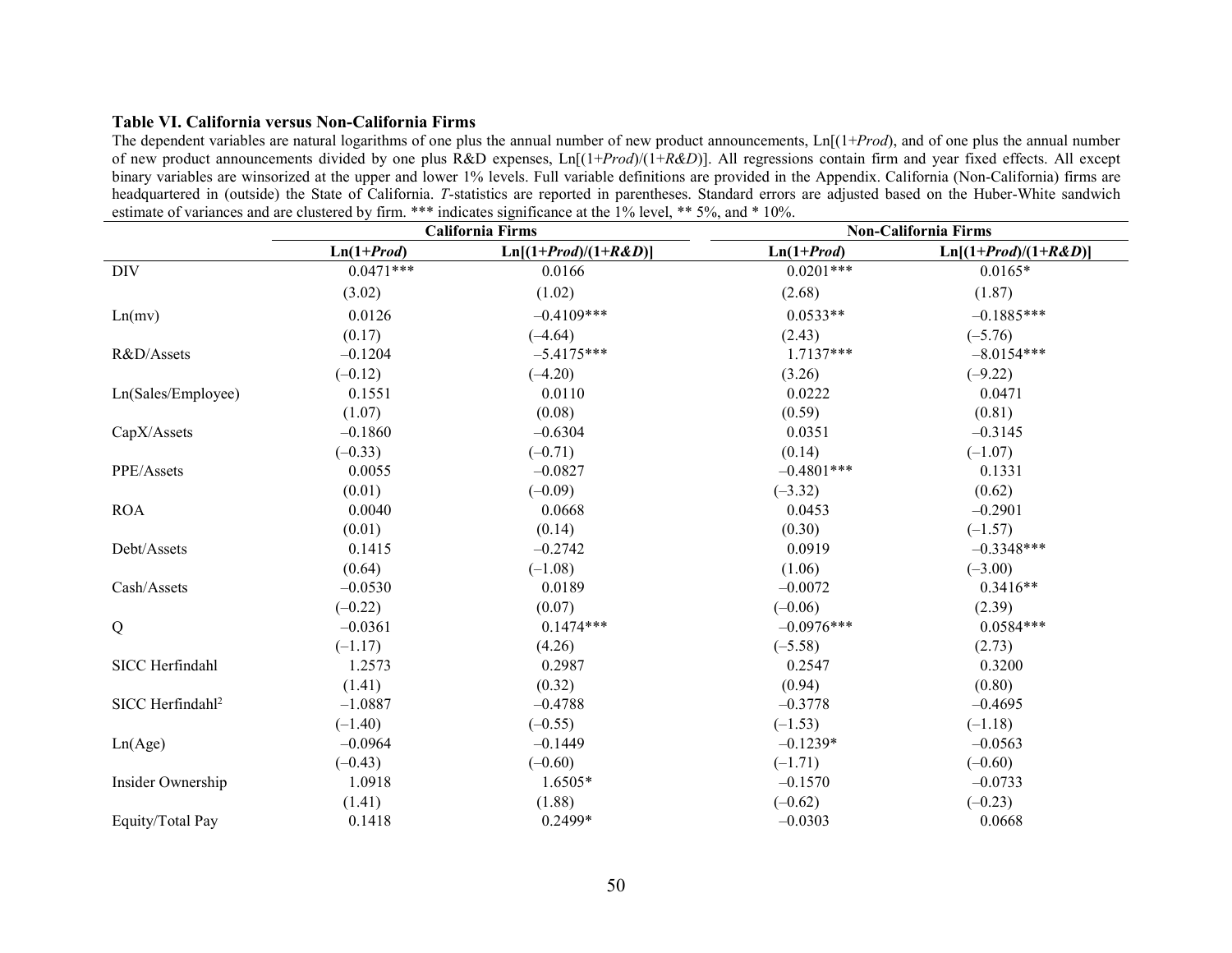|                     | (1.12)    | (1.77) | $(-0.76)$ | (1.28)     |  |
|---------------------|-----------|--------|-----------|------------|--|
| G Index             | 0.0427    | 0.0388 | 0.0237    | $-0.0289$  |  |
|                     | (0.56)    | (0.46) | (1.04)    | $(-1.18)$  |  |
| <b>BCF</b> Index    | 0.0923    | 0.0841 | $-0.0365$ | 0.0084     |  |
|                     | (0.70)    | (0.66) | $(-0.93)$ | (0.14)     |  |
| Board Independence  | $-0.3151$ | 0.0982 | $0.1450*$ | $0.2422**$ |  |
|                     | $(-1.03)$ | (0.30) | (1.85)    | (2.34)     |  |
| Board Size          | $0.0355*$ | 0.0234 | 0.0020    | 0.0033     |  |
|                     | (1.92)    | (1.09) | (0.31)    | (0.28)     |  |
| Constant            | 0.2776    | 0.9877 | 0.6216    | 0.3376     |  |
|                     | (0.21)    | (0.79) | (1.42)    | (0.62)     |  |
| <b>Observations</b> | 1,012     | 1,012  | 10,624    | 10,624     |  |
| R-squared           | 0.285     | 0.285  | 0.150     | 0.097      |  |
| Firm and Year FE    | Yes       | Yes    | Yes       | Yes        |  |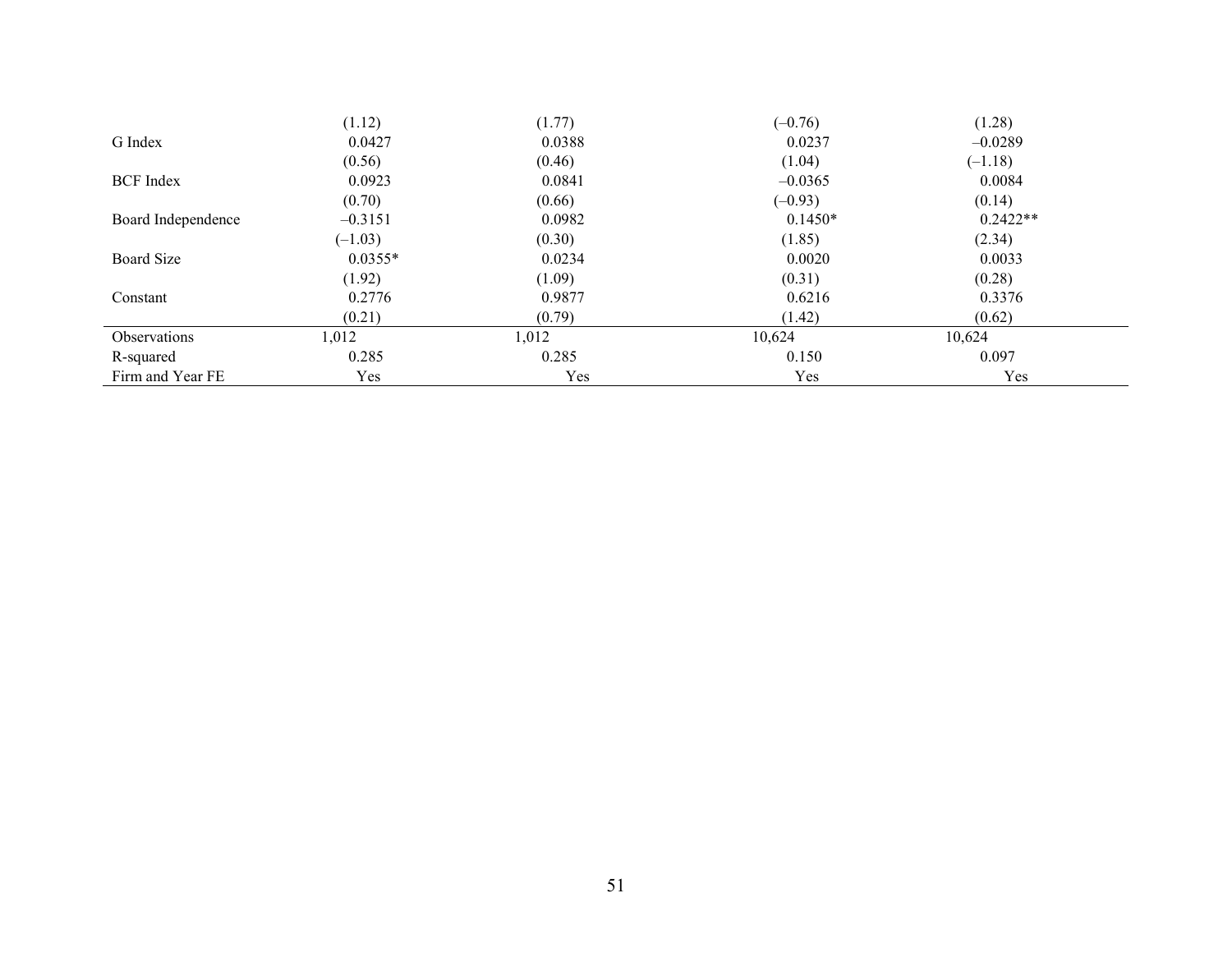#### Table VII. Investigating the Mechanism: Cross-Sectional Heterogeneity

This table reports coefficient estimates on net diversity policies (DIV) and the interactive term between DIV and a dummy variable indicating firms with high (or low) partitioning variable in year  $t$  (DIV\*I) from the following regression:

#### $IE_{prod,i,t+1} = \alpha_t + \gamma_i + \beta_1 I_{i,t} + \beta_2 DIV_{i,t} + \beta_3 I_{i,t} * DIV_{i,t} + \delta X_{i,t} + \varepsilon_{i,t+1},$

where I refers to an indicator variable Ln(1+Prod) H, PPE/Assets H, Q L, Ind Women Ratio H, LEV/Assets L, Cash/Assets\_H, Q\_H, and BCF\_H as defined below; X contains all control variables,  $\alpha_t$  and  $\gamma_i$  are year and firm fixed effects, respectively. The dependent variables,  $IE_{Prod,i,i+1}$  is one of the two new product innovation measures: the natural logarithms of one plus the annual number of new product announcements,  $\text{Ln}(1+Prod)$ , and of one plus the annual number of new product announcements divided by one plus R&D expenses,  $\text{Ln}[(1+Prod)/(1+R&D)]$ . Ln(1+Prod) H equals one (zero) if a firm has Ln(1+Prod) greater than (equal to) zero—i.e., having at least one (zero) annual new product announcement. PPE/Assets\_H equals one (zero) if a firm has PPE/Assets ratio in (below) the top quartile. Q\_L equals one (zero) if a firm has Tobin's q in (above) the bottom quartile. Ind Women Ratio\_H equals one (zero) if a firm's industry proportion of women employees is in (below) the top quartile of the sample. LEV/Assets L equals one (zero) if a firm's Debt/Assets ratio is in (above) the bottom quartile of the sample. Cash/Assets H equals one (zero) if a firm has Cash/Assets ratio in (below) the top quartile. BCF H equals one (zero) if a firm has BCF Index in (below) the top quartile. All regressions contain firm and year fixed effects. All except binary variables are winsorized at the upper and lower 1% levels. Full variable definitions are provided in the Appendix. T-statistics are reported in parentheses. Standard errors are adjusted based on the Huber-White sandwich estimate of variances and are clustered by firm. \*\*\* indicates significance at the 1% level, \*\* 5%, and \* 10%.

|                                                    | $Ln(1+Prod)$ | $Ln[(1+Prod)/(1+R\&D)]$ |  |
|----------------------------------------------------|--------------|-------------------------|--|
| Panel A: High New Product Innovation               |              |                         |  |
| $Ln(1+Prod)$ H                                     | 1.0398***    | $0.9304***$             |  |
|                                                    | (74.91)      | (47.52)                 |  |
| <b>DIV</b>                                         | $-0.0003$    | $-0.0080$               |  |
|                                                    | $(-0.06)$    | $(-0.98)$               |  |
| $Ln(1+Prod)$ $H*DIV$                               | $0.0190**$   | $0.0252**$              |  |
|                                                    | (2.19)       | (2.25)                  |  |
| Panel B: High Fixed Assets (Low Intangible Assets) |              |                         |  |
| PPE/Assets H                                       | $-0.0020$    | $-0.0704$               |  |
|                                                    | $(-0.05)$    | $(-1.49)$               |  |
| DIV                                                | $0.0275***$  | $-0.0042$               |  |
|                                                    | (2.86)       | $(-0.40)$               |  |
| PPE/Assets H*DIV                                   | 0.0052       | $-0.0325***$            |  |
|                                                    | (0.45)       | $(-2.59)$               |  |
| Panel C: Low Growth Opportunities                  |              |                         |  |
| Q <sub>L</sub>                                     | $-0.0377**$  | $-0.1069$ ***           |  |
|                                                    | $(-2.03)$    | $(-4.50)$               |  |
| DIV                                                | $0.0233***$  | $0.0250***$             |  |
|                                                    | (3.19)       | (2.84)                  |  |
| $Q L * DIV$                                        | 0.0028       | $-0.0239**$             |  |
|                                                    | (0.26)       | $(-2.09)$               |  |
| Panel D: High Industry Women Ratio                 |              |                         |  |
| Ind Women Ratio_H                                  | $-0.0830$    | $-0.1394*$              |  |
|                                                    | $(-1.02)$    | $(-1.66)$               |  |
| <b>DIV</b>                                         | $-0.0355$    | $-0.0502*$              |  |
|                                                    | $(-1.09)$    | $(-1.85)$               |  |
| Ind Women Ratio H * DIV                            | $-0.0618*$   | $-0.0712**$             |  |
|                                                    | $(-1.84)$    | $(-2.52)$               |  |
| Panel E: Low Leverage                              |              |                         |  |
| LEV/Assets L                                       | $-0.0239$    | 0.0327                  |  |
|                                                    | $(-0.77)$    | (0.96)                  |  |
| DIV                                                | $0.0235***$  | $0.0140*$               |  |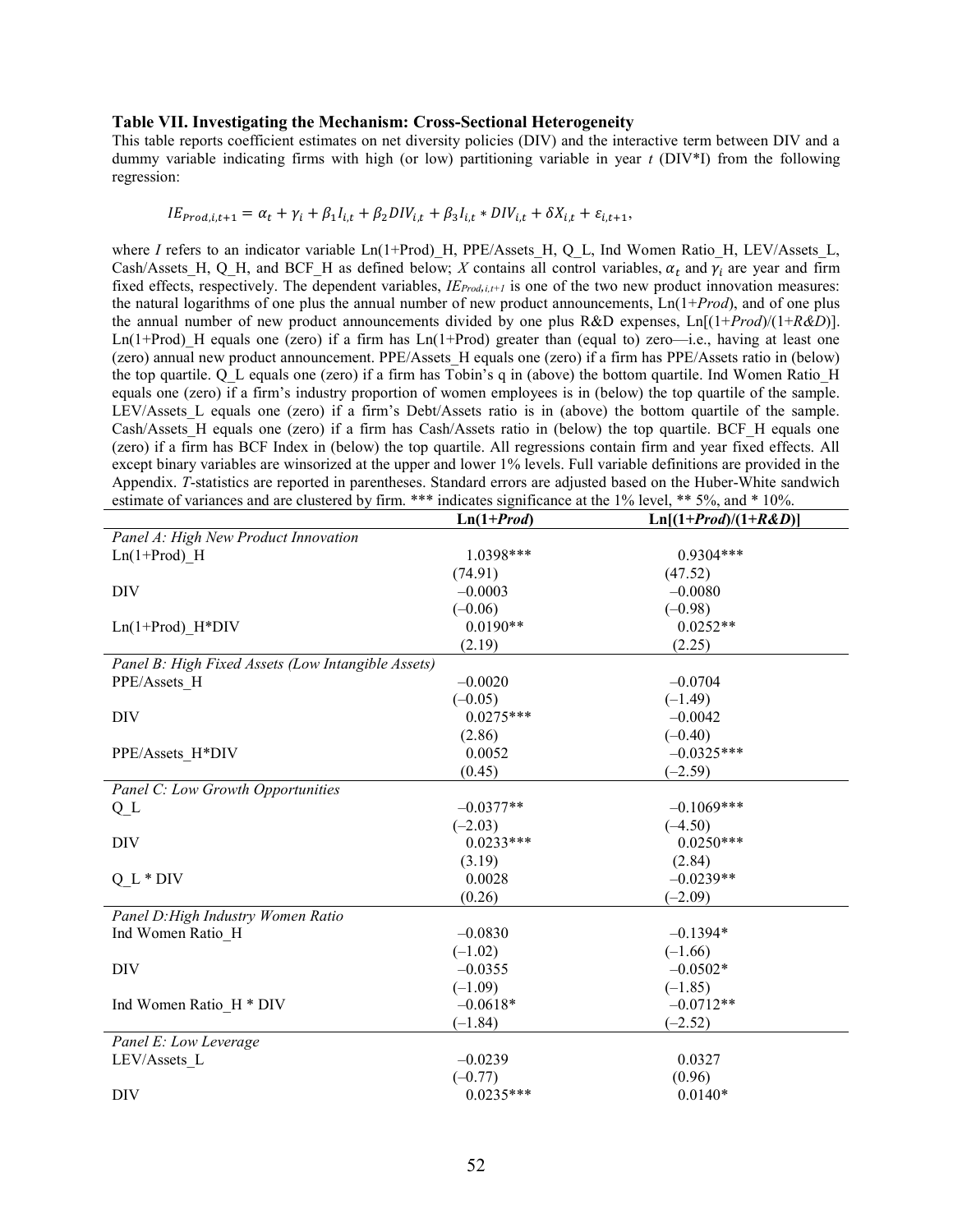|                                                     | (3.25)       | (1.69)      |  |
|-----------------------------------------------------|--------------|-------------|--|
| LEV/Assets L * DIV                                  | 0.0028       | $0.0376**$  |  |
|                                                     | (0.19)       | (2.12)      |  |
| Panel F: High Free Cash Flow                        |              |             |  |
| CASH/Assets H                                       | $-0.1047***$ | $-0.0776**$ |  |
|                                                     | $(-3.22)$    | $(-2.32)$   |  |
| DIV                                                 | $0.0481***$  | $0.0570***$ |  |
|                                                     | (3.40)       | (3.41)      |  |
| CASH/Assets H*DIV                                   | $0.0279*$    | $0.0441***$ |  |
|                                                     | (1.95)       | (2.67)      |  |
| Panel G: High BCF Index (Weak Corporate Governance) |              |             |  |
| BCF H                                               | 0.0608       | $-0.0150$   |  |
|                                                     | (0.90)       | $(-0.18)$   |  |
| DIV                                                 | 0.0082       | 0.0068      |  |
|                                                     | (0.84)       | (0.55)      |  |
| BCF H * DIV                                         | $-0.0277**$  | $-0.0208$   |  |
|                                                     | $(-2.24)$    | $(-1.10)$   |  |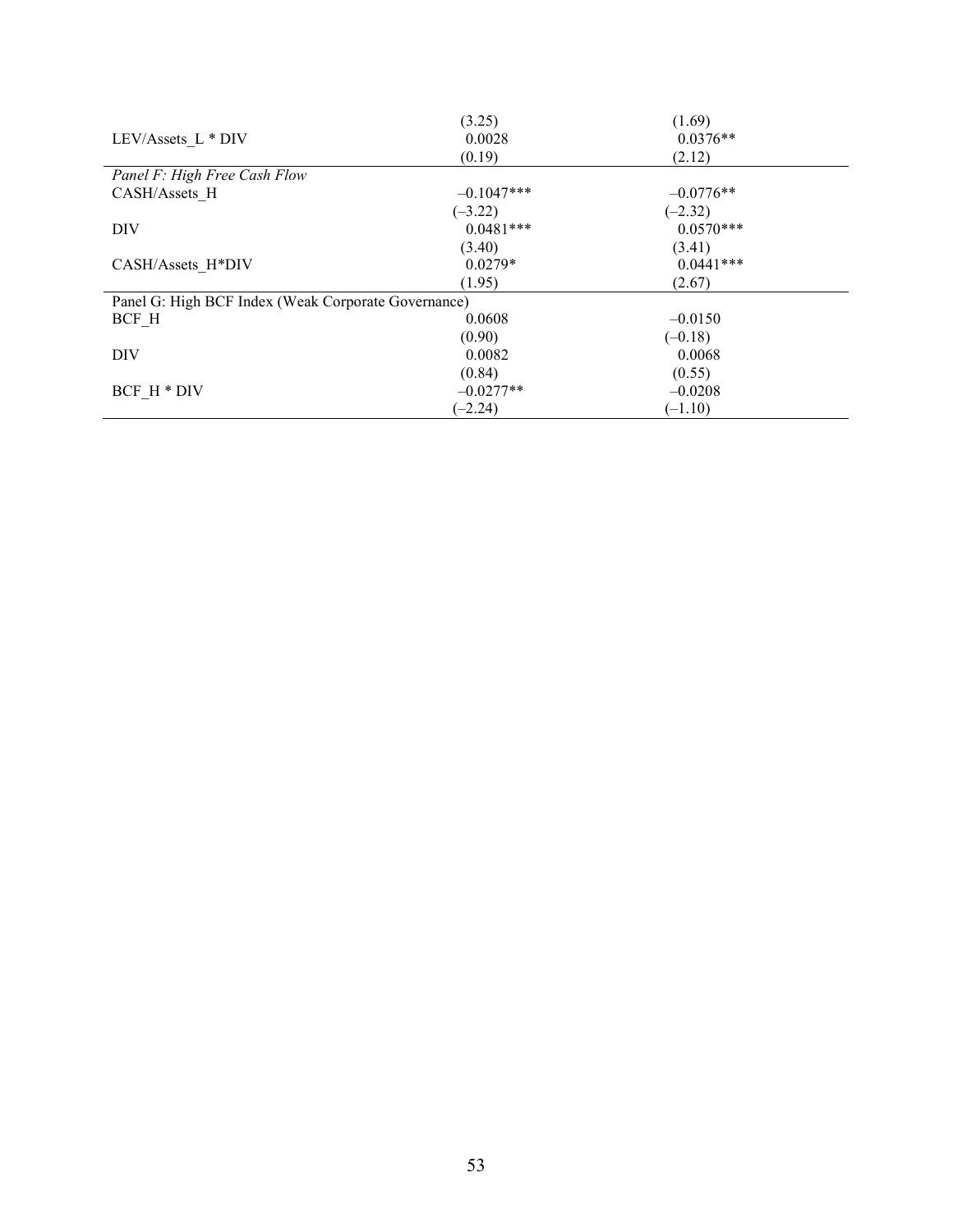#### Table VIII. Diversity, New Product Announcements, and Firm Value

This table reports ordinary least squares regression results of the following equation:

$$
Q_{i,t+1} = \beta_1 I E_{prod,i,t} + \beta_2 DIV_{i,t-1} + \beta_3 I E_{prod,i,t} * DIV_{i,t-1} + \beta_4 X_{i,t-1} + \gamma_i + \delta_t + \varepsilon_{i,t+1} (2)
$$

where  $Q_{i,t+1}$  is the market-to-book ratio measured in time  $t+1$  for firm i minus industry (the Fama-French 12 industries) median Q,  $IE_{prod,i}$  is one of the two new product innovation measures (defined below) in time t for firm *i*—used as the dependent variable in the previous sections.  $DIV_{i,t-1}$  is measured in time t-1 for firm i, and  $X_{i,t-1}$ contains the full set of controls at time  $t-1$ ,  $\gamma_i$  is firm fixed effects, and  $\delta_t$  is year fixed effects. New product innovation measures include the natural logarithms of one plus the annual number of new product announcements,  $\text{Ln}[(1+Prod)$ , and of one plus the annual number of new product announcements divided by one plus R&D expenses,  $\text{Ln}[(1+Prod)/(1+R\&D)]$ . The sample includes firm-years with at least one annual new product announcement made—i.e., excluding firm-years with zero *Prod*. All regressions contain firm and year fixed effects. All except binary variables are winsorized at the upper and lower 1% levels. Full variable definitions are provided in the Appendix. T-statistics are reported in parentheses. Standard errors are adjusted based on the Huber-White sandwich estimate of variances and are clustered by firm. \*\*\* indicates significance at the 1% level, \*\* 5%, and \* 10%.

| Dep. Var. = $Q_{t+1}$        | $Ln(1+Prod)$ | $Ln[(1+Prod)/(1+R\&D)]$ |
|------------------------------|--------------|-------------------------|
| Prod                         | 0.0033       | 0.0384                  |
|                              | (0.10)       | (1.16)                  |
| <b>DIV</b>                   | $-0.0071$    | 0.0029                  |
|                              | $(-0.28)$    | (0.20)                  |
| Prod * DIV                   | $-0.0049$    | $0.0082**$              |
|                              | $(-0.51)$    | (2.02)                  |
| Ln(mv)                       | $-0.2088***$ | $-0.1955***$            |
|                              | $(-3.99)$    | $(-3.43)$               |
| R&D/Assets                   | 1.0715       | 1.3060                  |
|                              | (1.12)       | (1.28)                  |
| Ln(Sales/Employee)           | 0.1453       | 0.1420                  |
|                              | (1.16)       | (1.14)                  |
| CapX/Assets                  | $-1.3039**$  | $-1.2914**$             |
|                              | $(-2.23)$    | $(-2.21)$               |
| PPE/Assets                   | $-0.4750$    | $-0.4721$               |
|                              | $(-1.21)$    | $(-1.21)$               |
| <b>ROA</b>                   | 0.5141       | 0.5412                  |
|                              | (0.97)       | (1.02)                  |
| Debt/Assets                  | $-0.3452**$  | $-0.3285*$              |
|                              | $(-1.98)$    | $(-1.90)$               |
| Cash/Assets                  | $-0.3209$    | $-0.3317$               |
|                              | $(-1.00)$    | $(-1.01)$               |
| Q                            | $0.2379***$  | $0.2327***$             |
|                              | (5.42)       | (5.22)                  |
| SICC Herfindahl              | 0.1537       | 0.1573                  |
|                              | (0.29)       | (0.30)                  |
| SICC Herfindahl <sup>2</sup> | $-0.2712$    | $-0.2594$               |
|                              | $(-0.59)$    | $(-0.57)$               |
| Ln(Age)                      | $-0.0631$    | $-0.0522$               |
|                              | $(-0.37)$    | $(-0.31)$               |
| Insider Ownership            | $-0.3652$    | $-0.3979$               |
|                              | $(-0.54)$    | $(-0.59)$               |
| Equity/Total Pay             | 0.0936       | 0.0921                  |
|                              | (1.08)       | (1.08)                  |
| G Index                      | 0.0227       | 0.0222                  |
|                              | (0.54)       | (0.53)                  |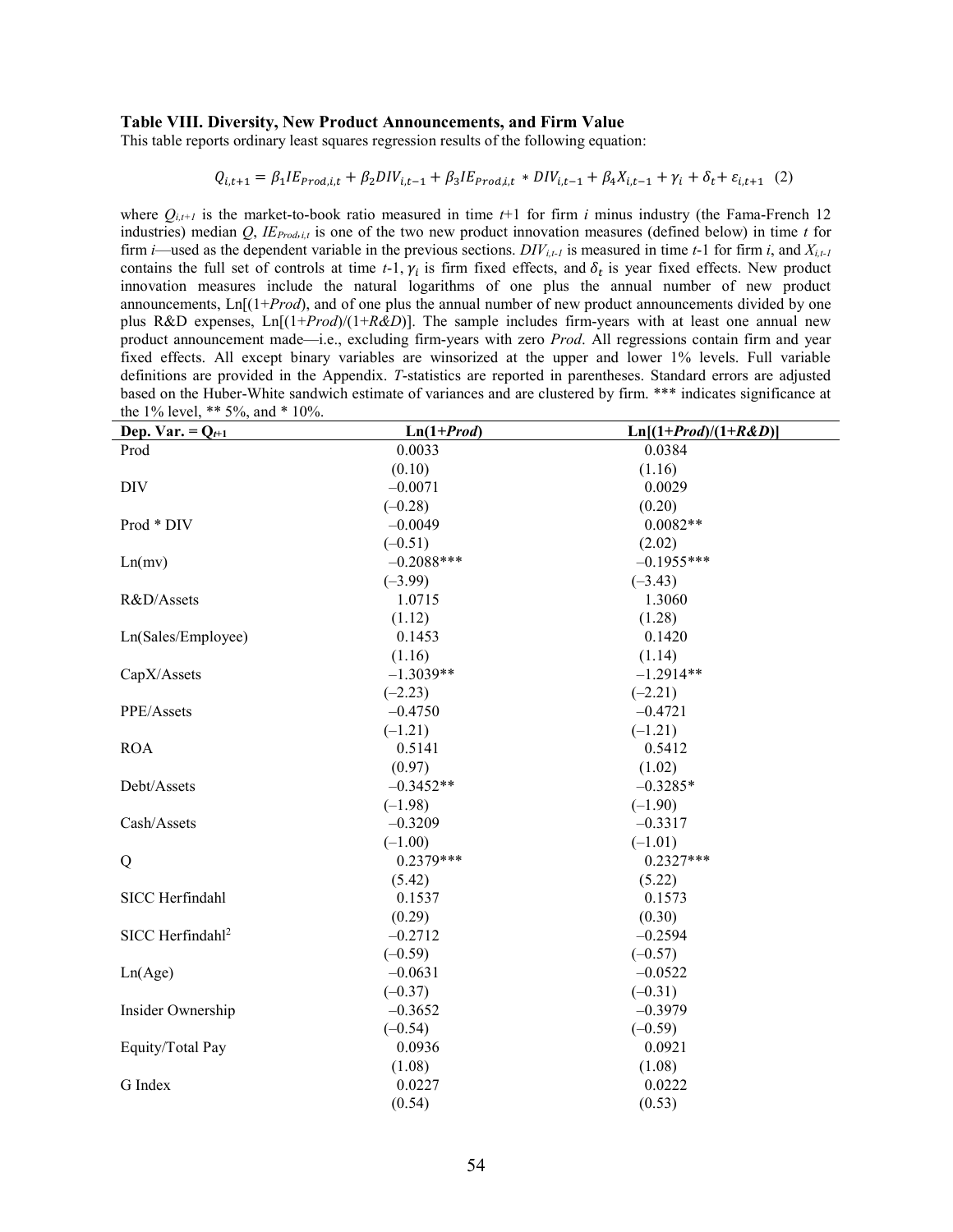| <b>BCF</b> Index    | $-0.0033$ | 0.0049    |
|---------------------|-----------|-----------|
|                     | $(-0.05)$ | (0.08)    |
| Board Independence  | 0.0282    | 0.0225    |
|                     | (0.12)    | (0.10)    |
| Board Size          | $-0.0151$ | $-0.0152$ |
|                     | $(-1.51)$ | $(-1.52)$ |
| Constant            | 1.3154    | 0.2427    |
|                     | (1.09)    | (0.22)    |
| <b>Observations</b> | 4,883     | 4,883     |
| R-squared           | 0.182     | 0.183     |
| Firm and Year FE    | Yes       | Yes       |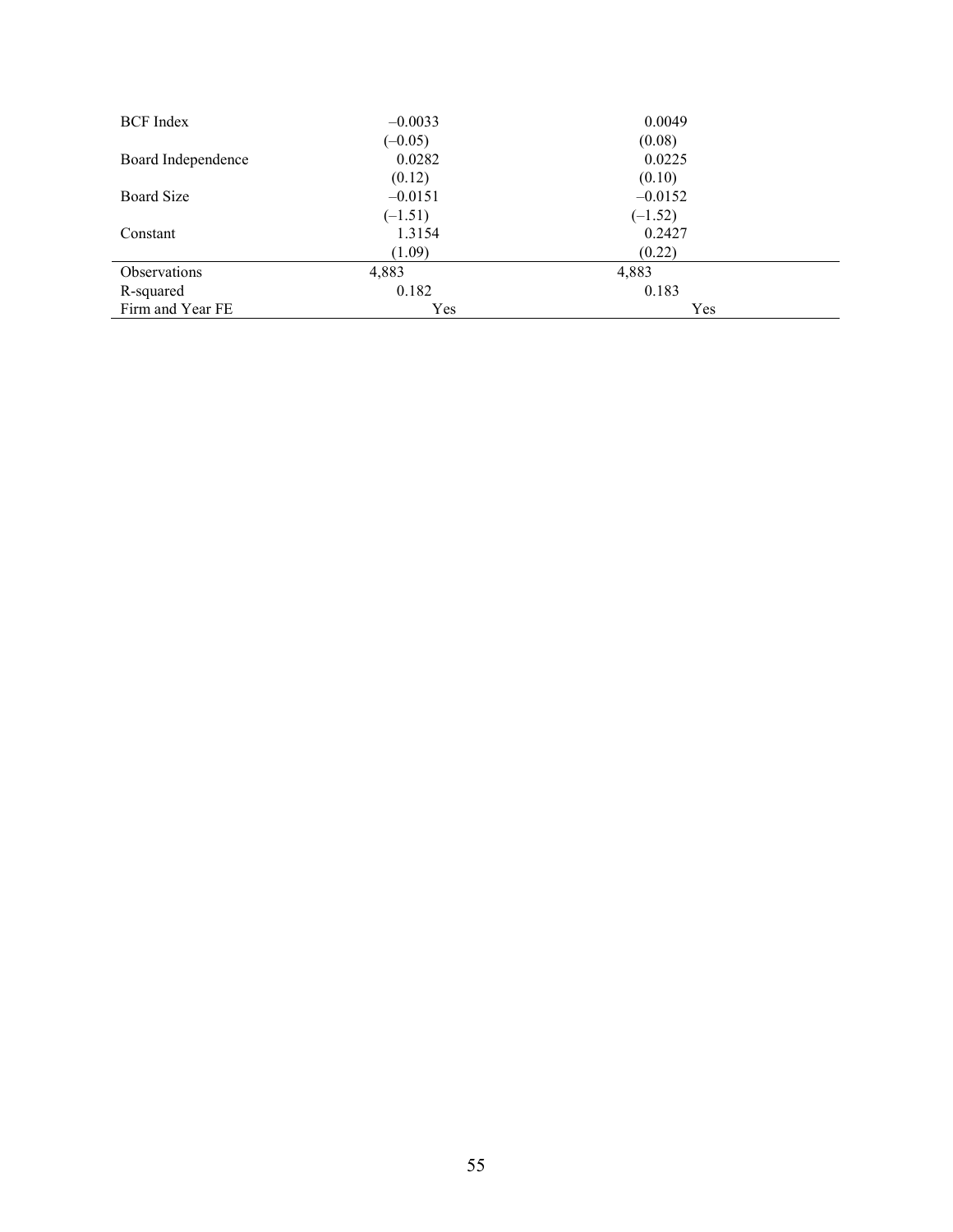#### Table IX. Robustness Using Patent and Citation Innovative Efficiency Measures

Panel A reports the baseline regressions of patent innovative efficiency measures on net diversity. The dependent variables are natural logarithms of one plus patent innovative efficiency (IE) (Models 1 and 2) and citation innovative efficiency (Models 3 and 4). In Models 1 and 3, the IE measures have been adjusted for the US Patent Office technology groups, while in Models 2 and 4, we use the Hall et al. (2001) technology classifications. Panel B reports causality by running changes on changes regressions. In Panel B-1, the dependent variables are changes in patent innovative efficiency (IE) (Models 1 and 2) and citation innovative efficiency (Models 3 and 4) in year t. The independent variables are changes in net diversity in year t-1, along with the changes in controls in year t-1. In Panel B-2, the dependent variables are changes in respectively net diversity in year  $t$ . The independent variables are changes in respectively the four innovative efficiency measures in year t-1, along with the changes in controls in year t-1. Panel B reports ordinary least squares regression results of the following equation:

$$
Q_{i,t+1} = \beta_1 I E_{i,t} + \beta_2 D IV_{i,t-1} + \beta_3 I E_{i,t} \times DIV_{i,t-1} + \beta_4 X_{i,t-1} + \gamma_i + \delta_t + \varepsilon_{i,t+1} (5)
$$

where  $Q_{i,t+1}$  is the market-to-book ratio measured in time  $t+1$  for firm i minus industry (the Fama-French 12 industries) median  $Q, IE_{i,t}$  is the natural logarithm of one plus one of the four innovative efficiency measures in time t for firm i—used as the dependent variable in the previous sections,  $DIV_{i,t-1}$  is measured in time t-1 for firm i, and  $X_{i,t-1}$  contains the full set of controls at time t-1,  $\gamma_i$  is firm fixed effects, and  $\delta_t$  is year fixed effects. All control variables are included but omitted for brevity. All except binary variables are winsorized at the upper and lower 1% levels. Full variable definitions are provided in the Appendix. T-statistics are reported in parentheses. Standard errors are adjusted based on the Huber-White sandwich estimate of variances and are clustered by firm. \*\*\* indicates significance at the 1% level, \*\* 5%, and \* 10%.

| Panel A: Baseline Regressions of Patent Innovative Efficiency on Net Diversity |                                                                                                        |            |                                      |            |  |  |
|--------------------------------------------------------------------------------|--------------------------------------------------------------------------------------------------------|------------|--------------------------------------|------------|--|--|
|                                                                                | $Ln(1+IEPATH)$                                                                                         |            | $Ln(1+IECITE)$                       |            |  |  |
|                                                                                | <b>USPTO</b>                                                                                           | <b>HJT</b> | <b>USPTO</b>                         | <b>HJT</b> |  |  |
| <b>DIV</b>                                                                     | $0.0025***$                                                                                            | $0.0006**$ | $0.0065*$                            | $0.0066**$ |  |  |
|                                                                                | (2.66)                                                                                                 | (2.06)     | (1.88)                               | (2.14)     |  |  |
| Firm and Year FE                                                               | <b>Yes</b>                                                                                             | Yes        | Yes                                  | Yes        |  |  |
| <b>Observations</b>                                                            | 3,239                                                                                                  | 3,239      | 3,239                                | 3,239      |  |  |
| R-squared                                                                      | 0.179                                                                                                  | 0.138      | 0.212                                | 0.224      |  |  |
| Panel B: Addressing Causality: Change on Change Regressions                    |                                                                                                        |            |                                      |            |  |  |
|                                                                                | Panel B-1: Regressions of Change in Innovative Efficiency in Year t on Change in Diversity in Year t-1 |            |                                      |            |  |  |
|                                                                                | $\Delta$ Ln(1+IE <sub>PAT</sub> )t                                                                     |            | $\Delta$ Ln(1+IE $_{\text{CTTE}}$ )t |            |  |  |
| Dependent Var. = $IE_t$                                                        | <b>USPTO</b>                                                                                           | <b>HJT</b> | <b>USPTO</b>                         | <b>HJT</b> |  |  |
| $\Delta$ DIV <sub>t-1</sub>                                                    | $0.0016*$                                                                                              | 0.0004     | 0.0048                               | $0.0053*$  |  |  |
|                                                                                | (1.65)                                                                                                 | (1.31)     | (1.29)                               | (1.72)     |  |  |
| <b>Observations</b>                                                            | 2,499                                                                                                  | 2,499      | 2,499                                | 2,499      |  |  |
| R-squared                                                                      | 0.006                                                                                                  | 0.008      | 0.012                                | 0.025      |  |  |
|                                                                                | Panel B-2: Regressions of Change in Diversity in Year t on Change in Innovation in Year t-1            |            |                                      |            |  |  |
|                                                                                | <b>Independent Variable</b>                                                                            |            |                                      |            |  |  |
|                                                                                | $\Delta$ Ln(1+IEPAT)t-1                                                                                |            | $\Delta$ Ln(1+IE $_{CITE}$ )t-1      |            |  |  |
| Dependent Var. =                                                               |                                                                                                        |            |                                      |            |  |  |
| $\Delta$ DIV <sub>t</sub>                                                      | <b>USPTO</b>                                                                                           | <b>HJT</b> | <b>USPTO</b>                         | <b>HJT</b> |  |  |
| $\Delta$ Innov. Eff. <sub>t-1</sub>                                            | 0.5906                                                                                                 | 2.1924     | 0.1561                               | 0.0458     |  |  |
|                                                                                | (0.83)                                                                                                 | (0.79)     | (1.00)                               | (0.31)     |  |  |
| <b>Observations</b>                                                            | 1,638                                                                                                  | 1,638      | 1,638                                | 1,638      |  |  |
| R-squared                                                                      | 0.020                                                                                                  | 0.020      | 0.021                                | 0.020      |  |  |